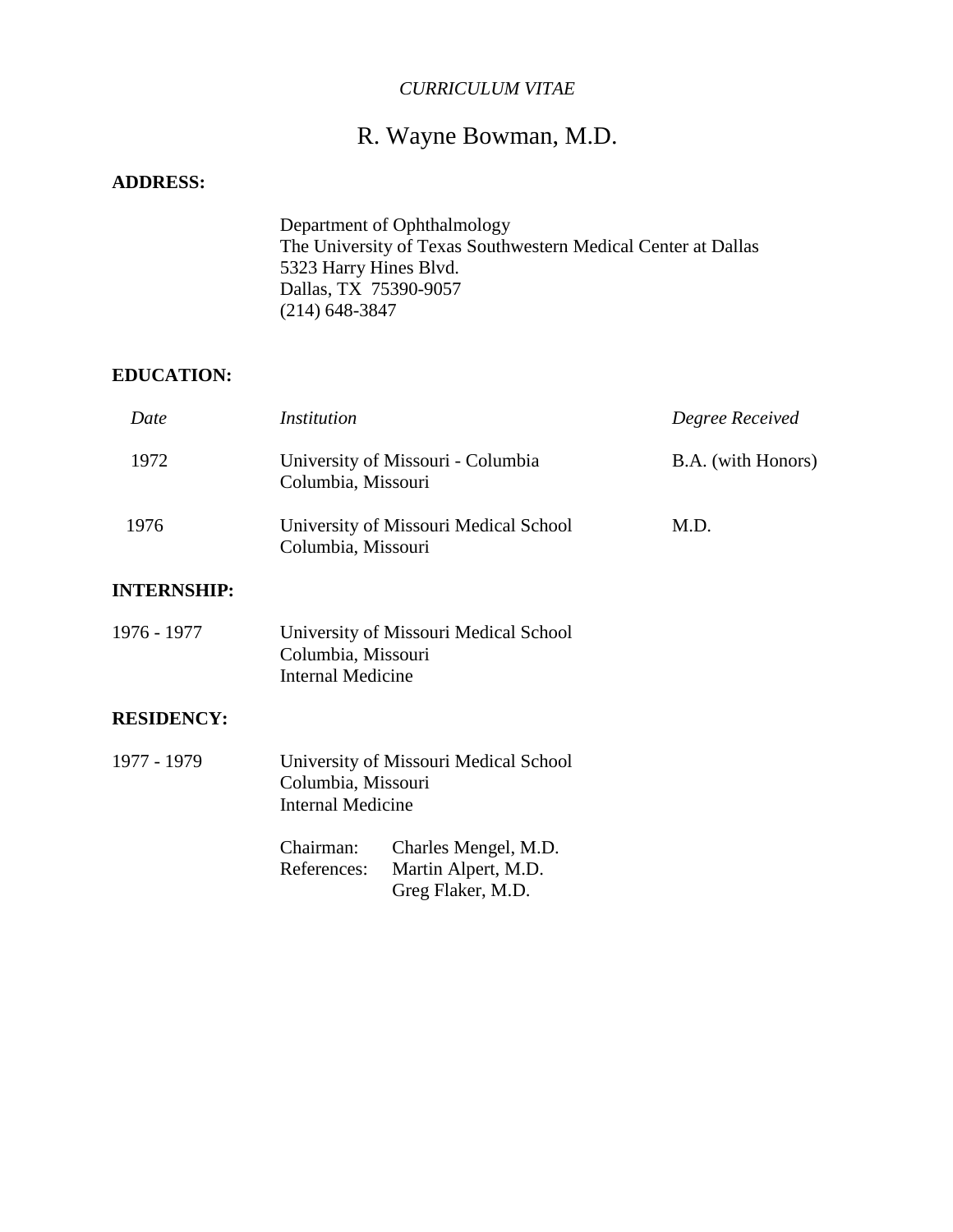Residency (con't)

1979 - 1982 University of Missouri Medical School Columbia, Missouri Ophthalmology

| Chairman:   | Robert P. Burns, M.D.    |
|-------------|--------------------------|
| References: | Joseph Giangiacomo, M.D. |
|             | Carl Ide, M.D.           |

## **POSTGRADUATE TRAINING:**

1979 Lancaster Course in Ophthalmology

## **FELLOWSHIP:**

| 1982 - 1984 | University of Texas Health Science Center at Houston |
|-------------|------------------------------------------------------|
|             | Corneal and External Disease                         |
|             | Preceptor: Jeffrey D. Lanier, M.D.                   |

## **TEACHING APPOINTMENTS:**

| 1983 - 1984      | <b>Clinical Instructor</b><br>University of Texas Health Science Center at Houston                                                                        |
|------------------|-----------------------------------------------------------------------------------------------------------------------------------------------------------|
| 1984 - 1991      | <b>Assistant Professor</b><br>The University of Texas Southwestern Medical Center at Dallas<br>Southwestern Medical School<br>Department of Ophthalmology |
| 1991 - 1999      | <b>Associate Professor</b><br>The University of Texas Southwestern Medical Center at Dallas<br>Southwestern Medical School<br>Department of Ophthalmology |
| $1999 - 2000$    | Associate Professor, Irene Wadel and Robert I. Atha Professorship in<br>Ophthalmology in Honor of R. Wayne Bowman, M.D.                                   |
| $2000$ - present | Professor, Irene Wadel and Robert I. Atha Professorship in Ophthalmology in<br>Honor of R. Wayne Bowman, M.D.                                             |

## **OTHER APPOINTMENTS AND ACTIVITIES:**

1984 - 1990 Pharmacy and Therapeutics Committee, Parkland Memorial Hospital, Dallas, Texas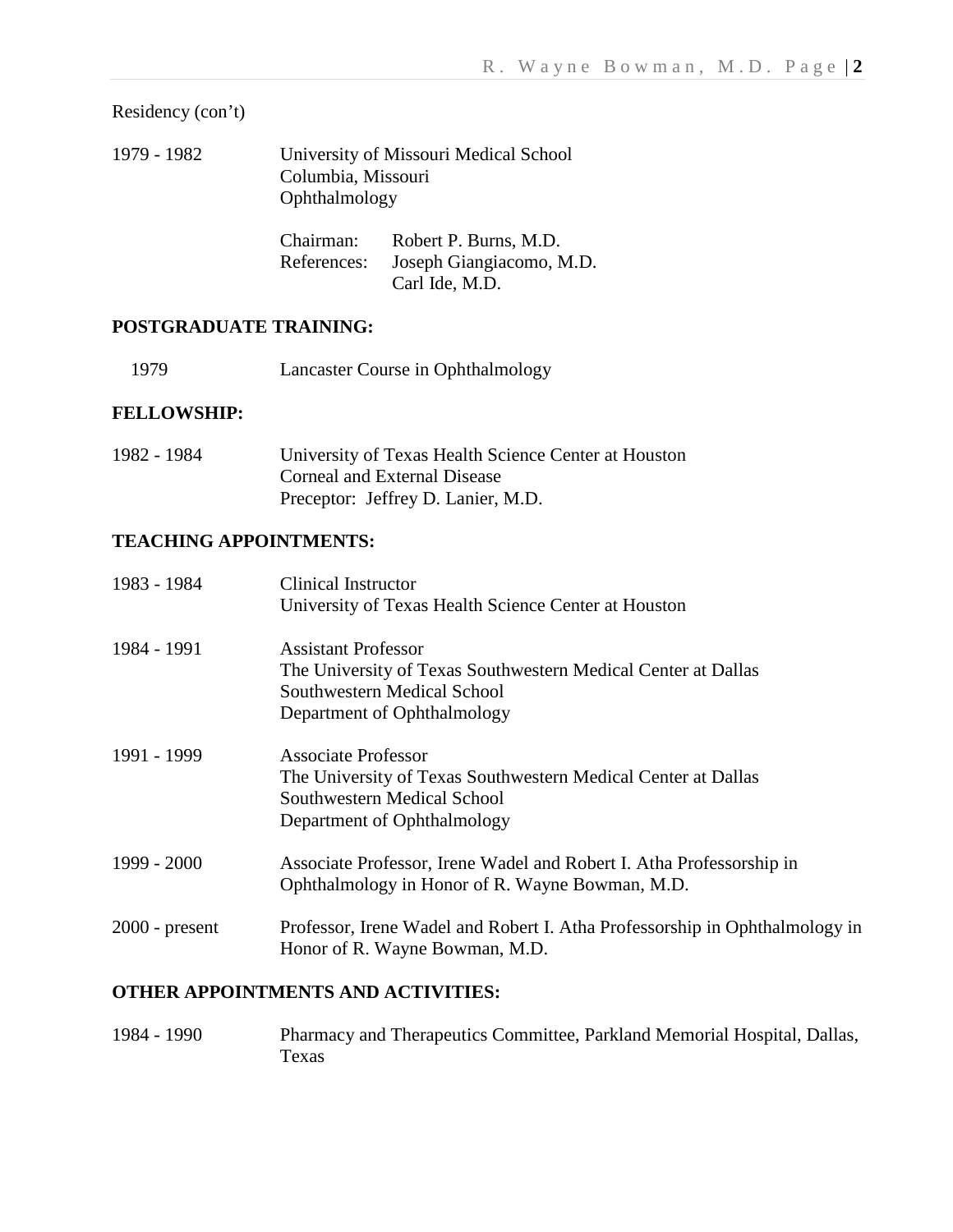Other Appointments and Activities (con't)

| 1986 - 1999       | Faculty Advisory Council, Aston Ambulatory Care Center, The University of<br>Texas Southwestern Medical Center at Dallas, Dallas, Texas |
|-------------------|-----------------------------------------------------------------------------------------------------------------------------------------|
| 1989 - 1995       | Operations Subcommittee, Aston Ambulatory Care Center, The University of<br><b>Texas Southwestern Medical Center at Dallas</b>          |
| 1989 - present    | Faculty Senate - The University of Texas Southwestern Medical Center at<br>Dallas                                                       |
| 1991 - 1992       | President, Faculty Senate - The University of Texas Southwestern Medical<br><b>Center at Dallas</b>                                     |
| 1991 - 1992       | Faculty Council - The University of Texas Southwestern Medical Center at<br>Dallas                                                      |
| 1991 - 1997       | Medical Advisory Board of Transplant Services Center, The University of<br><b>Texas Southwestern Medical Center at Dallas</b>           |
| 1994 - 1997       | Zale Lipshy University Hospital - Physicians' Practice Committee                                                                        |
| 1993              | Zale Lipshy University Hospital Medical Advisory Board                                                                                  |
| 1993              | Clinical Council - The University of Texas Southwestern Medical Center at<br>Dallas                                                     |
| 1996              | UT Health Systems - Systems and Service Quality Improvement Committee                                                                   |
| 1996              | Zale Lipshy University Hospital Laser Center for Vision - Board of Directors                                                            |
| 1997              | Six-Year Clinical Planning Committee - The University of Texas<br>Southwestern Medical Center at Dallas                                 |
| 1999              | Faculty Tribunal Panel - The University of Texas Southwestern Medical<br>Center at Dallas                                               |
| <b>LICENSURE:</b> |                                                                                                                                         |

Missouri - R9204 (inactive) Texas - G1861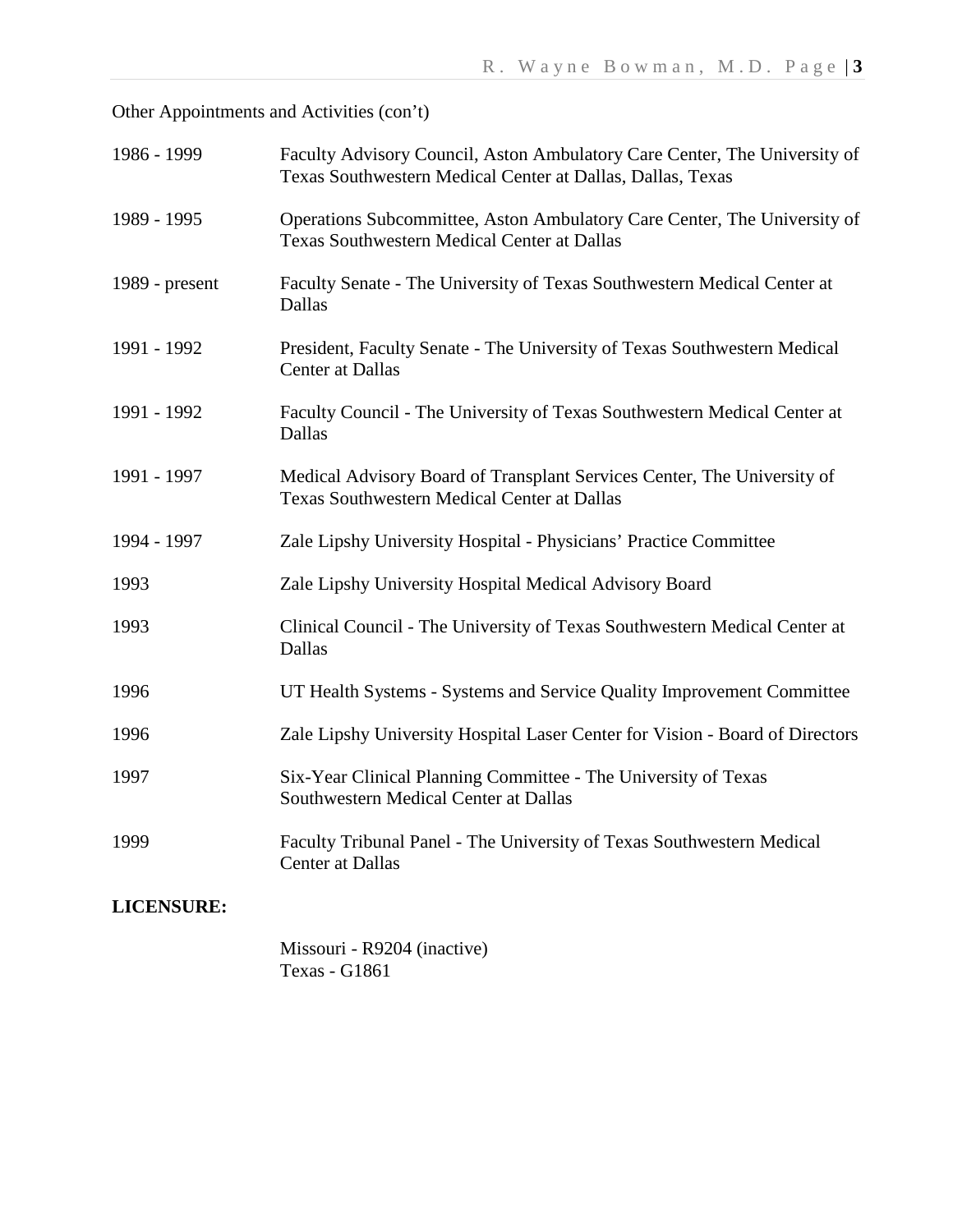#### **CLINICAL INVESTIGATOR:**

Surgidev - *inactive* Pharmacia Ophthalmics, Inc. - *inactive* Precision Cosmet - *inactive* IOLAB Intraocular - *inactive* American Medical Optics (IOL's and epikeratophakia) - *inactive* Alcon Laboratories, Inc. - *active* Ioptex Research, Inc. - *inactive* Cryooptics (epikeratophakia) - *inactive* Allergan Pharmaceuticals - *active* Meditec Laser - *inactive* VISX - *active*

#### **CLINICAL STUDIES:**

 Visx C-CAP (HDE) Sucampo in treatment of bacterial conjunctivitis Alcon Tears Comparison after LASIK Alcon Nerve Fiber Layer Analysis after LASIK Visx-LASIK Mixed Astigmatism Visx-LASIK Hyperopia with Astigmatism Visx-PRK Hyperopia with Astigmatism Visx- 24 mo post marketing for PRK Hyperopia Visx- PRK Hyperopia Fibronectin in the treatment of non-healing corneal epithelial defects. Ciprofloxacin in the treatment of bacterial corneal ulcers. Ciprofloxacin in the treatment of bacterial conjunctivitis. Suprofen in the treatment of giant papillary conjunctivitis. Carbomer ophthalmic gel in the treatment of dry eyes. Flurbuprofen in the treatment of corneal trauma and corneal pain. Propamidine treatment of Acanthamoeba keratitis. Achromycin ointment in the treatment of blepharitis and blepharoconjunctivitis Wound healing in radial keratotomy patients.

#### **SOCIETY MEMBERSHIPS:**

American Academy of Ophthalmology Dallas County Medical Society Dallas Academy of Ophthalmology Texas Medical Association Texas Ophthalmological Association Association for Research in Vision and Ophthalmology Ocular Microbiology and Immunology Study Group Fellow, American College of Surgeons (1990 - 1996) Tarrant County Ophthalmology Society American Association of Cataract and Refractive Surgery Contact Lens Association of Ophthalmologists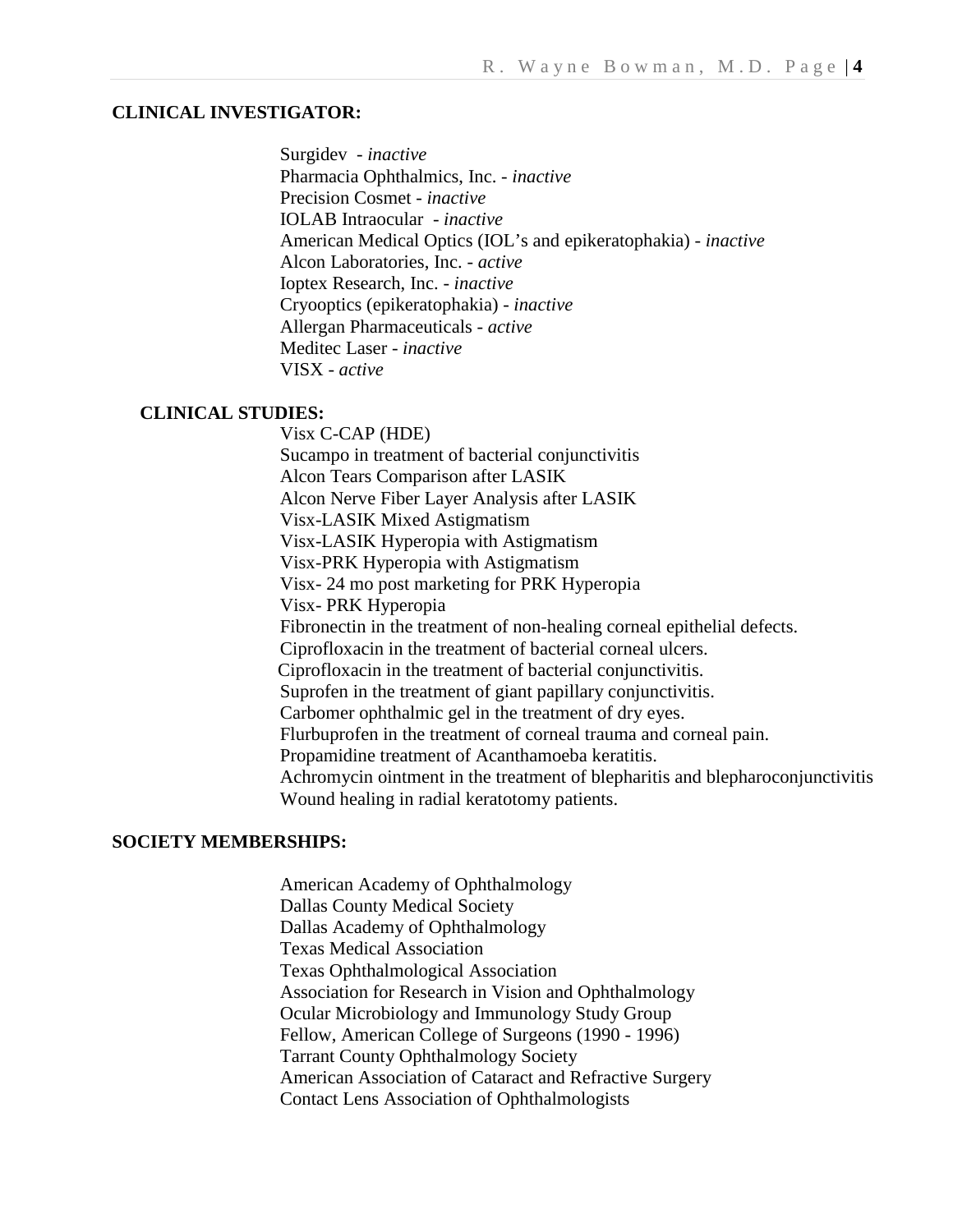#### **OTHER EXPERIENCE:**

Chief Resident, Department of Ophthalmology University of Missouri Medical School Columbia, Missouri March 1981 - June 1981

Clinical Director, Eye Trauma Center The University of Texas Southwestern Medical Center 1985 - present

Director of Inpatient Services Parkland Memorial Hospital 1986 - 1990

#### **TEACHING:**

Medical Students: Introduction to Clinical Medicine First and Second Year: 1979, 1981, 1982 University of Missouri Medical School, Columbia, Missouri

Ophthalmology Block, Third and Fourth Years, 1980 - 1982 University of Missouri Medical School, Columbia, Missouri

Residents: Ophthalmology Basic and Clinical Science Course General Medical Care Problems: 1981 - 1982 University of Missouri Medical School, Columbia, Missouri

Cornea and External Disease Clinic and Rounds, 1982 - 1984 University of Texas Health Science Center at Houston, Houston, Texas

Cornea and External Disease Clinic, 1984 - present The University of Texas Southwestern Medical Center at Dallas, Dallas, Texas

Cornea and External Disease Clinic, 1984 - present Childrens Medical Center, Dallas, Texas

Cornea and External Disease Clinic, 1984 - 2000 Veterans Affairs Medical Center, Dallas, Texas

Operating Room Nurse Internship Program

Parkland Memorial Hospital, Dallas, Texas Cataract Surgery - 1987 - 1990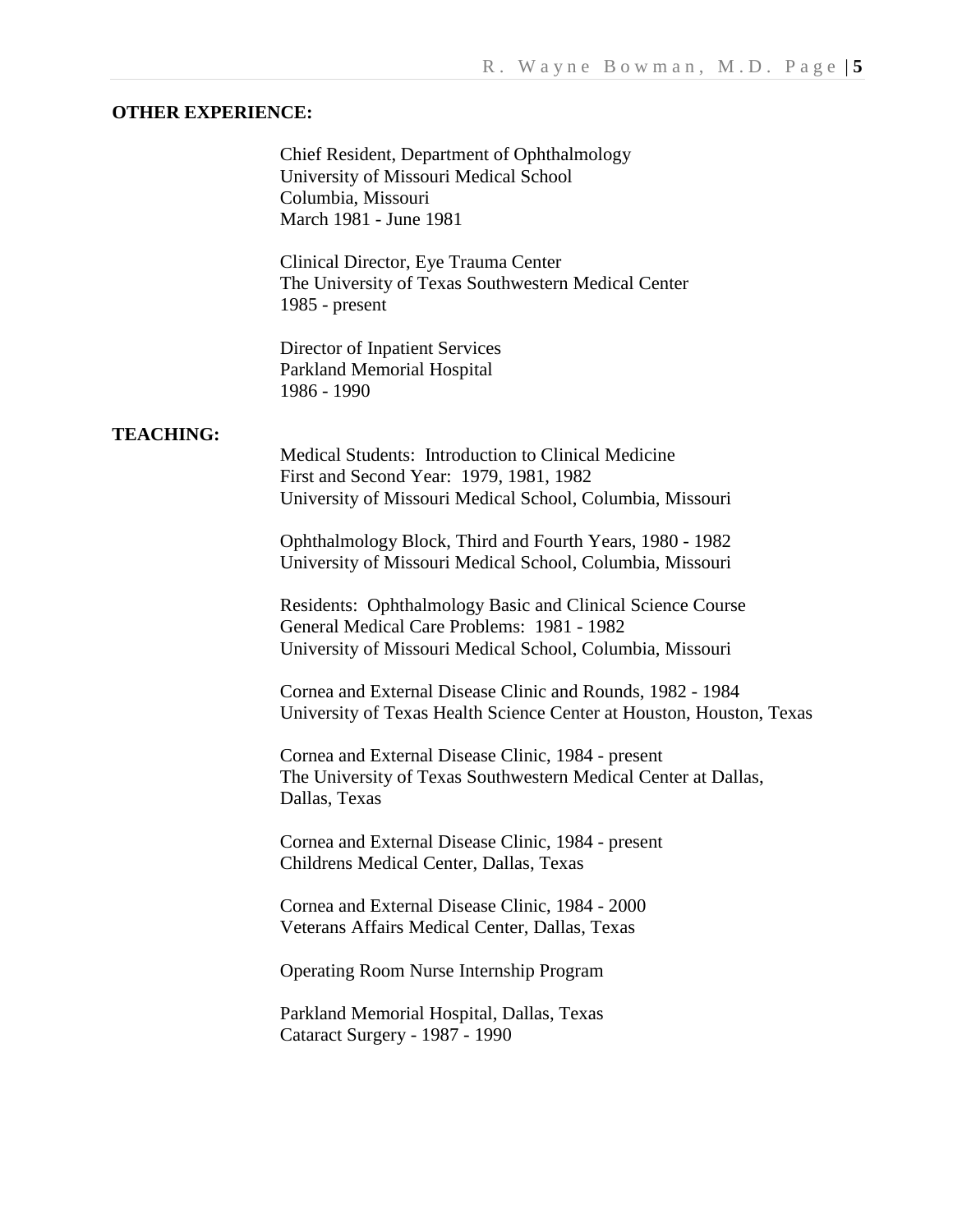Teaching (con't)

Operating Room Nurse Internship Program Zale Lipshy University Hospital, Dallas, Texas Cataract Surgery - 1990

VISX Excimer Laser Training Program, 1996 - present

Serva Ophthalmology Course - Cataract Surgery Course Director - 1997 - 1998

Chiron Microkeratome Certified Trainer - 1996 - present

Moria Microkeratome Certified Trainer – 1999

#### **BOARD CERTIFICATION:**

Diplomate, American Board of Ophthalmology, 06/07/86

#### **HONORS:**

- Outstanding Achievement as an Intern: 1976 1977
- Outstanding Achievement as a Resident: 1977-78; 1978-79 Department of Internal Medicine University of Missouri School of Medicine, Columbia, Missouri
- Fellow, American Board of Ophthalmology, 1986
- Fellow, American College of Surgeons, 1990
- Irene Wadel and Robert I. Atha Professorship in Ophthalmology in Honor of R. Wayne Bowman, M.D., 1999
- Listed in "Best Doctors in Dallas" by *D Magazine*, 2003
- Listed in "Best Doctors in Dallas" by *D Magazine,* 2004
- Listed in "Best Doctors in Dallas" by *D Magazine*, 2005
- Listed in "Best Doctors in Dallas" by D Magazine, 2006
- Listed in "Best Doctors in Dallas' by D Magazine, 2007
- Listed in "Best Doctors in Dallas' by D Magazine, 2008
- Listed in "Best Doctors in Dallas' by D Magazine, 2009
- Listed in "Best Doctors in Dallas' by D Magazine, 2010
- Listed in "Best Doctors in Dallas" by D Magazine, 2011
- Listed in "Best Doctors in Dallas' by D Magazine, 2012
- Listed in "Best Doctors in Dallas' by D Magazine, 2013
- Qualified and Listed in the Trusted LASIK Surgeons Directory, a LASIK and refractive surgeons directory service that screens surgeons based on research, experience and premier patient care.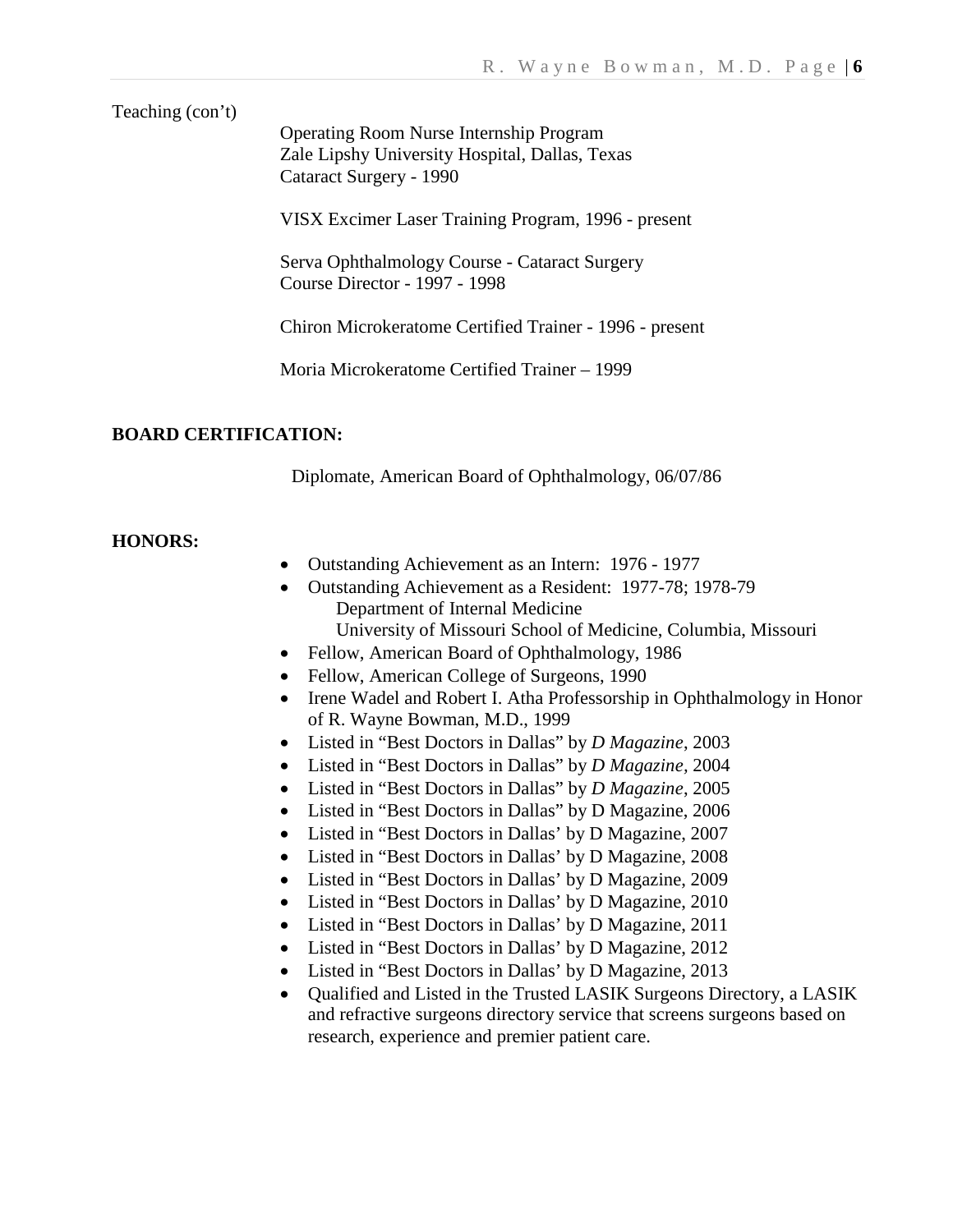### **HOSPITAL STAFF APPOINTMENTS:**

| 1983 - 1984      | Hermann Hospital, Houston, Texas               |
|------------------|------------------------------------------------|
| 1984 - $present$ | Parkland Memorial Hospital, Dallas, Texas      |
|                  | John Peter Smith Hospital, Fort Worth, Texas   |
|                  | St. Paul Medical Center, Dallas, Texas         |
|                  | Childrens Medical Center, Dallas, Texas        |
|                  | Veterans Affairs Medical Center, Dallas, Texas |
| 1990 - $present$ | Zale Lipshy University Hospital, Dallas, Texas |
| $2004$ - present | Plaza Day Surgery, Ft. Worth, Texas            |
| $2004$ - present | Park Central Surgical Center, Dallas, Texas    |
|                  |                                                |

## **BOOK CHAPTERS:**

- 1. Bowman RW, Miller K, McCulley JP: Diagnosis and treatment of chronic blepharitis, in f*ocal points, 1989: Clinical Modules for Ophthalmologists.* Vol 7, Module 10, 1989
- 2. Bowman RW, McCulley JP: Relapsing Polychondritis, In *The Eye in Systemic Disease*, Ed. Gold D, Weingeist T. Lippincott & Co., 1990
- 3. Bowman RW, McCulley JP: Ocular Bacteriology, In *Principles and Practice in Ophthalmology*, Ed. Albert DM and Jakobiec FA. WB Saunders, Philadelphia, PA, p. 816-834, 1993.
- 4. McCulley JP, Shine W, Bowman RW: Diagnosis and management of chronic blepharitis, In *Update on Infectious Diseases of the Eye*, Ed. Bialasiewicz AA, Aeolus Press, Buren, The Netherlands, p 75-86, 1994.
- 5. Bowman RW, McCulley JP, Jester JV: Meibomian gland dysfunction and rosacea. In, *Ocular Infection and Immunity*, Ed. Pepose JS, Holland GN, Wilhelmus KR. Mosby-Yearbook, Inc., Philadelphia, p 334-343, 1996.
- 6. Bowman RW, McCulley JP: Ocular Bacteriology, In *Principles and Practice in Ophthalmology*, Ed. Albert DM and Jakobiec FA. WB Saunders, Philadelphia, PA, 2nd edition, p. 97-114, 2000.
- 7. Ta C, Bowman RW, McCulley JP: Ocular Bacteriology, In *Principles & Practice of Ophthalmology* 3rd Edition (2009, in press).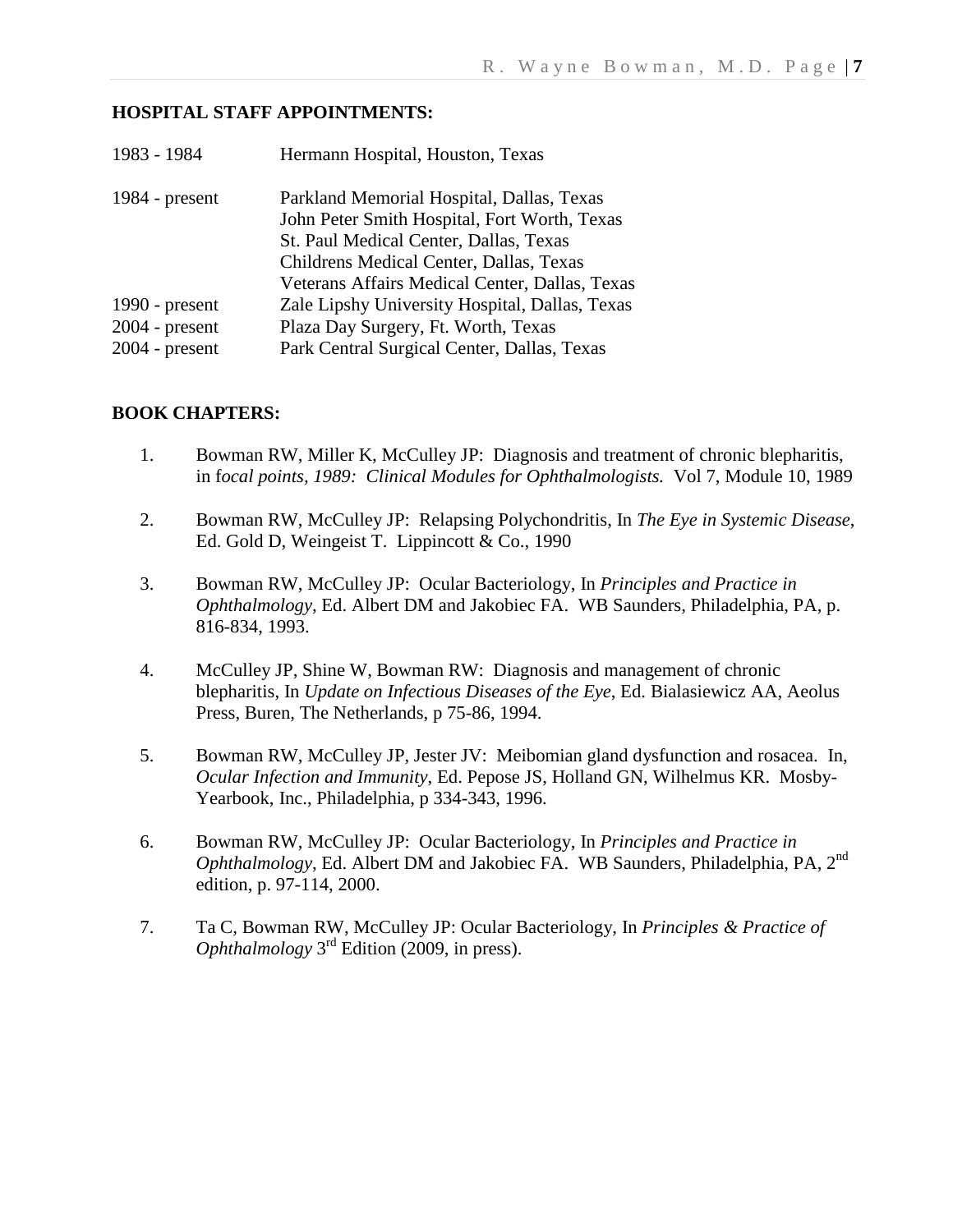## **ARTICLES:**

- 1. Bowman RW, Dougherty JM, McCulley JP: Chronic blepharitis and dry eyes. *Internatl. Ophthalmol Clin*, 27:27-35, 1987.
- 2. Wood TS, Stewart RH, Bowman RW, McCulley JP, Reeves TA: Suprofen treatment of contact lens associated giant papillary conjunctivitis. *Ophthalmology* 95:822-826, 1988.
- 3. Silvany RE, Dougherty JM, McCulley JP, Wood TS, Bowman RW, Moore MB: The effect of currently available contact lens disinfection systems on *Acanthamoeba castellanii* and *Acanthamoeba polyphaga*. *Ophthalmology* 97:286-290, 1990.
- 4. Anand R, Bowman RW: Simplified technique for suturing dislocated posterior chamber intraocular lens to the ciliary sulcus. *Arch Ophthalmol* 108:1205-1206, 1990.
- 5. Brown DD, McCulley JP, Bowman RW, Halsted MA: The use of conjunctival flaps in the treatment of herpes keratouveitis. *Cornea* 11:44-46, 1992.
- 6. Bowman RW: Vision correction by surgery. *Dallas Medical Journal* 84:318-319, 1998.
- 7. Abbasoglu OE, Bowman RW, Cavanagh HD, McCulley JP: Reliability of intraocular pressure measurements after myopic excimer photorefractive keratectomy. *Ophthalmology* 105:2193-2196, 1998.
- 8. Ta CN. Bowman RW. Hyphema caused by a metallic intraocular foreign body during magnetic resonance imaging. *Am Journal Ophthalmol*. 129:533-534, 2000.
- 9. El-Agha MS, Johnston EW, Bowman RW, Cavanagh HD, McCulley JP. Excimer laser treatment of spherical hyperopia: PRK or LASIK? *Transactions of the American Ophthalmological Society* 98:59-66, discussion 66-69, 2000.
- 10. Yi DH, Petroll M, Bowman RW, McCulley JP, Cavanagh HD. Surgically induced astigmatism after hyperopic and myopic photorefractive keratectomy. *Journal of Cataract and Refractive Surgery* 27:396-403, 2001.
- 11. Wang X, McCulley JP, Bowman RW, Cavanagh HD: Results of myopic astigmatic LASIK with VISX Star excimer. *J Cat Refract Surg*.
- 12. Miller AE, McCulley JP, Bowman RW, Cavanagh HD, Wang XH. Patient satisfaction after LASIK for myopia. *CLAO Journal* 27;84-88, 2001.
- 13. Gokmen F, McCulley JP, Bowman RW, Petroll WM, Jester JV, Cavanagh HD: The use of in vivo confocal microscopy through-focusing in measuring corneal flap thickness after LASIK. J Cataract & Refractive Surgery 28:962-970, 2002.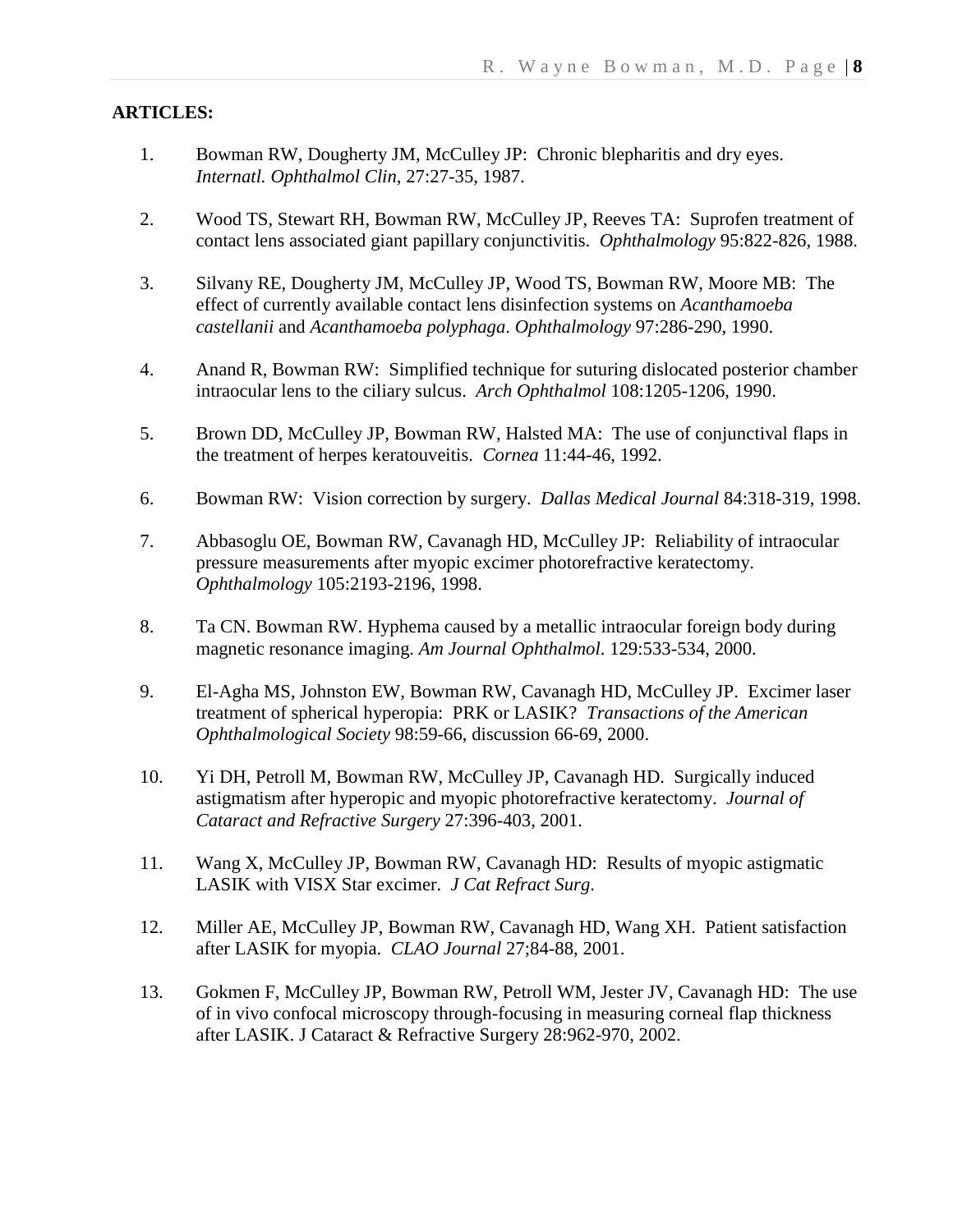- 14. Hargrave SL, Jung JC, Fini ME, Gelender H, Cather C, Guidera A, Udell I, Fisher S, Jester JV, Bowman RW, McCulley JP, Cavanagh HD. Possible role of vitamin E solubilizer in topical diclofenac on matrix metalloproteinase expression in corneal melting: an analysis of postoperative keratolysis. *Ophthalmology* 109 (2), 343-350, 2002.
- 15. Wang X, McCulley JP, Bowman RW, Cavanagh HD. Results of combined myopic astigmatic LASIK treatment and re-treatments. CLAO J. 28:55-60, 2002.
- 16. Wang X, Shen J, McCulley JP, Bowman RW, Petroll WM, Cavanagh HD. Intraocular pressure measurement after hyperopic LASIK. *CLAO Journal* 28:136-139, 2002.
- 17. Wang X, McCulley JP, Bowman RW, Cavanagh HD: Time to resolution of contact lens-induced corneal warpage prior to refractive surgery. *The CLAO J* 28:169-171, 2002.
- 18. Gokmen F, McCulley JP, Bowman RW, Petroll WM, Jester JV, Cavanagh HD: In Vivo Confocal Microscopy Through-Focusing to Measure Corneal Flap Thickness after last in situ Keratomileusis. *J Cataract & Refractive Surgery* 28(6): 962-970, 2002.
- 19. El-Agha S, Johnson E, Bowman RW, Cavanagh HD, McCulley JP. PRK versus LASIK for the treatment of spherical hyperopia. *Eye & Contact Lens* 29:31-17, 2003.
- 20. El-Agha S, Johnston E, Bowman RW, Cavanagh HD, McCulley JP: Photorefractive Keratectomy versus Laser in situ Keratomileusis for the Treatment of Spherical Hyperopia. *Eye & Contact Lens* 29:31-37, 2003.
- 21. McCulley JP, El-Agha S, Bowman RW, Cavanagh HD. Comparison between PRK and LASIK for the treatment of compound hyperopic astigmatism. *Journal of Cataract and Refractive Surgery* 29:900-907, 2003.
- 22. Whitson JT, McCulley JP, Cavanagh HD, Song J, Bowman RW, Hertzog L: Effect of LASIK on optic nerve head topography and retinal nerve fiber layer thickness. *Journal of Cataract and Refractive Surgery* 29:2302-2305, 2003.
- 23. Seward MS, Oral D, McCulley JP, Bowman RW, Cavanagh HD: Comparison of LADARVision and Visx Star S3 LASIK outcomes in myopia and hyperopia. *Journal of Cataract and Refractive Surgery* 29; 2351-2357, 2003.
- 24. Vargas JM, McCulley JP, Bowman RW, Johnson EW, Jani BR, Shen J: Effect of phacoemulsification on corneal thickness. *Am J Ophthalmol* 136:171-172, 2003.
- 25. Mendelblatt D, McCulley JP, Bowman RW, Verity S, Cavanagh HD. Effects of an educational seminar on rejection demographics in patients presenting for laser in situ keratomileusis. *Eye and Contact Lens: Science & Clinical Practice* 29:69-71, 2003.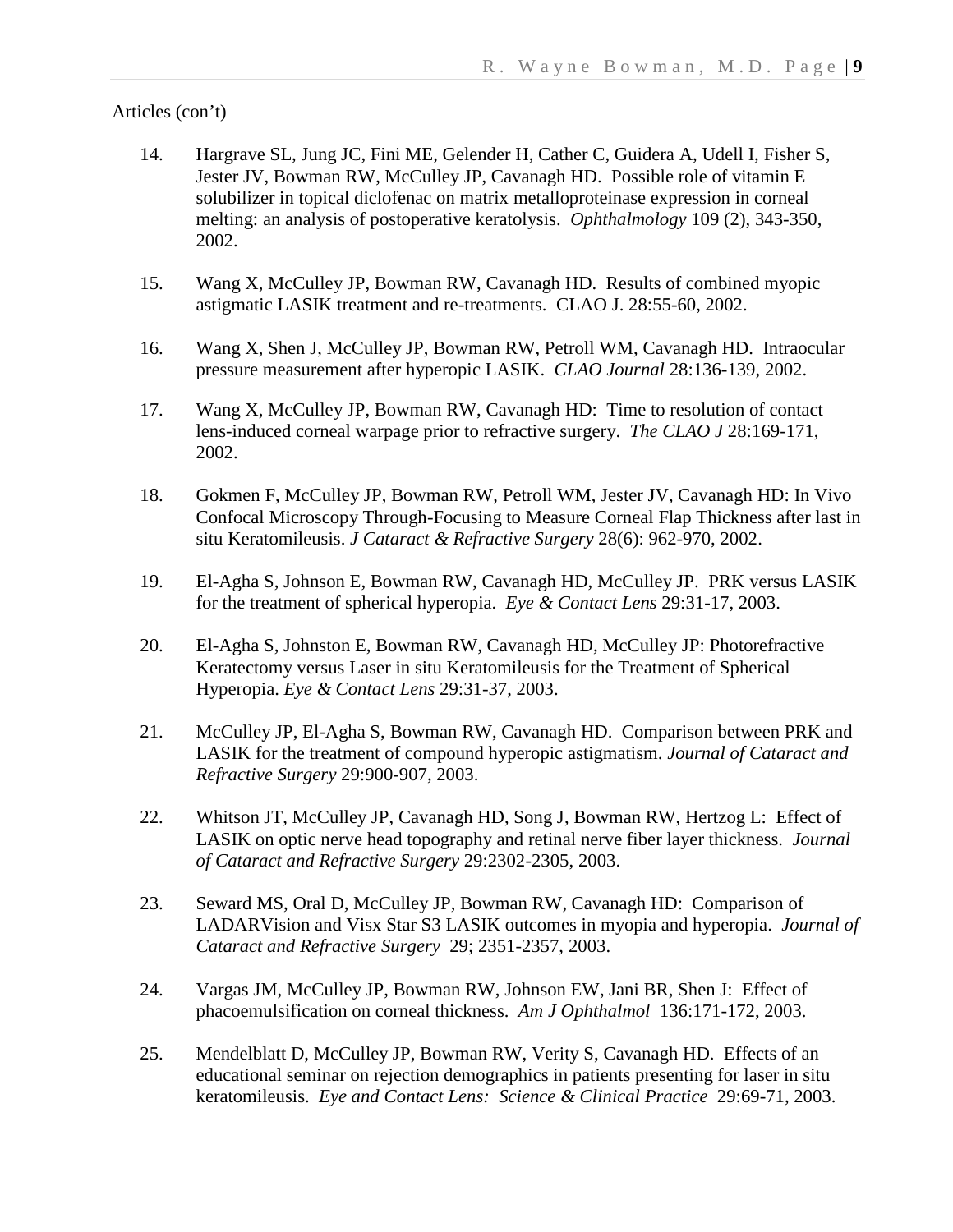- 26. El-Agha MSH, Bowman RW, Cavanagh HD, McCulley JP. "Comparison of photorefractive keratectomy and laser in situ keratomileusis of the treatment of compound hyperopic astigmatism." *Journal of Cataract and Refractive Surgery* 2003:29:900-907.
- 27. Oral D, Bowman RW, Cavanagh HD, El-Agha MH, Seward MS, McCulley JP. Hyperopic laser-assisted in situ keratomileusis results with Ladar Vision, Visx Star S2, and Visx Star S3. *Eye and Contact Lens* 2004;30:49-53.
- 28. Awwad ST, El Kateb M, Bowman RW, Cavanagh HD, McCulley JP. Wavefront-guided laser in situ keratomileusis with the Alcon CustomCornea and the VISX CustomVue: three month results. *J Refract Surg*, 2004;20:S606-S613.
- 29. Oral D, Awwad ST, Seward MS, Bowman RW, McCulley JP, Cavanagh HD. "Hyperopic laser-assisted in situ keratomileusis in eyes with previous radial keratotomy." *Journal of Cataract and Refractive Surgery* 2005;31:1561-1568.
- 30. McCulley JP, Awwad ST, El Kateb M, Bowman RW, Cavanagh HD. Wavefront-guided in situ keratomileusis with the Alcon CustomCornea and the VISX CustomVue: three month results. ISRS/AAO joint meeting, 2004, paper.
- 31. Awwad ST, El-Kateb M, Bowman RW, Cavanagh HD, McCulley JP. "Wavefrontguided laser in situ keratomileusis with the LADAR CustomCornea and the VISX CustomVue: A comparative study." *Journal of Refractive Surgery* 2004;20:S606-S613.
- 32. McCulley JP, Awwad ST, El Kateb M, Bowman RW, Cavanagh HD. Wavefront-guided in situ keratomileusis with the Alcon CustomCornea and the VISX CustomVue: three month results. ISRS/AAO joint meeting, 2004, paper.
- 33. Whitson JT, Liang C, Godfrey DG, Petroll WM, Cavanagh HD, Patel D, Fellman RL, Starita RJ. Central corneal thickness in patients with congenital aniridia. *Eye & Contact Lens* ;31:221-224, 2005.
- 34. Awwad ST, Haithcock KK, Oral D, Bowman RW, Cavanagh HD, McCulley JP. A comparison of induced astigmatism in conventional and wavefront-guided myopic laser in situ keratomileusis using LADARVision 4000 and VISX S4 platforms. *J Refract Surg* 21 (6): S792-S798, 2005.
- 35. Awwad ST, Parmar DN, Heilman M, Bowman RW, McCulley JP, Cavanagh HD. Results of penetrating keratoplasty for visual rehabilitation after Acanthamoeba keratitis. *Am J Ophthalmol* 140 (6):1080-1084, 2005.
- 36. Parmar DN, Alizadeh H, Awwad ST, Li H, Neelam H, Bowman RW, Cavanagh HD, McCulley JP. Ocular surface restoration using non-surgical transplantation of tissuecultured human amniotic epithelial cells. *Am J Ophthalmol* 141 (2): 299-307, 2006.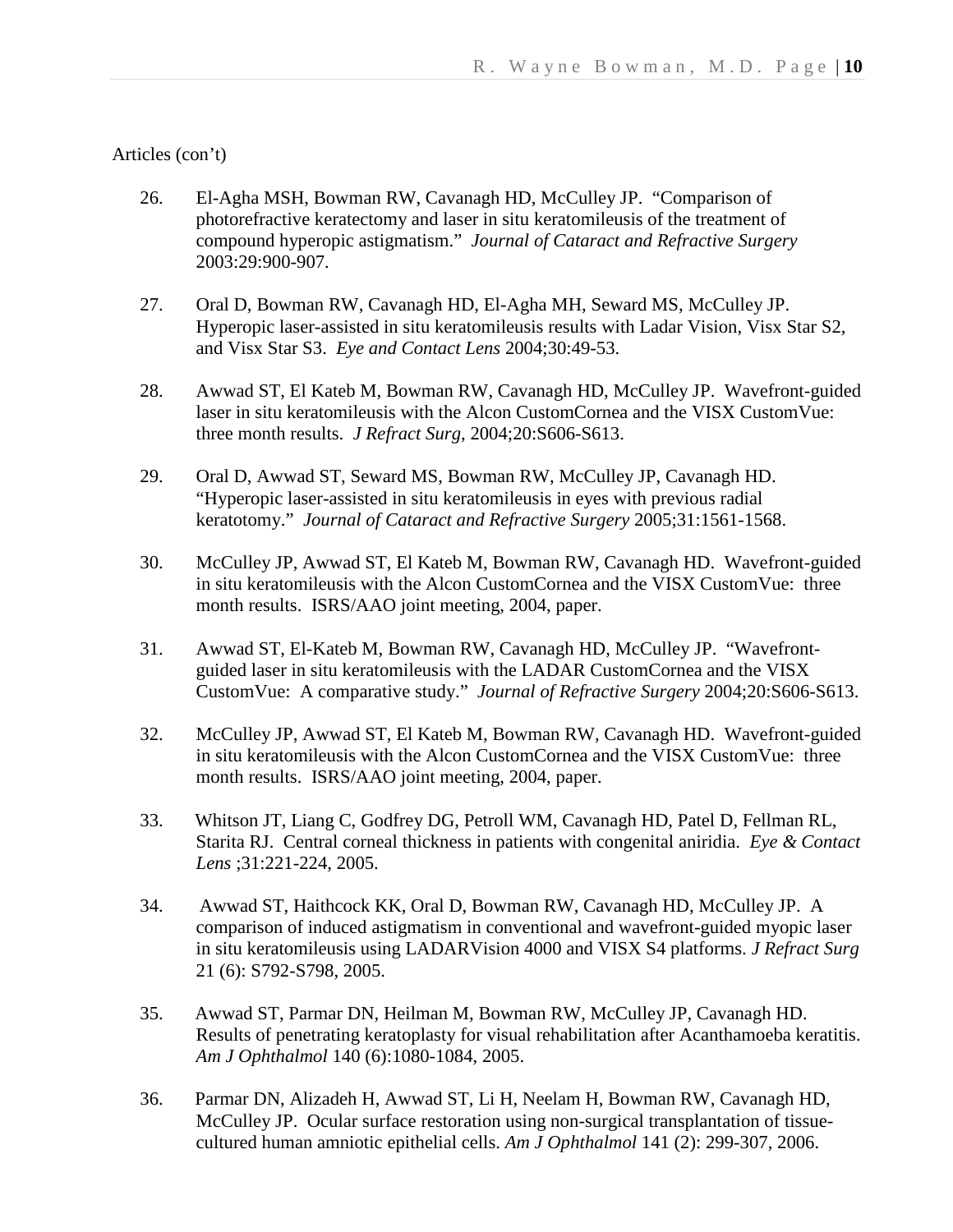- 37. Parmar DN, Awwad ST, Petroll WM, Bowman RW, McCulley JP, Cavanagh HD. Tandem scanning confocal corneal microscopy in the diagnosis of suspected Acanthamoeba keratitis. *Ophthalmology* 113 (4):538-574, 2006.
- 38. Ly LT, B.S., McCulley JP, Verity SM, Cavanagh HD, Bowman RW, Petroll WM. Evaluation of intrastromal lipid deposits after intacs implantation using in vivo confocal microscopy. *Eye & Contact Lens* 32(4):211-215, 2006.
- 39. Petroll WM, Goldberg D, Lindsey SS, Kelly P, Cavanagh HD, Bowman RW, Parmar D, Verity SM, McCulley JP: Confocal assessment of the corneal response to intracorneal lens insertion and LASIK with flap creation using IntraLase. *Journal of Cataract and Refractive Surgery* 32: 1119-1128, 2006.
- 40. Ta C, Bowman RW, McCulley JP: Ocular bacteriology. In Albert & Jakobiec's Principles & Practice of Ophthalmology, 3<sup>rd</sup> edition, January 2006.
- 41. Awwad S, Bowman RW, Cavanagh HD, McCulley JP: Objective & subjective visual outcomes of wavefront-guided laser in situ Keratomileusis for low to moderate myopes using the LADAR CustomCornea & the VISX CustomVue. *JRS* Volume 23 (1):26-37, 2007.
- 42. Lindsey SS, McCulley JP, Cavanagh HD, Bowman RW, Verity S, Mootha V, Petroll WM: Prospective evaluation of PermaVision intracorneal implants using in vivo confocal microscopy. *JRS* 23(4):410-413, 2007.
- 43. Hu M, McCulley JP, Cavanagh HD, Bowman RW, Verity s, Mootha V, Petroll WM: Comparison of the corneal response to Laser in situ Keratomileusis with flap creation using the FS15 and FS30 Femtosecond Lasers. *JCRS* 33 (4): 2007.
- 44. Awwad S, Dwarakanathan S, Bowman RW, Cavanagh HD, Verity SS, Mootha V, McCulley JP: Intraocular lens power calculation after radial keratotomy: estimating the refractive corneal power. *J Cataract & Refractive Sur* 33:6, 1045-1050, 2007.
- 45. Awwad ST, Lehmann JD, McCulley JP, Bowman RW: A comparision of higher order abberations in eyes implanted with AcrySof IQ SN60Wf and AcrySof SN60AT Intraocular Lenses. *Eur J Ophthalmol* 17(3):320-326, 2007.
- 46. Mootha V, Heck E, Verity S, Petroll WM, Lakshman N, Muftuoglu O, Bowman RW, McCulley JP, Cavanagh HD: Comparative study of DSAEK donor preparation by Moria ALTK Microkeratome, Horizone Microkeratome and Intralas FS 60. Presented in part at Fall Educational Symposium of Cornea Society Eye Bank Association of America on November 9, 2007.
- 47. Petroll WM, Hu M, McCulley JP, Cavanagh HD, Bowman RW, Verity S, Mootha V: Comparison of the corneal response to LASIK with flap creating using IntraLase ® FS15 and FS30 Lasers: Clinical and Confocal Microscopy Findings. *JCRS* 33:673-681, 2007.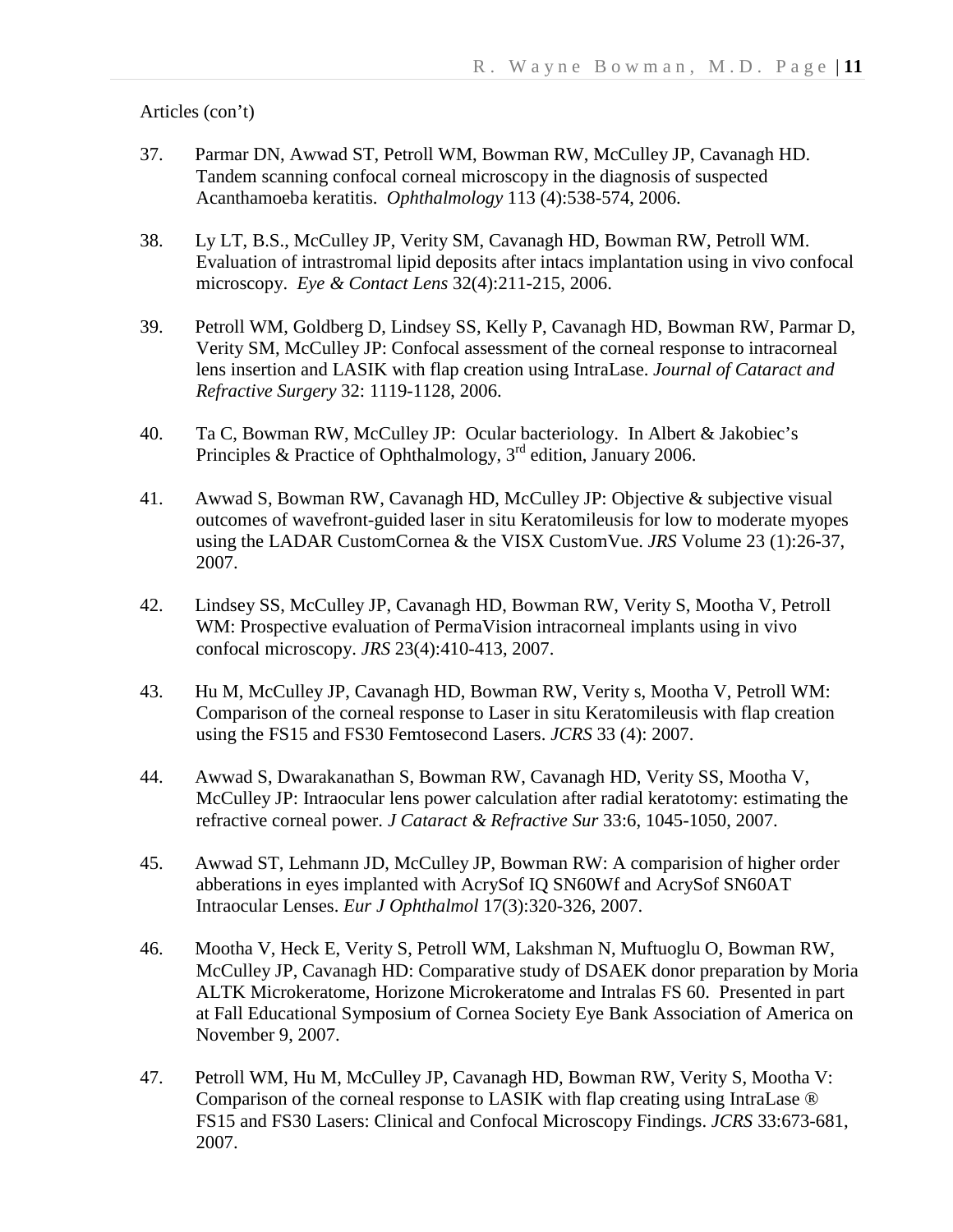- 48. Awwad S, Manasseh, Bowman RW, Cavanagh HD, Verity S, Mootha V, McCulley JP: Intraocular lens calculations in eyes after myopic keratorefractive surgery. *JCRS* 34 (7):1070-1076, 2008.
- 49. Awwad ST, Bowman RW, Cavanagh HD, Warmerdam S, Lee D, McCulley JP: Changes in higher aberration after accommodation in myopic waveFront guided Lasik candidates. *JRS* 25 (2):171-172, 2009.
- 50. Verity SM, McCulley JP, Bowman RW, Cavanagh HD, Petroll WM: Outcomes of PermaVision intracorneal implants for the correction of hyperopia. *AM J Ophthalmol* Jun:147(6):973-977, 2009.
- 51. Awwad St, Kelley PS, Bowman RW, Cavanagh HD, McCulley JP: Corneal refractive power estimation and intraocular lens calculation after hyperopic LASIK. *Ophthalmology* 116 (3):393-400, 2009.
- 52. Di Pascuale MA, Prasher P, Schlecte C, Arey ML, Bowman RW, Cavanagh HD, McCulley JP, Mootha VV: Corneal deturgescence after descemet stripping automated endothelial keratoplasty evaluated by Visante anterior segment optical coherence tomography. *American Journal of Ophthalmology*: Jul:148(1):32-7.el, 2009.
- 53. Muftuoglu O, Prasher P, Chu C, Mooth VV, Verity S, Bowman RW, Cavanagh HD, McCulley JP: LASIK for residual refractive errors after apodized diffractive multifocal intraocular lens implantation. *JCRS* 35(6): 1063-1071, 2009.
- 54. Awwad ST, Bowman RW, Cavanagh HD, Alvarez, McCulley JP: Quality of life changes after wavefront-guided laser in situ keratomileusis in myopic patients. *Eye & Contact Lens* 35(3):128-131, 2009.
- 55. Pachiogolla G, Prasher P, Mootha VV, Bowman RW, Di Pascuale MA, McHenry J, McCulley JP: Evaluation of the Role of ProKeraTM in the Management of Ocular Surface and Orbital disorders. *ECL* 35 (4):196-202, 2009.
- 56. Prasher P, Muftuoglu O, Bowman RW, McCulley JP, Petroll WM, Cavanagh HD, Mootha VV: Tandem scanning confocal microscopy of cornea after descemet stripping automated endothelial keratoplasty. *ECL* 35 (4):196-202, 2009.
- 57. Di Pascuale MA, Prasher P, Schlecte, Arey ML, Bowman RW, Cavanagh HD, McCulley JP, Mootha VV: Corneal deturgence after descemet's stripping automated endothelial keratoplasty evaluated by Visante™ Anterior Segment OCT. *AJO* (2009, in press).
- 58. Mohamed E, Wojtowicz JC, Bowman RW: Corneal thickness association with ocular and corneal wavefront aberrations. *ECL* (2009, in press).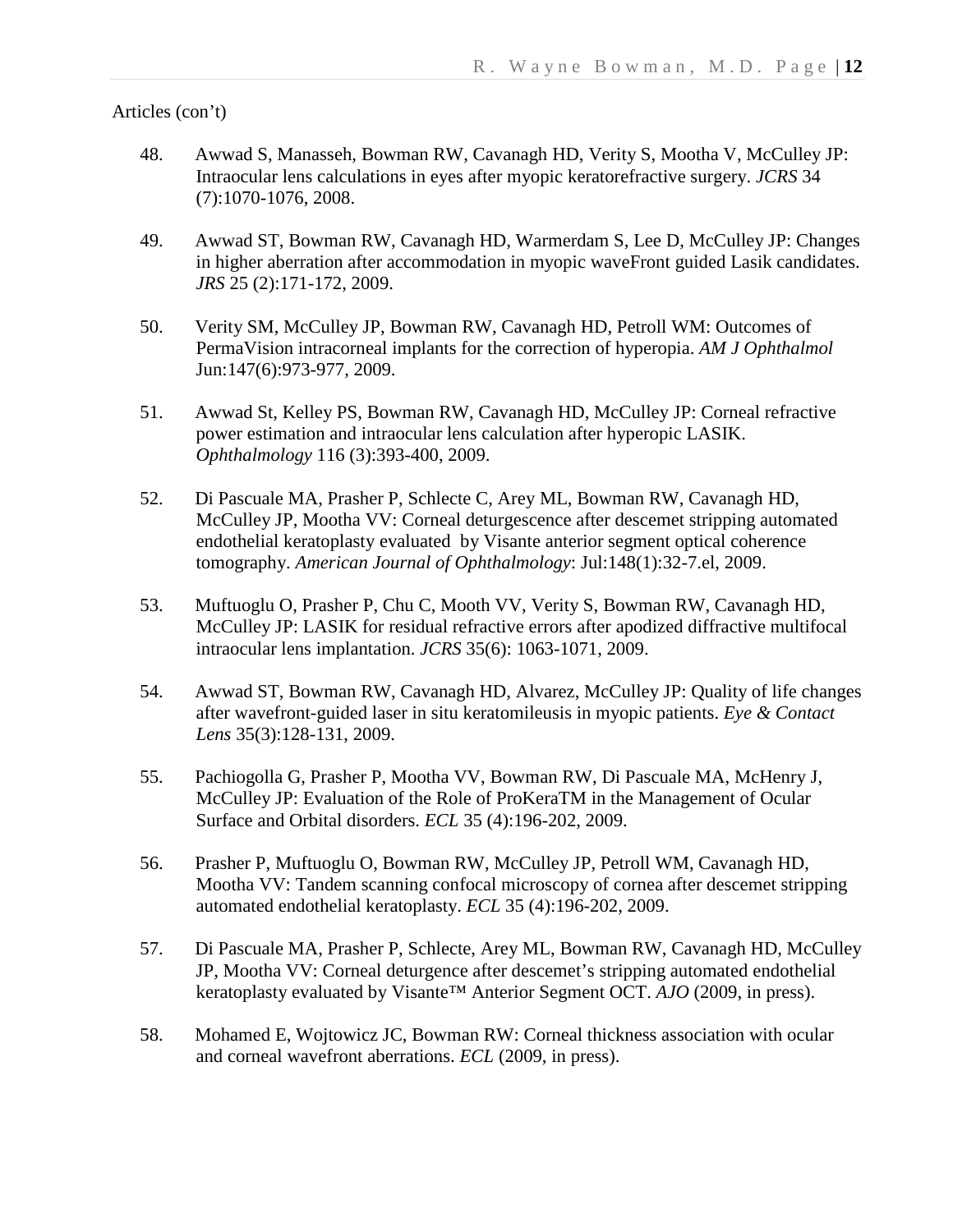- 59. Dunn SP, Stark WJ, Stulting RD, Lass JH, et al. Including Bowman RW and Cavanagh HD in the Cornea Donor Study Investigator Group. The effect of ABO blood incompatibility on corneal transplant failure in conditions with low-risk of graft rejection. *Am J Ophthalmol* 147:432-438, 2009.
- 60. Kovoor TA, Mohamed E, Cavanagh HD, Bowman RW. Outcomes of LASIK and PRK in previous penetrating corneal transplant recipients. *Eye Contact Lens* 34(5): 242-5, 2009.
- 61. Prasher P, Muftuoglu O, Hsiao ML, Bowman RW, Hogan RN, Mootha VV. Epithelial downgrowth after Descemet stripping automated endothelial keratoplaty. *Cornea* Jul:28(6):708-11, 2009.
- 62. Mohamed EM, Muftuoglu O, Bowman W, Cavanagh HD, Mootha VV, Radwan GA, McCulley JP: Wavefront-guided ablation retreatment using iris registration. *Eye Contact Lens* 2010; 36:54-9.
- 63. Muftuoglu O, Dao L, Cavanagh HD, McCulley JP, Bowman RW: Limbal relaxing incisions at the time of apodized diffractive multifocal intraocular lens implantation to reduce astigmatism with or without subsequent laser in situ keratomileusis. J Cataract Refract Surg 2010;36(3):456-64.
- 64. Muftuoglu O, Prasher P, Bowman RW, McCulley JP, Mootha VV. Corneal higher-order aberrations after Descemet's stripping automated endothelial keratoplasty. *Ophthalmology* 2010;117(5):878-884.
- 65. Muftuoglu O, Dao L, Mootha VV, Verity SM, Bowman RW, Cavanagh HD, McCulley JP: Apodized diffractive intraocular lens implantation after laser in situ keratomileusis with or without subsequent excimer laser enhancement. J Cataract Refract Surg 2010;36(11):1815-21.
- 66. Parmar DN, Alizadeh H, Awwad S, Bowman RW, Cavanagh HD, McCulley JP: Contact lens-based expansion and transplantation of autologous epithelial progenitors for ocular surface reconstruction: crossover control. *Transplantation* 2010;89(4):483.
- 67. Lass JH, Sugar A, Benetz BA, Beck RW, Dontchev M, Gal RL, Kollman C, Gross R, Heck E, Holland EJ, Mannis MJ, RaberI, Stark W, Stulting RD; Cornea Donor Study Investigator Group. Endothelial Cell density to predict endothelial graft failure after penetrating keratoplasty. Arch Opthalmol. 2010 Jan; 128(1): 63-9.
- 68. Allen MB, Lieu P, Mootha VV, Bowman RW, Petroll WM, Tong L, Kooner KS, Cavanagh HD, Whitson JT, Aggarwal NK. Risk factors for intraocular pressure elevation after descemet stripping automated endothelial keratoplasty. *Eye Contact Lens*. 2010 Jul; 36(4):223-7.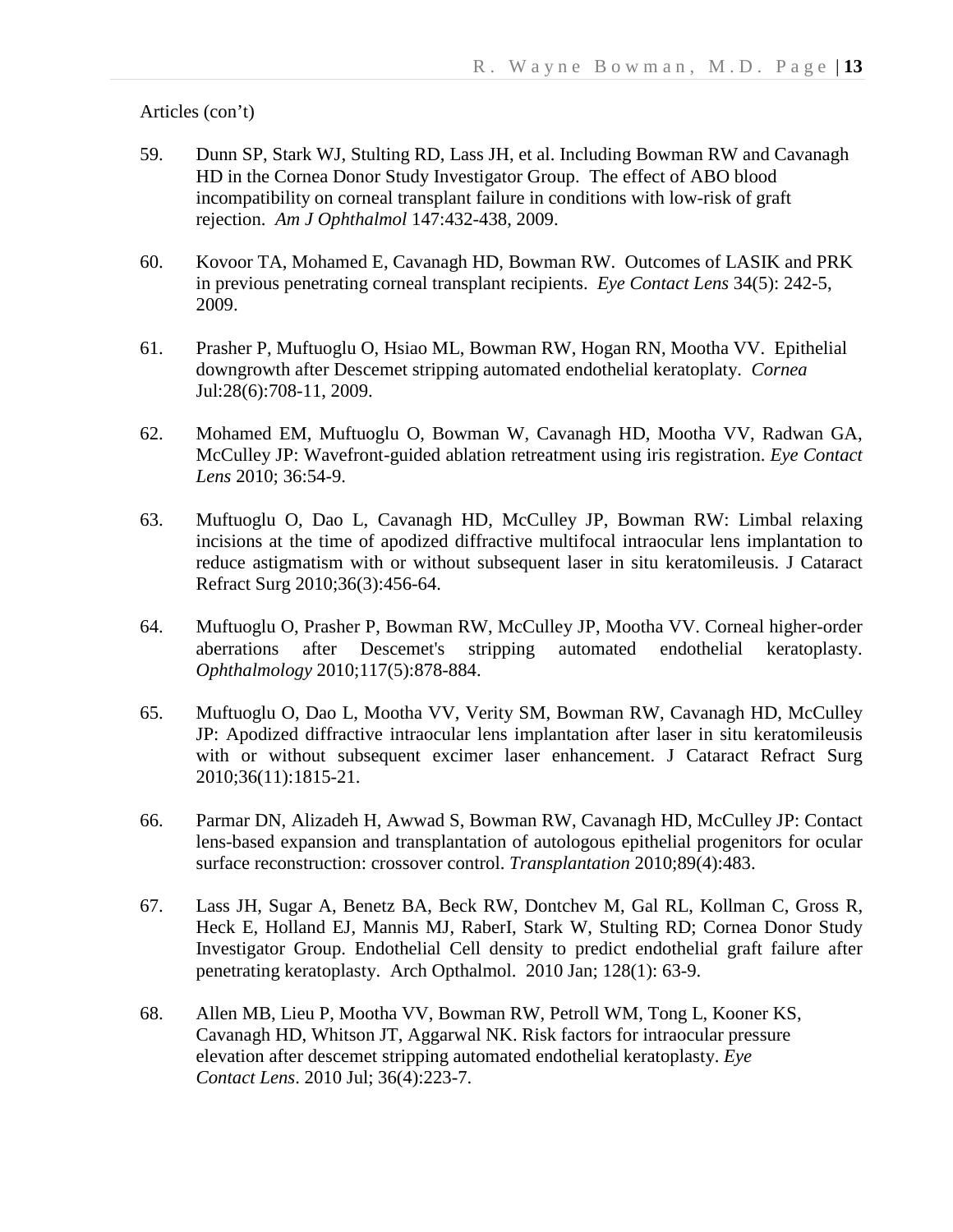- 69. Prasher P, Muftuoglu O, Bowman RW, Cavanagh HD, McCulley JP, Mootha VV. Corneal power measurement with a rotating Scheimpflug imaging system after Descemet-stripping automated endothelial keratoplasty. J Cataract Refract Surg. 2010 Aug;36(8):1358-64.
- 70. Muftuoglu O, Dao L, Mootha VV, Verity SM, Bowman RW, Cavanagh HD, McCulley JP. Apodized diffractive intraocular lens implantation after laser in situ keratomileusis with or without subsequent excimer laser enhancement. J Cataract Refract Surg. 2010 Nov;36(11):1815-21.
- 71. Mootha VV, Heck E, Verity SM, Petroll WM, Lakshman N, Muftuoglu O, Bowman RW, McCulley JP, Cavanagh HD. Comparative Study of Descemet Stripping Automated Endothelial Keratoplasty Donor Preparation by Moria CBm Microkeratome, Horizon Microkeratome, and Intralase FS60*. Cornea*. 2010 Nov 17.
- 72. Mootha VV, Heck E, Verity SM, Petroll WM, Lakshman N, Muftuoglu O, Bowman RW, McCulley JP, Cavanagh HD. Comparative study of descemet stripping automated endothelial keratoplasty donor preparation by Moria CBm microkeratome, horizon microkeratome, and Intralase FS60. *Cornea*. 2011 Mar;30(3):320-4.
- 73. Symes MD, Kitson PJ, Yan J, Richmond CJ, Cooper GJ, Bowman RW, Vilbrandt T, Cronin L. Integrated 3D-printed reactionware for chemical synthesis and analysis. Nat Chem. 2012 Apr 15;4(5):349-54. doi: 10.1038/nchem.1313.
- 74. Gibson GM, Bowman RW, Linnenberger A, Dienerowitz M, Phillips DB, Carberry DM, Miles MJ, Padgett MJ. A compact holographic optical tweezers instrument. Rev Sci Instrum. 2012 Nov; 83(11):113107.
- 75. Kim SY, Muftuoglu O, Hogan RN, Bowman RW, Cavanagh HD, McCulley JP, Mootha VV. Histopathology and spectral domain OCT findings of pneumatic-assisted dissection in DALK. Cornea. 2012 Nov; 31(11):1288-93. doi: 10.1097/ICO.0b013e31824d0d23. PubMed PMID: 22511029.
- 76. Anwar DS, Chu CY, Prasher P, Bowman RW, Mootha VV. Features of Urrets-Zavalia syndrome after descemet stripping automated endothelial keratoplasty. *Cornea*. 2012 Nov;31(11):1330-4.
- 77. Cooper GJ, Bowman RW, Magennis EP, Fernandez-Trillo F, Alexander C, Padgett MJ, Cronin L. Directed assembly of inorganic polyoxometalate-based micrometer-scale tubular architectures by using optical control. Angew Chem Int Ed Engl. 2012 Dec 14;51(51):12754-8.
- 78. Thalhammer G, Bowman RW, Love GD, Padgett MJ, Ritsch-Marte M. Speeding up liquid crystal SLMs using overdrive with phase change reduction. Opt Express. 2013 Jan 28;21(2):1779-97.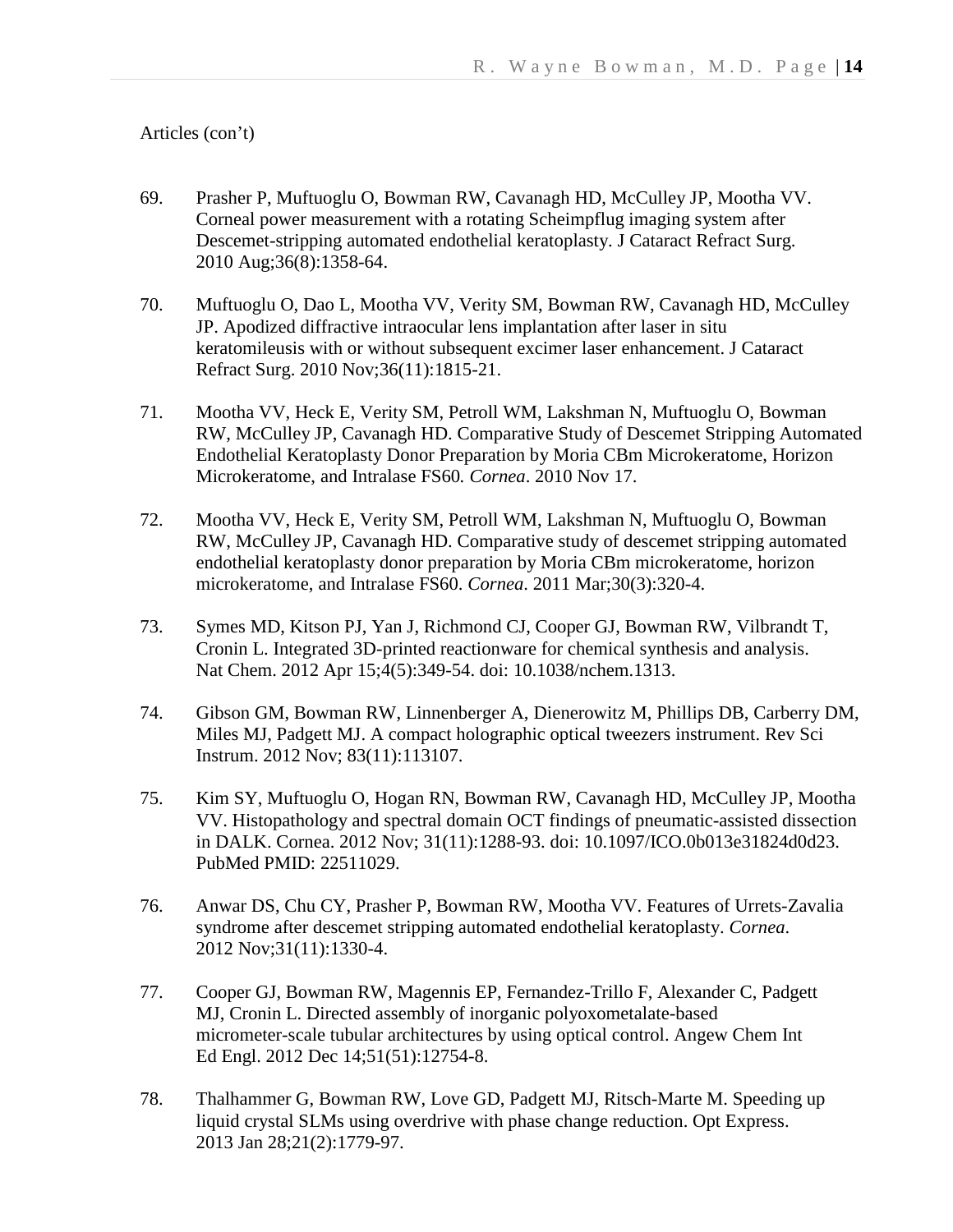- 79. Bowman RW, Padgett MJ. Optical trapping and binding. Rep Prog Phys. 2013 Feb;76(2):026401. doi: 10.1088/0034-4885/76/2/026401.
- 80. Bowman RW, Gibson GM, Padgett MJ, Saglimbeni F, Di Leonardo R. Optical trapping at gigapascal pressures. Phys Rev Lett. 2013 Mar 1;110(9):095902.
- 81. Muftuoglu O, Toro P, Hogan RN, Bowman RW, Cavanagh HD, McCulley JP, Mootha VV, Sarnicola V. Sarnicola air-visco bubble technique in deep anterior lamellar keratoplasty*. Cornea*. 2013 Apr;32(4):527-32.
- 82. Awwad ST, Kilby A, Bowman RW, Verity SM, Cavanagh HD, Pessach Y, McCulley JP. The accuracy of the double-K adjustment for third-generation intraocular lens calculation formulas in previous keratorefractive surgery eyes. *Eye Contact Lens*. 2013 May;39(3):220-7.

### **ABSTRACTS:**

- 1. Saragas S, Bowman RW, Luckenbach MW, et al. Ulcerative colitis associated conjunctival scarring. *Ophthalmology* 92 (Suppl):71, 1985.
- 2. Goode S, Bowman RW, Moore MB, McCulley JP: Sensitivity of Acanthamoeba to standard soft contact lens disinfection methods. *Ophthalmology* 92 (Suppl):71, 1985.
- 3. Silvany RE, Wood TS, Bowman RW, McCulley JP: The effects of preservatives in contact lens solutions on two species of Acanthamoeba. *Invest Ophthalmol Vis Sci* 27 (ARVO Suppl): 35, 1986.
- 4. Wood TS, Bowman RW, Reaves TA: Giant papillary conjunctivitis: treatment with Suprofen, a topical nonsteroidal anti-inflammatory agent. *Ophthalmology* 93 (Suppl):67 and 116, 1986.
- 5. Moore MB, McCulley JP, Bowman RW: Acanthamoeba keratitis: a growing problem in soft and hard contact lens wearers. *Ophthalmology* 93 (Suppl): 68 and 116, 1986.
- 6. Bowman RW, Heck E, McCulley JP: Penetrating keratoplasty with K-Sol corneas. *Ophthalmology* 93 (Suppl):95, 1986.
- 7. Lin N, Meyer D, Bowman RW, McCulley JP: Transplantation of tissue-cultured human corneal endothelium onto rabbit corneas. *Invest Ophthalmol Vis Sci* 27 (ARVO Suppl.):171, 1987.
- 8. Silvany RE, Wood TS, Bowman RW, McCulley JP: The effect of preservatives in contact lens solutions on two species of acanthamoeba. *Invest Ophthalmol Vis Sci* 27 (ARVO Suppl):371, 1987.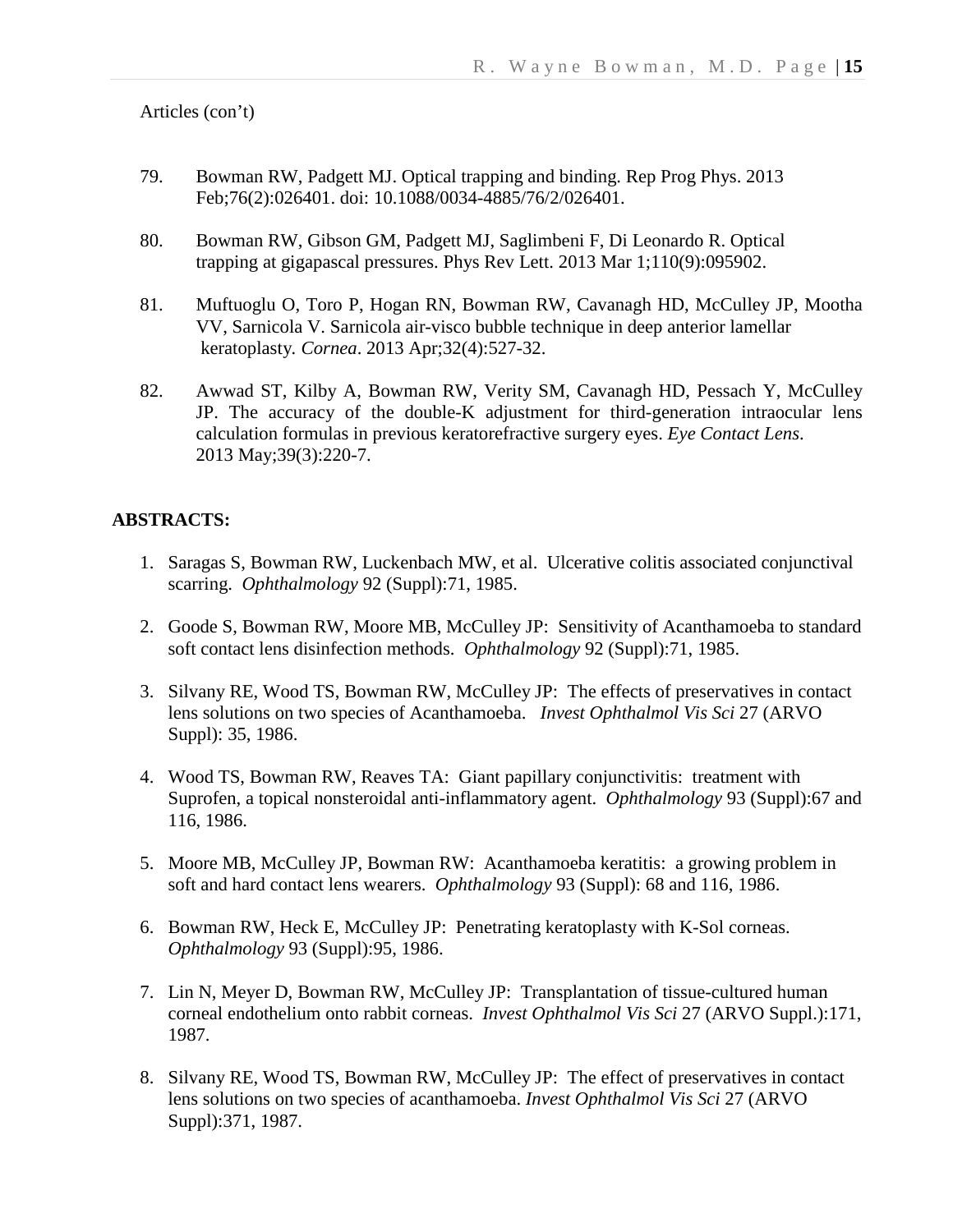- 9. Wood TS, Silvany RE, Bowman RW, McCulley JP: The effect of preservatives on two species of Acanthamoeba. *Ophthalmology* 94 (Suppl): 129, 1987.
- 10. Reinke M, McCulley JP, Heck E, Bowman RW: Comparison of cornea preservation in McCarey-Kaufman storage medium and K-Sol. *Eye Bank Association of America*, 1987.
- 11. Silvany RE, Wood TS, Bowman RW, Moore MB, McCulley JP: The effect of contact lens solutions on two species of Acanthamoeba. *Invest Ophthalmol Vis Sci* 29 (ARVO Suppl):253, 1988
- 12. Jenevein SS, Nguyen HL, Bowman RW, McCulley JP: Fibronectin eyedrops in nonhealing corneal epithelial defects. *Ophthalmology* 96 (Suppl): 119, 1989.
- 13. Jenevein SS, Nguyen HL, Bowman RW, McCulley JP, Horowitz M: Fibronectin eyedrops in nonhealing corneal epithelial defects. *Invest Ophthalmol Vis Sci* 31 (ARVO Suppl.)315, 1990.
- 14. Bowman RW, Anand R: Suturing of posterior chamber intraocular lenses. *Texas Medical Association* 1991.
- 15. Cavanagh HD, McCulley JP, Petroll WM, Anderson W, Conger D, Bowman RW, Wilson SE, Jester JV: The clinical and diagnostic use of in vivo confocal microscopy in patients with corneal disease. *Ophthalmology* 99 (Suppl):123, 1992.
- 16. Pillai CT, Bowman RW, Wilson SE, Klyce SD: Changes in corneal topography after removal of rigid contact lenses in candidates for refractive surgery. *Invest Ophthalmol Vis Sci* 35:1739, 1994.
- 17. Husseini ZM, Bowman RW, Wilson SE: Histochemistry and microbiology of nocardia keratitis, series of three cases. *Invest Ophthalmol Vis Sci* 35:1676, 1994.
- 18. Abbasoglu OE, McCulley JP, Bowman RW, Cavanagh HD: Accuracy of intraocular pressure measurements after myopic excimer PRK. *Ophthalmology* 105 (suppl):162, 1997.
- 19. Wang X, McCulley JP, Bowman RW, Cavanagh HD: Results of myopic astigmatic LASIK with VISX Star excimer. *Invest Ophthalmol Vis Sci* 40 (Suppl): S894, 1999.
- 20. Yi DH, Bowman RW, McCulley JP, Cavanagh HD: Comparing surgically induced astigmatism following hyperopic or myopic photorefractive keratectomy. *Invest Ophthalmol Vis Sci* 41:S690, 2000
- 21. Johnston EW, El Agha MS, Bowman RW, Cavanagh HD, McCulley JP: PRK versus LASIK for the treatment of spherical hyperopia using the VISX Star excimer laser. *Invest Ophthalmol Vis Sci* 41:S691, 2000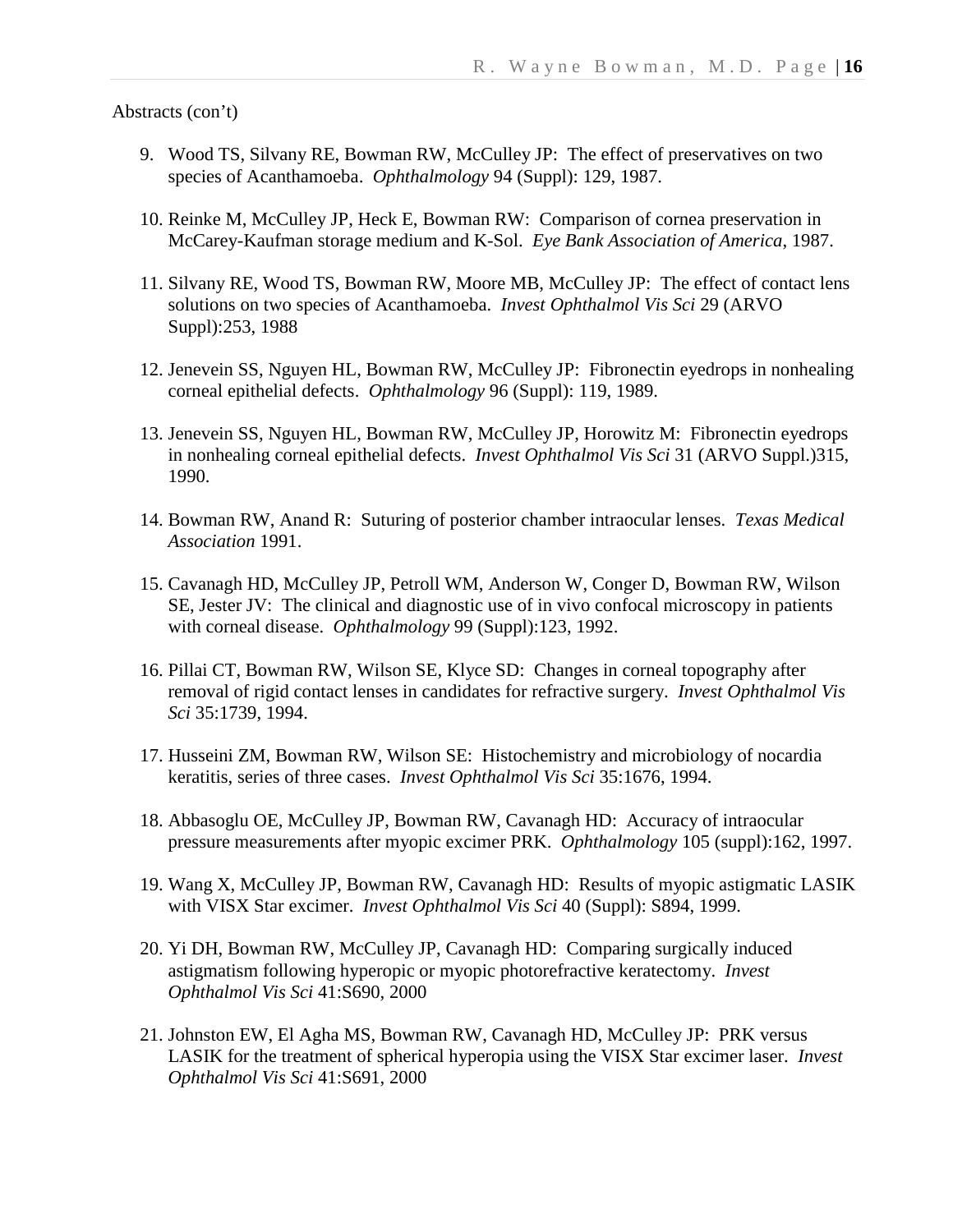- 22. Mason R, Gokmen F, Cheung D, Hargrave SL, Bowman RW, Cavanagh HD, McCulley JP: PTK at the University of Texas Southwestern Medical Center: a three-year retrospective study. *Invest Ophthalmol Vis Sci* 41:S923, 2000.
- 23. Ta CN, Bowman RW. Hyphema caused by a metallic intraocular foreign body during magnetic resonance imaging. *AJO* 129:533-534, 2000.
- 24. Jani BR, Johnston EW, Hertzog L, Mason R, Shen J, Bowman RW, McCulley JP: Effect of Phacoemulsification on Corneal Thickness. *Invest Ophthalmol Vis Sci* 42:S276, 2001.
- 25. Shen JF, Whitson JT, El Agha MS, Kooner KS, Hargrave SL, Bowman RW, Cavanagh HD, McCulley JP: Glaucoma Tube Shunt Placements in the Setting of Penetrating Keratoplasty: A Retrospective Review. *Invest Ophthalmol Vis Sci* 42:S419, 2001.
- 26. Awan MH, Whitson JT, McCulley JP, Bowman RW, Cavanagh HD, Song J, Hertzog L: Effect of Betaxolol on Optic Nerve Head Topography and Retinal Nerve Fiber Layer Thickness During LASIK. *Invest Ophthalmol Vis Sci* 43 (Suppl):84, 2002.
- 27. Wang X, McCulley JP, Bowman RW, Cavanagh HD: Contact Lens Induced Corneal Warpage in Patients Scheduled for Photorefractive Surgery. *Invest Ophthalmol Vis Sci* 43(Suppl):125, 2002.
- 28. Vargas JM, Seward M, McCulley JP, Bowman RW, Cavanagh HD: LADARVision vs VISX S3 in Treating Myopia and Hyperopia. *Invest Ophthalmol Vis Sci* 43 (Suppl):166, 2002.
- 29. Oral D, Vargas JM, Seward M, Bowman RW, McCulley JP, Cavanagh HD: Results of LASIK after Radial Keratotomy. *Invest Ophthalmol Vis Sci* 43 (Suppl):166, 2002.
- 30. Oral D, McCulley JP, Bowman RW, Cavanagh HD, El-Agha MSH, Seward MS: Hyperopic LASIK Results with LadarVision, Visx S2 and Visx S3. ARVO ABS 2003.
- 31. McCulley JP, Awwad ST, Bowman RW, Cavanagh HD: Quantitative Visual Outcomes of Initial LADARVision custom Cornea KASIK Eyes. ISRS 2003.
- 32. Van Norman RH, Awwad ST, El-Kateb M, Bowman W, Cavanagh D, McCulley JP. Comparing the wave captures of the VISX WaveScan and the LADARWave aberrometers using adjusted and actual capture zones. ARVO ABS 2004.
- 33. El-Kateb, M, Awwad ST, Bowman W, Cavanagh HD, McCulley JP. VISX WaveScan and LADARWave aberrometers: a comparative higher order aberration capture study. ARVO ABS 2004.
- 34. Awwad ST, El-Kateb M, Bowman W, Cavanagh HD, McCulley JP. LADARVision CustomCornea LASIK for myopic/astigmatic eyes: quantitative and qualitative results. ARVO ABS 2004.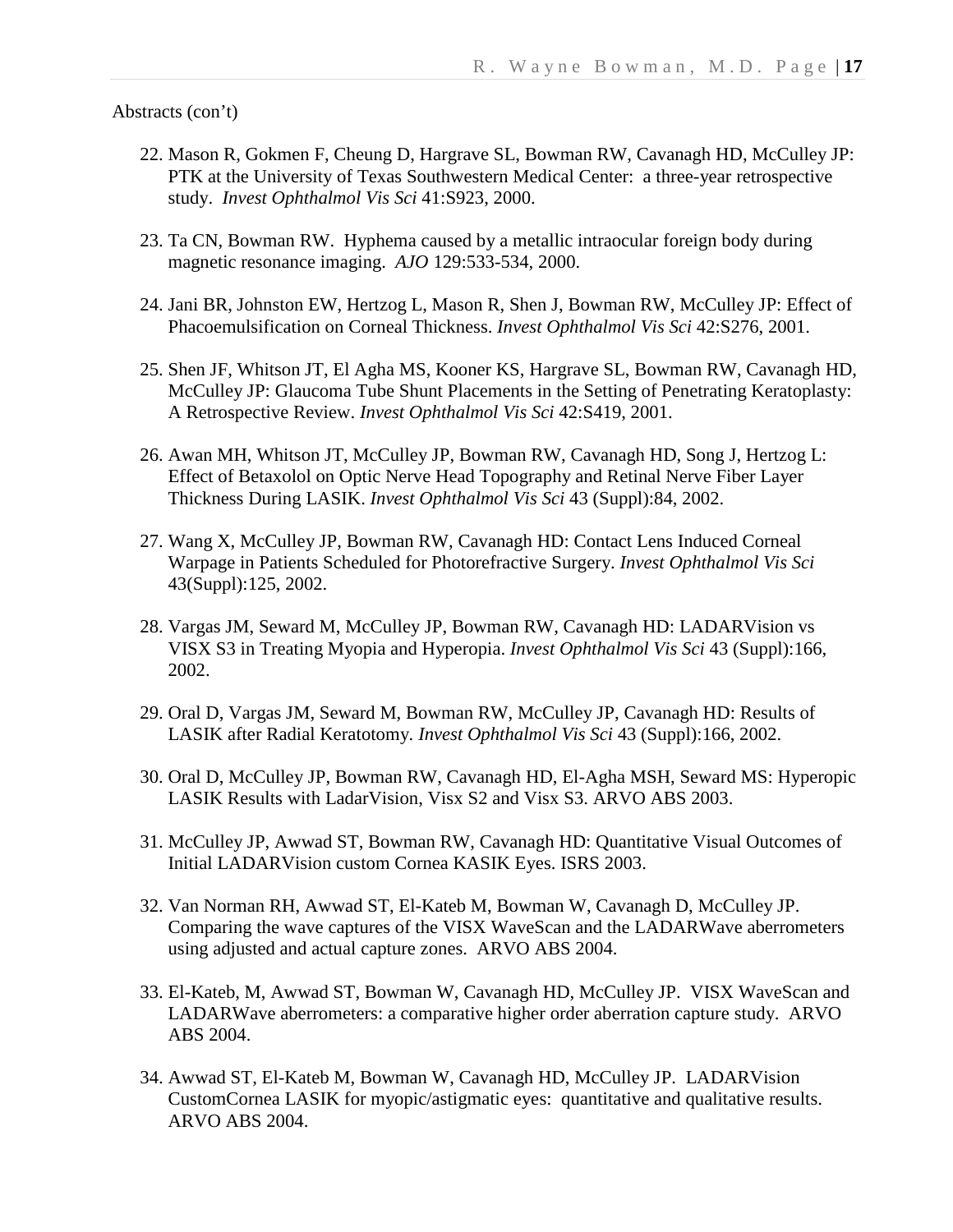- 35. El-Kateb M, Awwad ST, Bowman W, Cavanagh HD, McCulley JP. Effects of mydriasis and cycloplegia on the higher order aberration pattern and degree of capture using VISX WaveScan and LADARWave aberrometers. *American Society of Cataract and Refractive Surgery* ABS 2004.
- 36. Awwad ST, El-Kateb M, Bowman W, Cavanagh HD, McCulley JP. The validity of the peripheral wavefront capture zone within 0.25 mm of the pupillary border. *American Society of Cataract and Refractive Surgery* Abs., 2004.
- 37. Awwad ST, El-Kateb M, Bowman W, Cavanagh HD, McCulley JP. The visual results of LADARVision CustomCornea LASIK. *American Society of Cataract and Refractive Surgery* Abs., 2004.
- 38. El-Kateb M, Awwad ST, Bowman W, Cavanagh HD, McCulley JP. Comparative higher aberration capture of the VISX WaveScan and LADARWave aberrometers. *American Society of Cataract and Refractive Surgery* Abs., 2004.
- 39. Parmar D, Ladage PM, Awwad S, McCulley JP, Bowman RW, Cavanagh HD. Corneal epithelial homeostasis following laser in situ keratomileusis (LASIK) surgery. ARVO 2005, B875.
- 40. Goldberg DF, Cavanagh HD, Bowman W, Kelley P, Parmar D, Petroll M, Verity SM, McCulley JP. Keratocyte response following INTACS<sup>®</sup>, Intracorneal lens inserts, and flap creation by femtosecond laser ablation (Intralase®) for LASIK. ARVO 2005, B940
- 41. Komaromy K, Awwad ST, Oral D, Bowman RW, Cavanagh HD, McCulley JP. A comparison of induced astigmatism in conventional and wavefront-guided laser in situ Keratomileusis. ARVO 2005.
- 42. Awwad ST, Bowman RW, Cavanagh HD, Parmar D. Changes in higher order aberrations with accommodation in wavefront-guided laser in situ keratomileusis myopic candidates. ISRS/AAO 2005 (submitted).
- 43. Awwad ST, Bowman RW, Cavanagh HD, Verity SM, McCulley JP: Optimizing corneal power calculation after myopic keratorefractive surgery. ARVO 2006.
- 44. Di Pascuale MA, Butovich IA, Aronowicz JD, Uchiyama E, Awwad S, Cavanagh HD, Bowman RW, McCulley JP: Digital sequential lipid tear film interferometry characterization and corneal topography regularity surface indices assessment in normal subjects. ARVO 2006.
- 45. Awwad ST, Kilby A, Bowman RW, Cavanagh HD, Verity S, McCulley JP: Evaluation of the accuracy of the Double-K adjusted IOL calculation after keratorefractive surgery. ASCRS 2007, Session:3-M.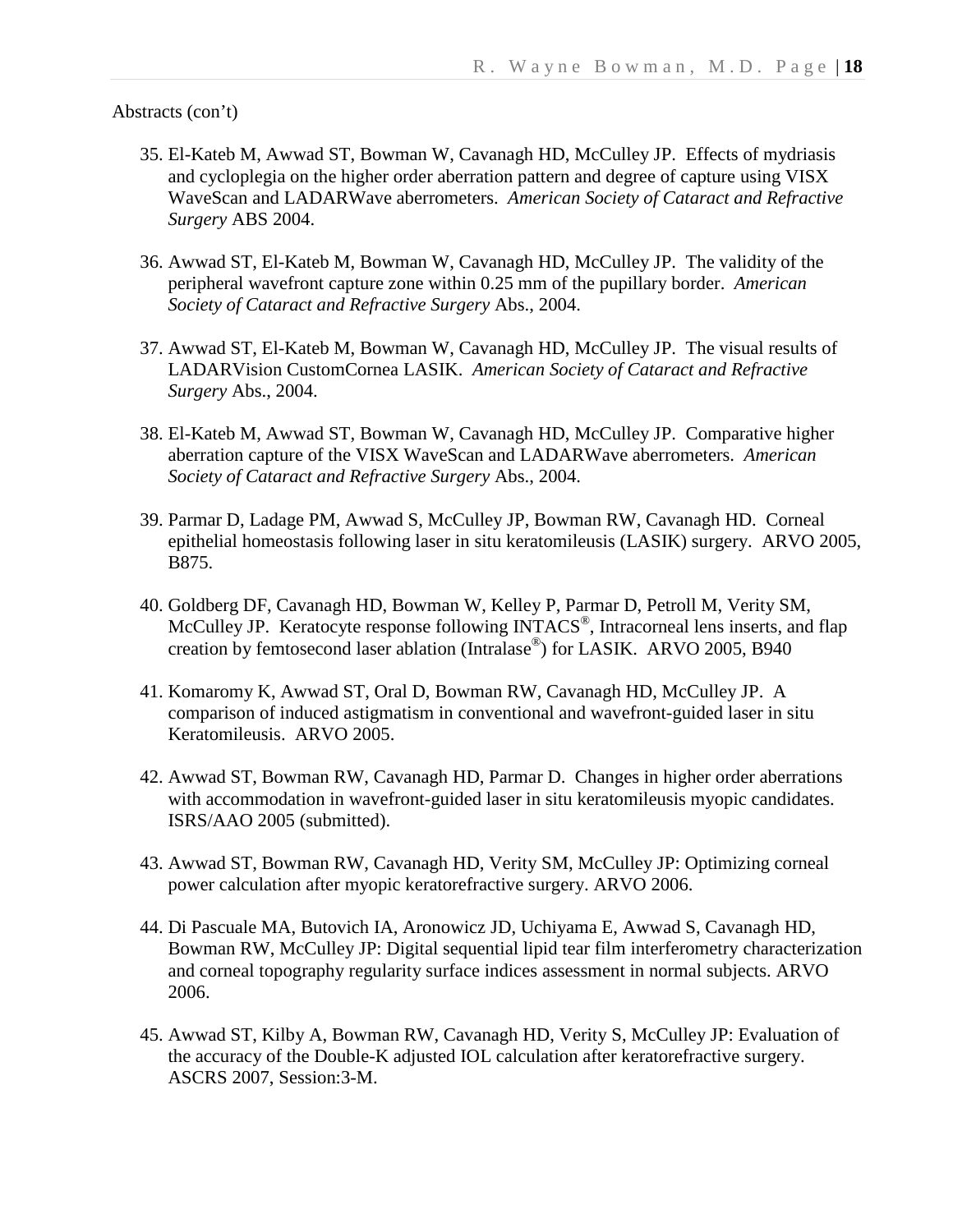- 46. Prasher P, Muftuoglu O, Bowman RW, Mootha V, McCulley JP: Anterior and posterior corneal higher order aberrations after DSAEK. ARVO 2008, Eyes on Innovation, Program Number 237: Surface and Physical Properties, Session: 1546.
- 47. Hsiao M, Prasher P, Hogan N, Bowman RW, Mootha V, McCulley JP: Histopathy of descemet's stripping endothelial keratoplasty graft failure. ARVO 2008, Eyes on innovation, program number 293: Corneal transplantation and lamellar Surgery II, Session: 2323.
- 48. Muftuoglu O, Prasher P, Bowman RW, Mootha V, Verity S, Cavanagh HD, McCulley JP: Visual and clinical outcomes of wavefront guided myopic lasik with iris registration. ARVO 2008, Eyes on Innovation, Program Number 541: Refractive Surgery Outcomes, Session: 5641.
- 49. Prasher P, Muftuoglu O, Bowman RW, McCulley JP, Mootha V: Corneal Parameters measured by pentacam after descemet stripping automated eEndothelial keratoplasty. ARVO 2009 Reducing Disparities in Eye Disease and Treatment, Keratoplasty I, Session 598-A568. and *Invest. Oph. Vis. Sci.* 2009.
- 50. Muftuoglu O, Verity S, Bowman RW, Cavanagh HD, McCulley JP, Mootha V: Novel Applications of Femtosecond Laser for Deep Anterior Lamellar Keratoplasty. ARVO 2009, Reducing Disparities in Eye disease and Treatment, 207 Keratoplasy II, Session 1240 and *Invest. Oph. Vis. Sci.* 2009.
- 51. Mohamed EM, Wojowicz JC, Bowman RW, Cavanagh HD, Mootha V, Verity S, McCulley JP: Corneal thickness association with ocular and corneal wavefront abberations. ARVO 2009 Reducing Disparities in Eye Disease and Treatment, 226 Clinical Ocular Inflammatory Disease II, Session 1566-D811 and *Invest. Oph. Vis. Sci.* 2009.
- 52. Mohamed, E.M., Arciniega, J.C., Wojtowicz, J.C., Bowman, R.W., McCulley, J.P., "Wavefront-Optimized LASIK Retreatment of Residual Refractive Errors", *JRS, in press*.
- 53. Muftuoglu, O., Prasher, P., Bowman, R.W., Cavanagh, H.D., McCulley, J.P., Mootha, V.V., "Corneal Power Measurements with the Pentacam Scheimpflug Imaging System after Descemet Stripping Automated Endothelial Keratoplasty", JCRS August 2010, Vol. 36, No. 8, pg 1358-1364.
- 54. Muftuoglu, O., Dao, L., Mootha, V.V., Verity S., Bowman, R.W., Cavanagh, H.D, McCulley, J.P., "ReSTOR after LASIK: Apodized Diffractive Introlcular Lens Implantation after LASIK with or without Subsequent Excimer", JCRS November 2010, Vol. 36, No. 11, pg. 1815-1821.
- 55. Mootha, V.V., Heck, E., Verity S., Petroll W.M., Lakshman, Muftuoglu, O.M., Bowman R.W., McCulley, J.P., Cavanagh, H.D "Comparative Study of DSAEK Donor Preparation by Moria ALTK Microkeratome, Horizon Microkeratome, and Intalase FS 60, March 2011, *Cornea*, Volume 30, Number 3, pp. 320-324.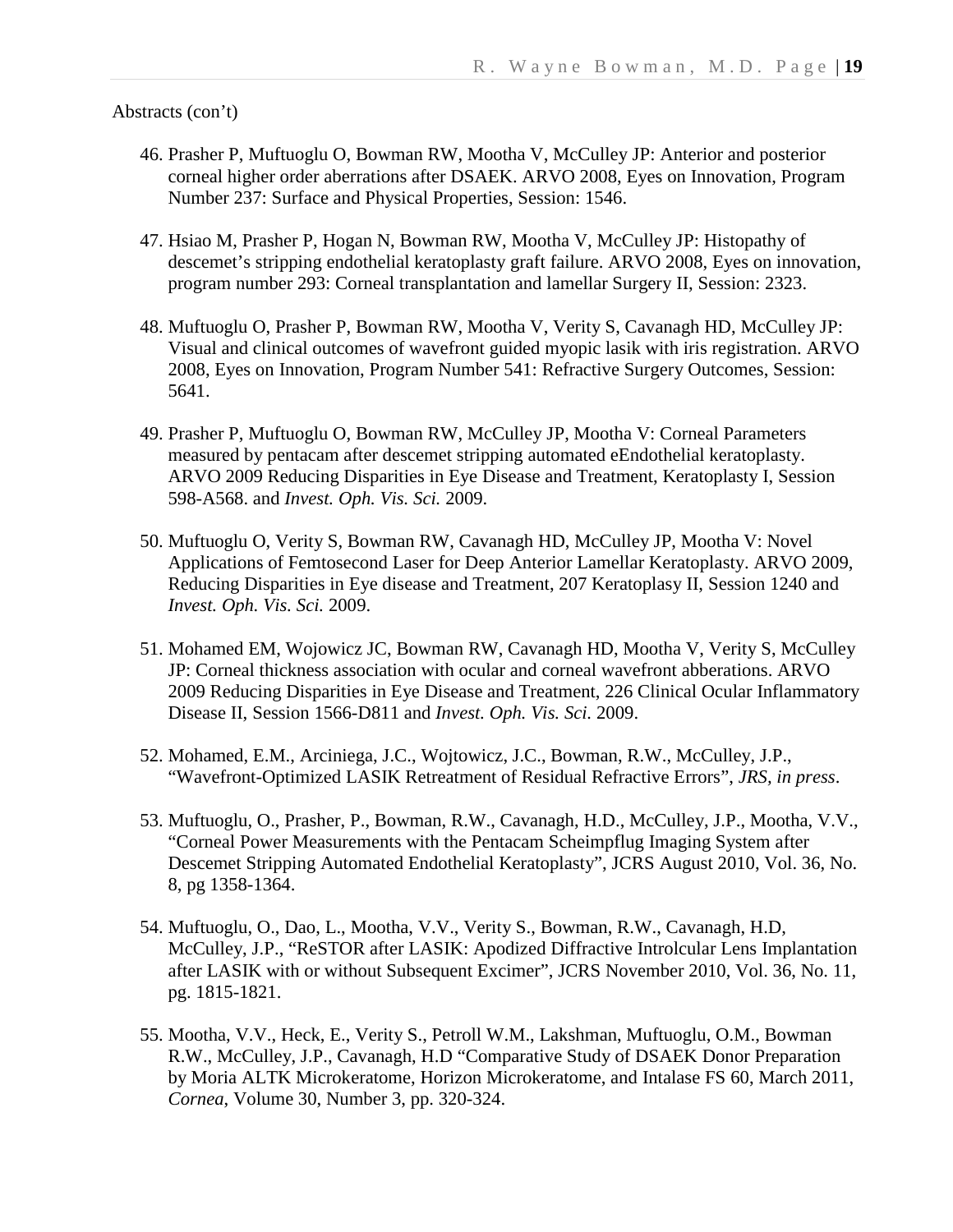56. Louttit MD, Kopplin LJ, Igo, Jr RP, Fondran JR, Tagliaferri A, Bardenstein D, Aldave AJ, Croasdale CR, Price M, Rosenwasser GO, Lass JH, Iyengar SK for the Fuchs' Genetics Multi-center Study Group: A multi-center study to map genes for Fuchs' Endothelial Corneal Dystrophy: Baseline Characteristics and Heritability. *Cornea,* Vol. 31, No.1, pp 26-35.

#### **PRESENTATIONS**

- 1981 Third Annual Recent Advances in Clinical Ophthalmology University of Missouri Medical School Columbia, Missouri "Postoperative Bacterial Endophthalmitis"
- 1983 Ophthalmic Assistant Spring Seminar Sponsored by Houston Eye Associates "Emergencies in the Ophthalmologist's Office"
- 1984 University of Texas Health Science Center at Houston Houston Basic Science Course Lectures: "Ocular Allergy" and "Episcleritis and Scleritis"
- 1984 American Academy of Ophthalmology Southeastern Update Course "Episcleritis/scleritis and Allergic Conjunctivitis"
- 1984 Dallas Academy of Ophthalmology Bimonthly Conference "Management of Endophthalmitis"
- 1985 Dallas Academy of Ophthalmology Bimonthly Conference "Management of Intraocular Lenses in Pseudophakic Bullous Keratopathy"
- 1985 Dallas Academy of Ophthalmology Bimonthly Conference "Inflammation Induced Increase in Intraocular Pressure"
- 1985 University of Texas Health Science Center at Houston Houston Basic Science Course "Uveitis, Episcleritis/Scleritis; Ocular Allergy"
- 1985 Dallas Academy of Ophthalmology Bimonthly Conference "Management of Intraocular Lenses in Pseudophakic Bullous Keratopathy"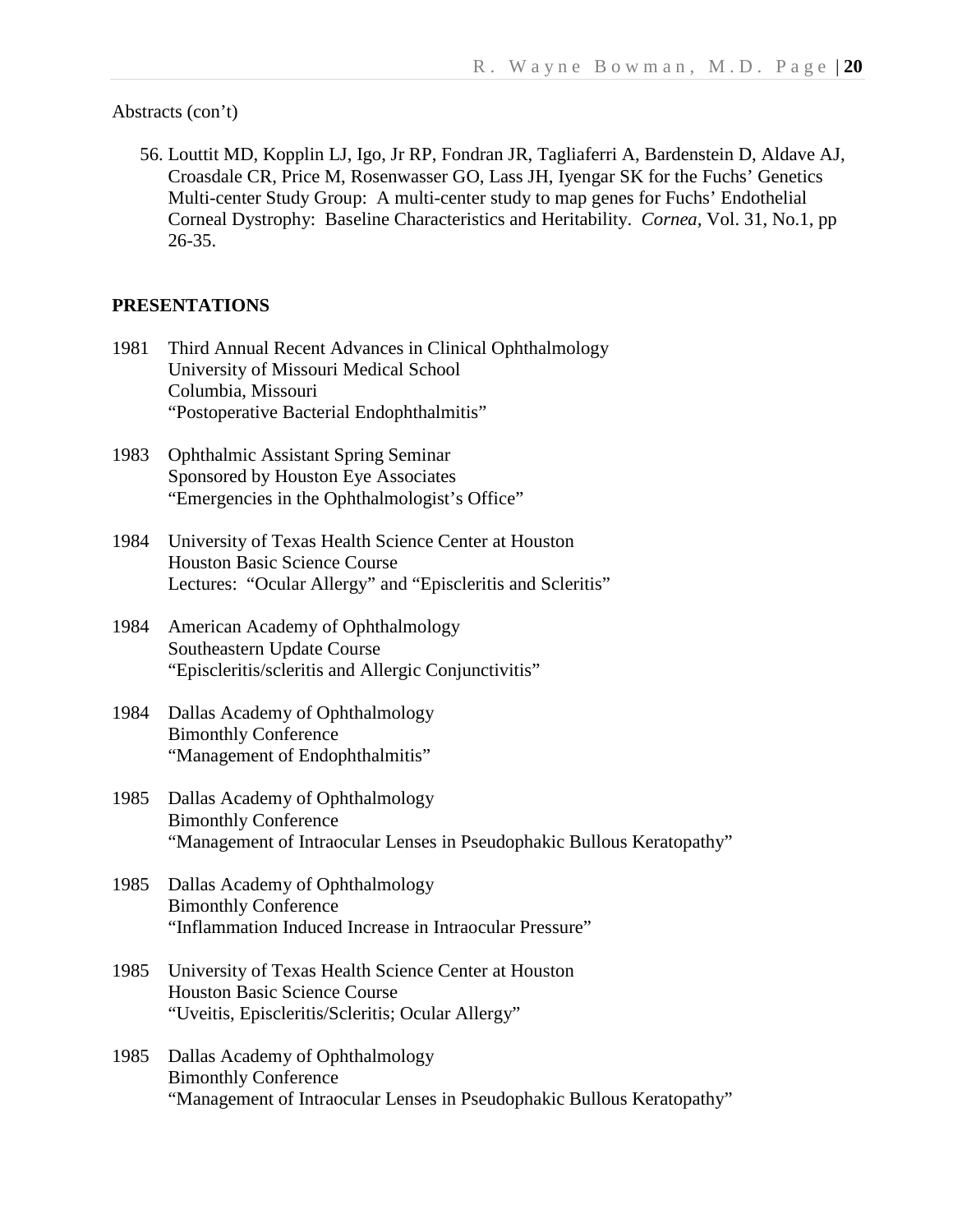- 1985 Dallas Academy of Ophthalmology Bimonthly Conference "Inflammation Induced Increase in Intraocular Pressure"
- 1985 Dallas Academy of Ophthalmology / University of Texas Health Science Center at Dallas Department of Ophthalmology Alumni Day 1985 "The Red Eye Corneal Transplant"
- 1985 National Eye Trauma Symposium Washington, D.C. Guest Lecturer "Corneal Trauma"
- 1985 Dallas Academy of Ophthalmology Bimonthly Conference "Management of Intraocular Lenses at the Time of Corneal Transplantation for Pseudophakic Bullous Keratopathy"
- 1986 University of Texas Health Science Center at Houston Houston Basic Science Course "Endophthalmitis" "Episcleritis/Scleritis" "Ocular Allergy" "Uveitis"
- 1987 Welch Cataract Congress Houston, Texas "Antibiotic Prophylaxis of Cataract Surgery"
- 1987 Texas Medical Association Annual Meeting Houston, Texas "Acanthamoeba Keratitis"
- 1987 University of Texas Health Science Center at Houston Houston Basic Science Course "Endophthalmitis" "Episcleritis/Scleritis" "Ocular Allergy" "Uveitis"
- 1987 Dallas Academy of Ophthalmology / University of Texas Health Science Center at Dallas Alumni Day, 1987 "Chronic Epithelial Defects"
- 1987 National Eye Bank Association of America "Presentation of Bacterial Contamination of K-SOL Corneas"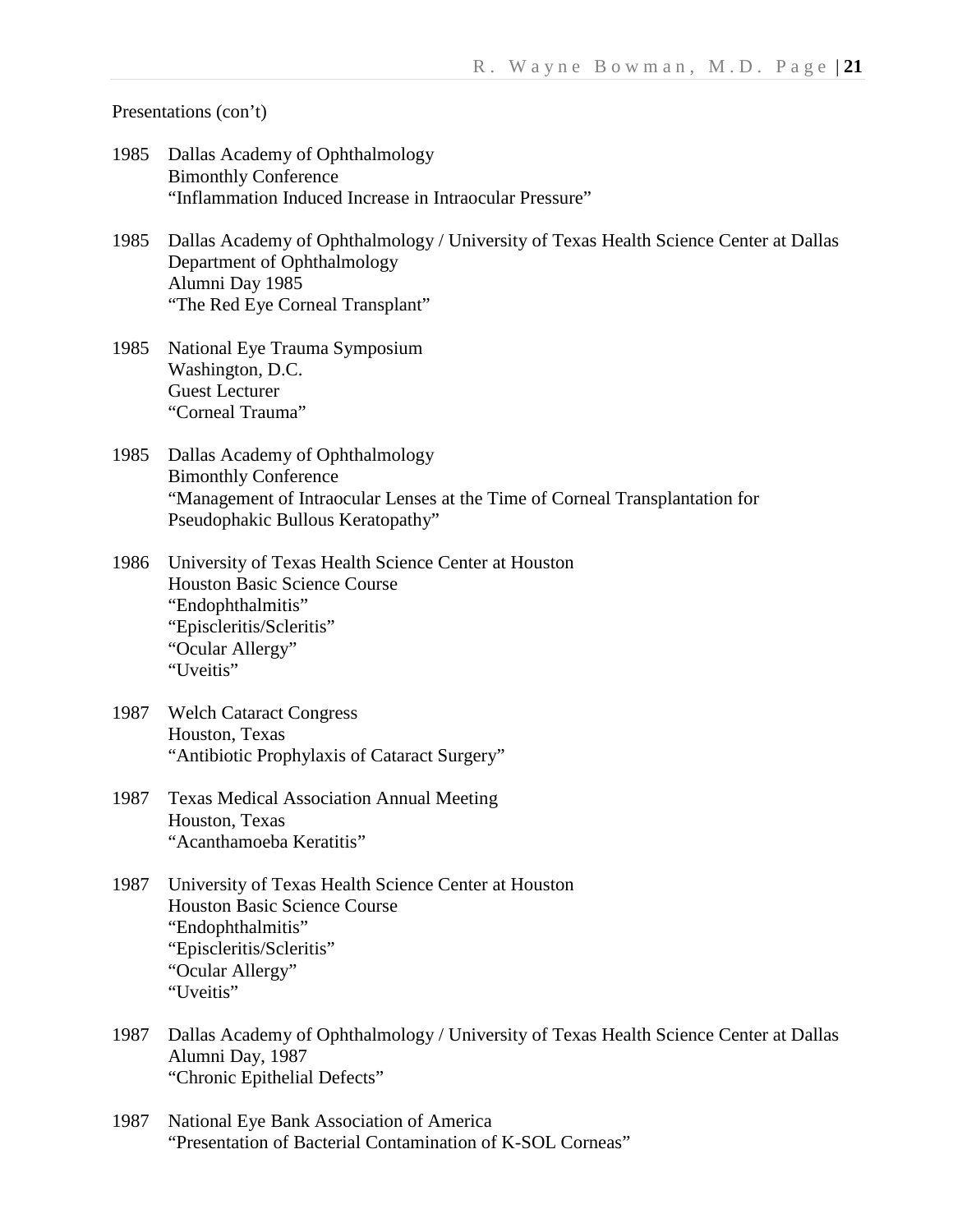- 1988 Pharmacia Phacoemulsification Course New Techniques in Cataract Surgery Symposium "Techniques of Cataract Extraction by Phacoemulsification" Course Director
- 1988 University of Texas Health Science Center at Houston Houston Basic Science Course "Endophthalmitis" "Episcleritis/Scleritis" "Ocular Allergy" "Uveitis"
- 1988 Dallas Academy of Ophthalmology / University of Texas Southwestern Medical Center Department of Ophthalmology Bimonthly Conference "Bacterial Endophthalmitis Update"
- 1988 Dallas Academy of Ophthalmology / University of Texas Southwestern Medical Center Department of Ophthalmology Bimonthly Conference "Preoperative and Intraoperative Factors Influencing Post Penetrating Keratoplasty Astigmatism"
- 1988 Dallas Academy of Ophthalmology / University of Texas Southwestern Medical Center Department of Ophthalmology Bimonthly Conference "Prevention of Endophthalmitis Post Cataract Surgery"
- 1988 Dallas Academy of Ophthalmology / University of Texas Southwestern Medical Center Department of Ophthalmology Annual Alumni Day Conference "Secondary Posterior Lens Implants with Corneal Transplantation"
- 1988 American Academy of Ophthalmology Symposium on Cornea and External Disease for the Practicing Ophthalmologist "Current Management of Herpes Zoster"
- 1989 Myasthenia Gravis Society "Cataract Surgery and Myasthenia Gravis"
- 1989 Dallas Academy of Ophthalmology / University of Texas Southwestern Medical Center Department of Ophthalmology Bimonthly Conference Moderator and Presenter "Techniques of Extracapsular Cataract Extraction of Corneal Transplant"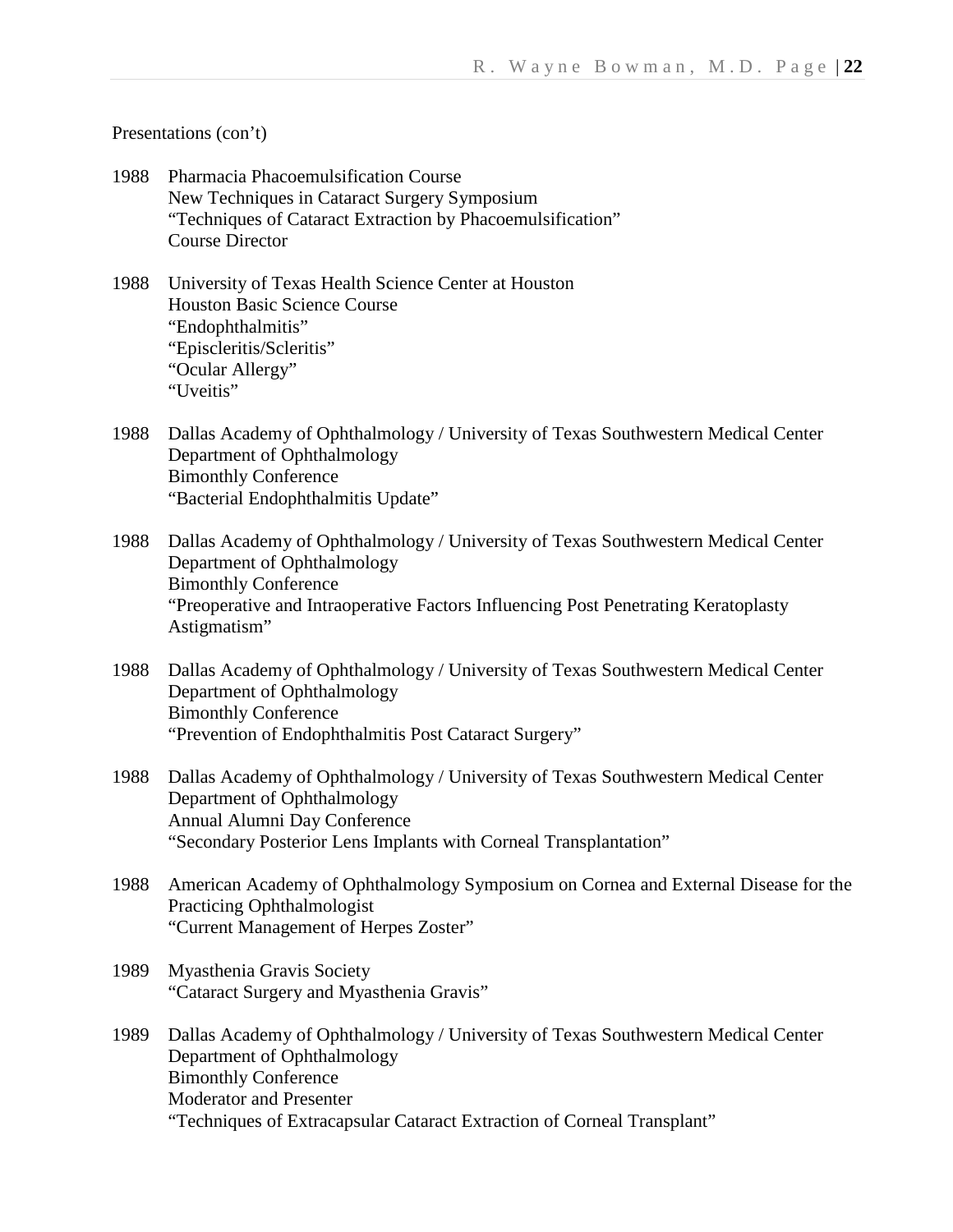- 1990 National Eye Trauma Symposium Director - Secondary Posterior Chamber Lens Implantation Lab Codirector - Anterior Segment Section Presenter "Lens Implantation after Trauma - Primary or Secondary Insertion"
- 1990 Twelfth Annual Dallas Spring Ophthalmology Symposium, Presbyterian Hospital of Dallas "Acanthamoeba Keratitis" "Fibronectin and Epidermal Growth Factor in Chronic Epithelial Defects"
- 1990 Dallas Academy of Ophthalmology / University of Texas Southwestern Medical Center Department of Ophthalmology Bimonthly Clinical Conference Moderator and Presenter "Recurrent Corneal Erosion"
- 1990 Health Matters, WFAA Television/ Dallas ABC Affiliate Ophthalmology Update
- 1990 American Academy of Ophthalmology / Castroviejo Corneal Society Joint Meeting Dallas, Texas "Acanthamoeba Keratitis"
- 1991 Dallas Academy of Ophthalmology / University of Texas Southwestern Medical Center Department of Ophthalmology Bimonthly Conference Moderator and Presenter "Scleral Fixation of PC IOLs"
- 1991 Texas Medical Association / Texas Ophthalmological Association Annual Meeting Dallas, Texas "Suturing of Posterior Chamber Intraocular Lenses"
- 1991 The University of Texas Southwestern Medical Center at Dallas Seminar on Ptosis and Blepharoplasty "Management of Corneal Complications of Eyelid Surgery"
- 1991 Eye Bank Association of America Technicians' Training Course "Surgical Use of Human Eye Tissue"
- 1991 Texas Academy of Family Physicians "The Red Eye"
- 1992 The University of Texas Southwestern Medical Center at Dallas Seminar Series "Update on Ophthalmology for Family Practitioners"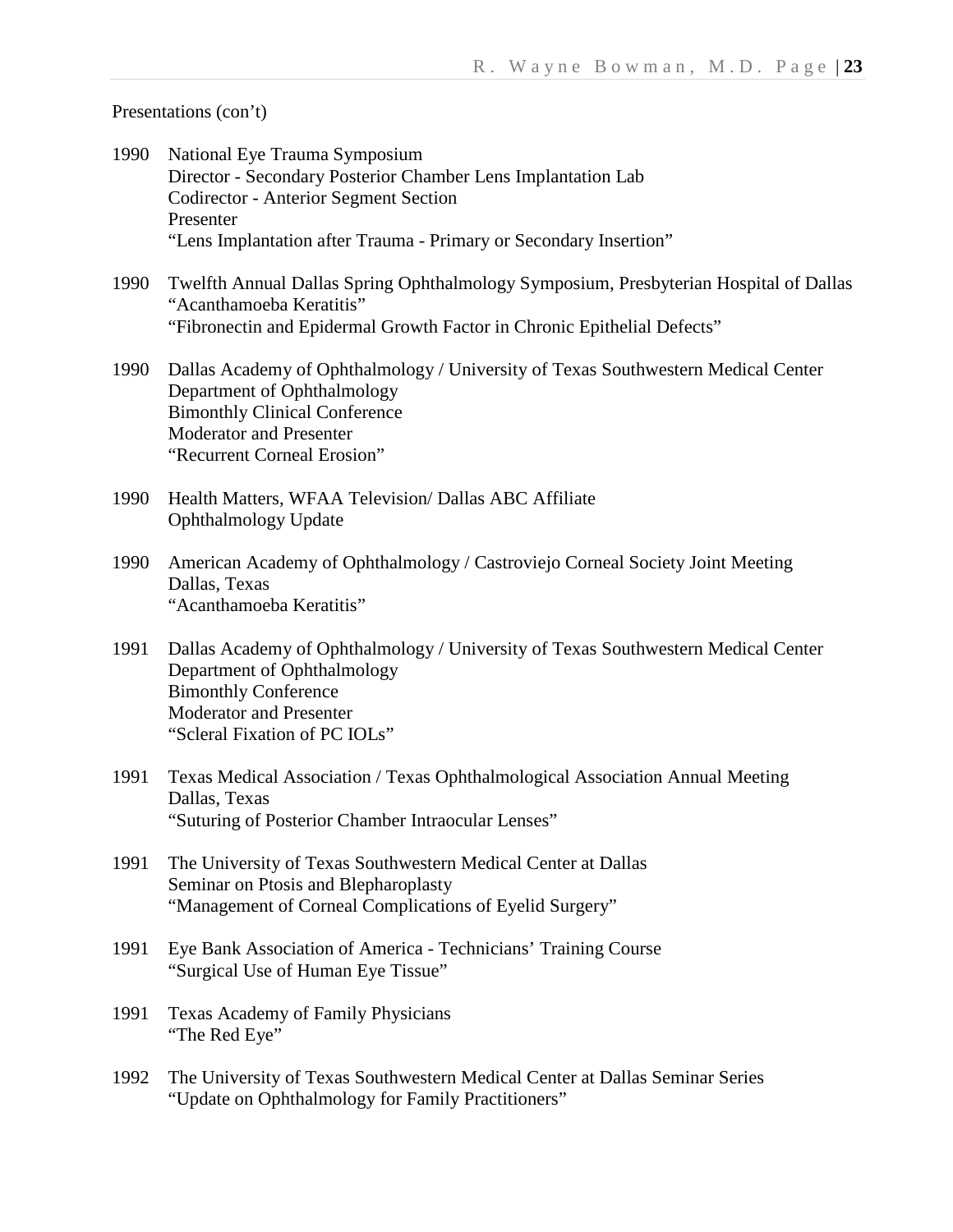- 1992 Eye Bank Association of America The University of Texas Southwestern Medical Center at Dallas Transplant Services Center Changing Indications for Penetrating Keratoplasty"
- 1992 American Academy of Ophthalmology and Castroviejo Corneal Society Joint Meeting Atlanta, Georgia "Chronic Blepharitis"
- 1992 Tarrant Country Ophthalmological Society Fort Worth, Texas "Scleral Fixation of PC IOL"
- 1992 Chiron Casebeer Precise Systems of Refractive Surgery RK Course Instructor
- 1993 University of Texas Medical Branch at Galveston Symposium on Cataract and Refractive Surgery "Phacoemulsification Techniques"
- 1993 Chiron Casebeer Refractive Surgery in Transition RK Course Instructor
- 1994 Zale Lipshy University Hospital and The University of Texas Southwestern Medical Center at Dallas Course Instructor: "RK for Ophthalmologists"
- 1994 Zale Lipshy University Hospital and The University of Texas Southwestern Medical Center at Dallas Course Instructor: "RK for Ophthalmic Technicians"
- 1994 Zale Lipshy University Hospital and The University of Texas Southwestern Medical Center at Dallas Course Instructor: "RK Options for the General Public"
- 1994 Texas Medical Association / Texas Ophthalmological Association Annual Meeting Austin, Texas "Refractive Surgery in the 90's"
- 1994 KGBS Radio, Health Insights with Jocelyn White. Dallas, Texas Questions and answers from the general public.
- 1995 CLAO Regional Basic Contact Lens Course, Dallas, Texas "Pre-Fit Evaluation of the Contact Lens Patient"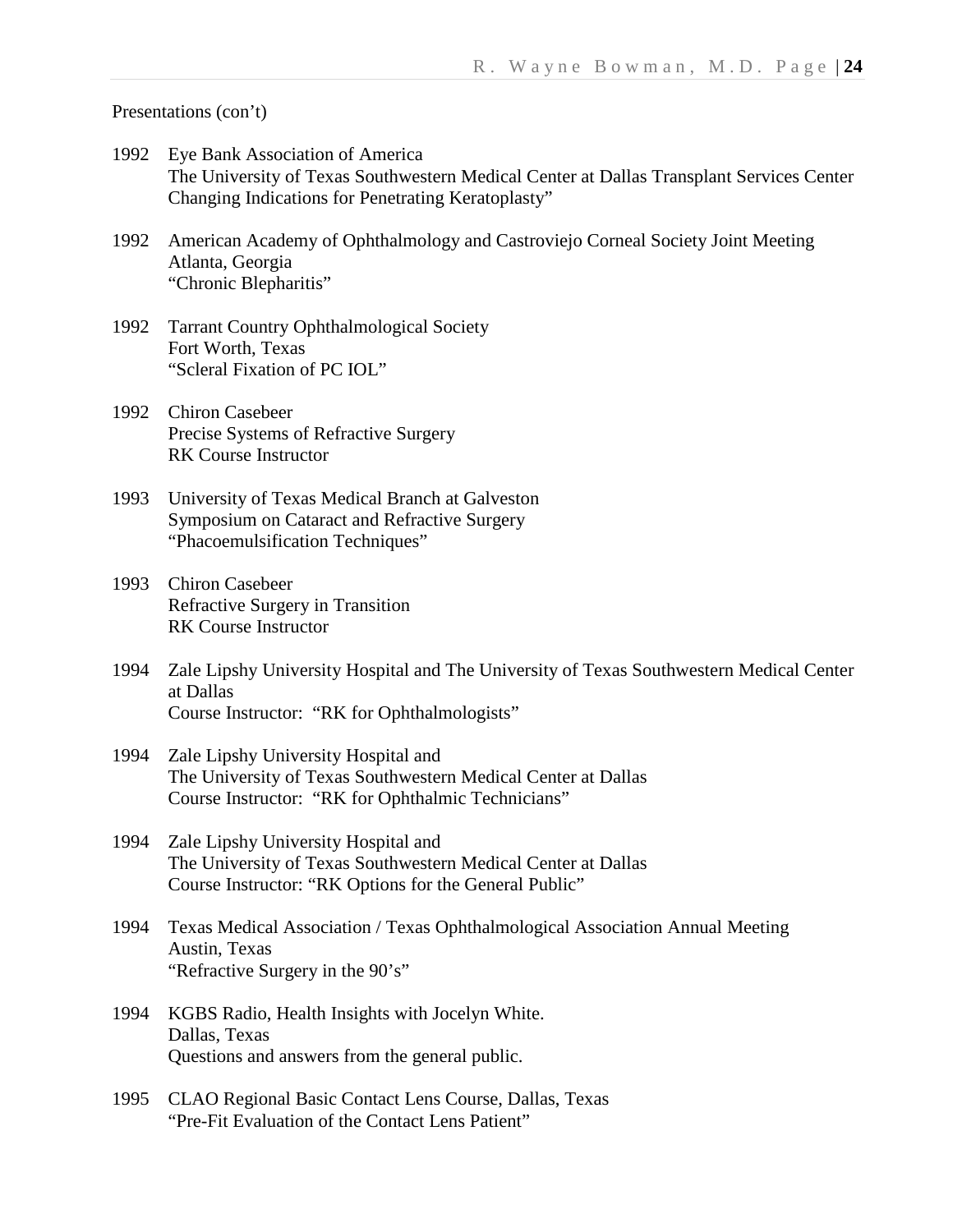- 1995 The Transplant Services Center of The University of Texas Southwestern Medical Center at Dallas - Celebration of Thanksgiving for the Gift of Transplantation Medicine Keynote Speaker
- 1995 Texas Medical Association / Texas Ophthalmological Association Annual Meeting Austin, Texas "Use of Meditec Excimer Laser for the Treatment of Myopia"
- 1996 The University of Texas Southwestern Medical Center at Dallas, Specialist Training "Cataracts, Types of Cataracts, W/U, Indications for Surgery" "Postop Cataracts - Expectations, Routine and Complications, Postop Management of Routine Patients and Those with Complications, Including YAG and CME"
- 1996 Texas Medical Association / Texas Ophthalmological Association Annual Meeting Austin, Texas "Use of Meditec Excimer Laser for the Treatment of Hyperopia" "Therapeutic Contact Lenses"
- 1996 Alcon Laboratories Fort Worth, Texas Ophthalmic Assistant Update Course "Phaco Essentials for the Ophthalmic Assistant"
- 1996 Zale Lipshy University Hospital, The University of Texas Southwestern Medical Center at Dallas, Ophthalmology Update for Primary Care Practitioners: A Didactic and Skills Symposium "Cataracts: When, Why, and How?"
- 1997 Alcon Laboratories, Fort Worth, Texas Serva Course in Cataract Surgery
- 1997 Alcon Instrumentation Specialist Program Lecturer
- 1997 The University of Texas Southwestern Medical Center at Dallas Department of Ophthalmology Science of Family Medicine Presentation "Management of Acute Eye Trauma"
- 1997 Alcon Laboratories San Antonio Ophthalmic Symposium "Current Phaco Techniques" "Refractive Aspects of Cataract Surgery"
- 1997 American Society of Ophthalmic Registered Nurses Keynote Speaker "Cataract Surgery and IOLs"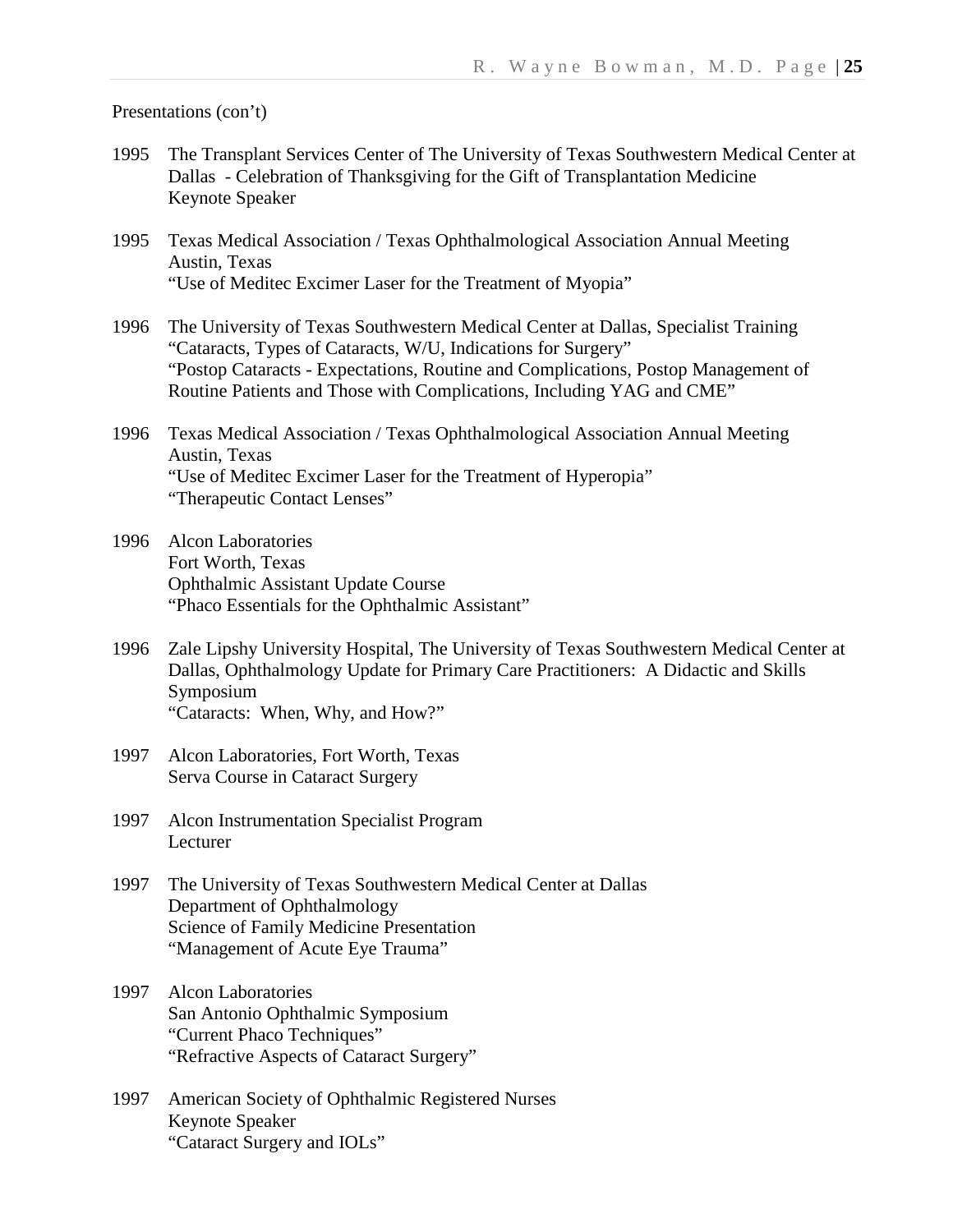- 1998 Alcon Laboratories Fort Worth, Texas Serva Courses in Cataract Surgery Course Director - Four courses
- 1998 Missouri Society of Eye Physicians and Surgeons and the Kansas State Ophthalmological Society, Ozark Mountain Roundup "Phacoemulsification: An Easier Way to Transition to Temporal Clear Corneal Surgery" "Phacoemulsification: Refractive Considerations"
- 1998 Louisiana State University Resident Training in Phacoemulsification Techniques Alcon Laboratories Fort Worth, Texas
- 1998- NorthPark Educational Seminars, sponsored by Zale Lipshy University Hospital/NorthPark
- 1999 Educational Seminars, monthly Regular Presenter
- 1999 Alcon Laboratories Fort Worth, TX Seminar Instructor, Phacoemulsification Course
- 1999 American Academy of Ophthalmology / Pan American Association of Ophthalmology Scientific Session Course Instructor
- 1999 Louisiana State University Resident Training in Phacoemulsification Techniques Alcon Laboratories, Fort Worth, Texas
- 1999 University of Missouri Columbia School of Medicine Sixth Annual Residents and Alumni Weekend Invited Guest Speaker
- 1999 The University of Texas Southwestern Medical Center at Dallas Department of Ophthalmology Anterior Segment Review Course for Optometrists Course Instructor
- 1999 Alcon Speakers Alliance Orlando, Florida Guest Speaker "Prevention and Treatment of complications of Keratorefractive Surgery"
- 1999 American Society of Ophthalmic Registered Nurses Regional Meeting in association with JCAPO Keynote Speaker "Current Concepts in Refractive Surgery"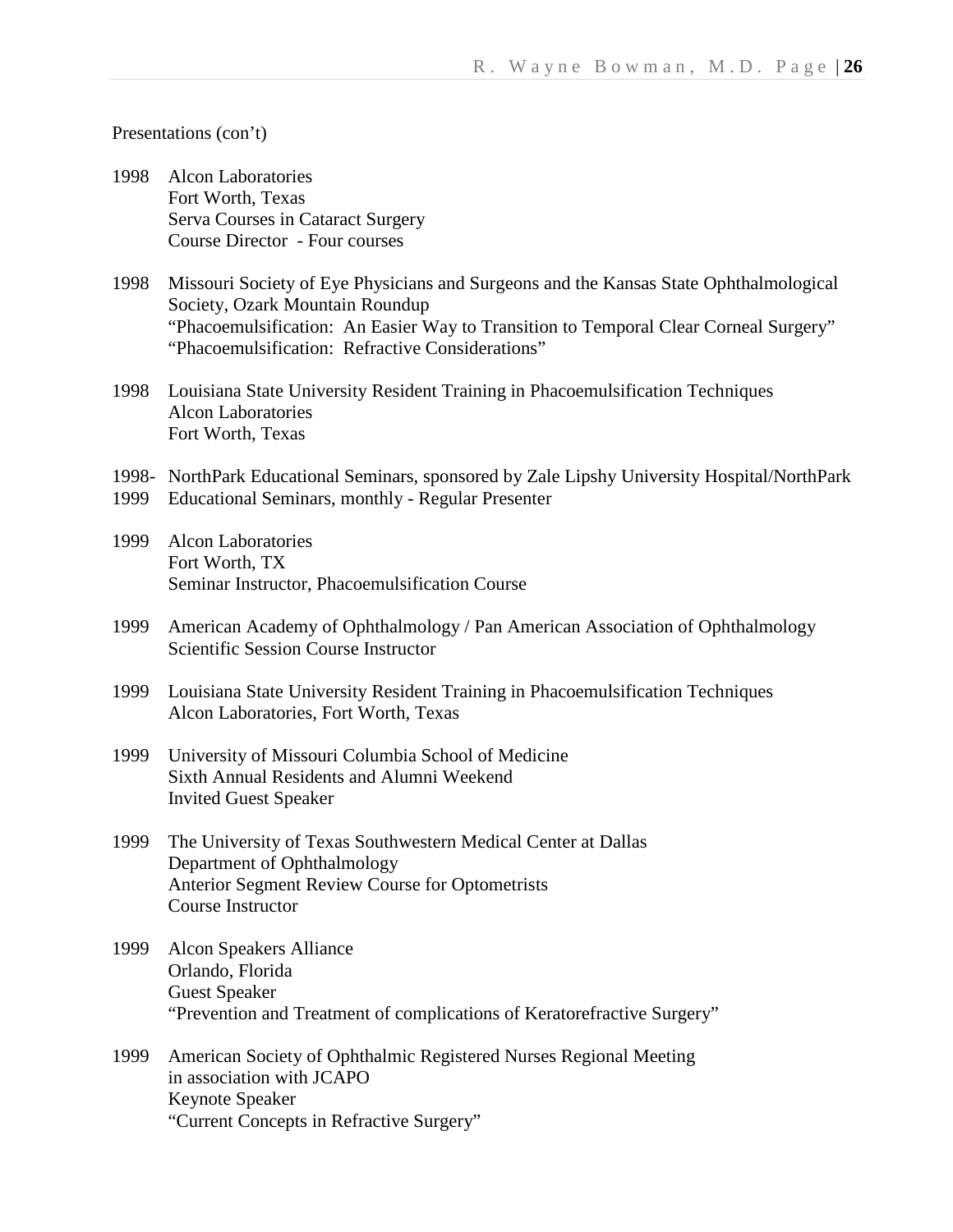- 1999 The University of Texas Southwestern Medical Center at Dallas Alcon Training Seminar "Cataracts"
- 1999 The American Academy of Ophthalmology Annual Meeting Orlando, Florida Scientific Program Participant "Refractive Surgery in the Cornea Transplant Patient"
- 1999 Alcon Speakers Alliance Scottsdale, Arizona Guest Speaker
- 1999 Alcon Speakers Alliance San Antonio, Texas Guest Speaker "Prevention and Treatment of Keratorefractive Surgery Complications"
- Feb 2000 Tucson Ophthalmology Society Meeting Tucson, Arizona Invited Guest Speaker "External Disease - Refractive Surgery"
- March 2000 Texas Academy of Physician Assistants Annual Meeting Arlington, TX Invited Guest Speaker "The Aging Eye"
- March 2000 Austin Society of Ophthalmologists Austin, TX Invited Guest Speaker "Ocular Allergy Update"
- April 2000 University of North Texas Health Science Center at Fort Worth sponsor Allergic Conjunctivitis Update for Allergists Houston, TX "Ocular Allergy Update"
- April 2000 Nashville Academy of Ophthalmology Nashville, TN "Prevention and Treatment of Refractive Surgery Complications"
- April 2000 University of North Texas Science Center at Fort Worth sponsor Dayton Ophthalmological Society Meeting Dayton, Ohio "Ocular Allergy"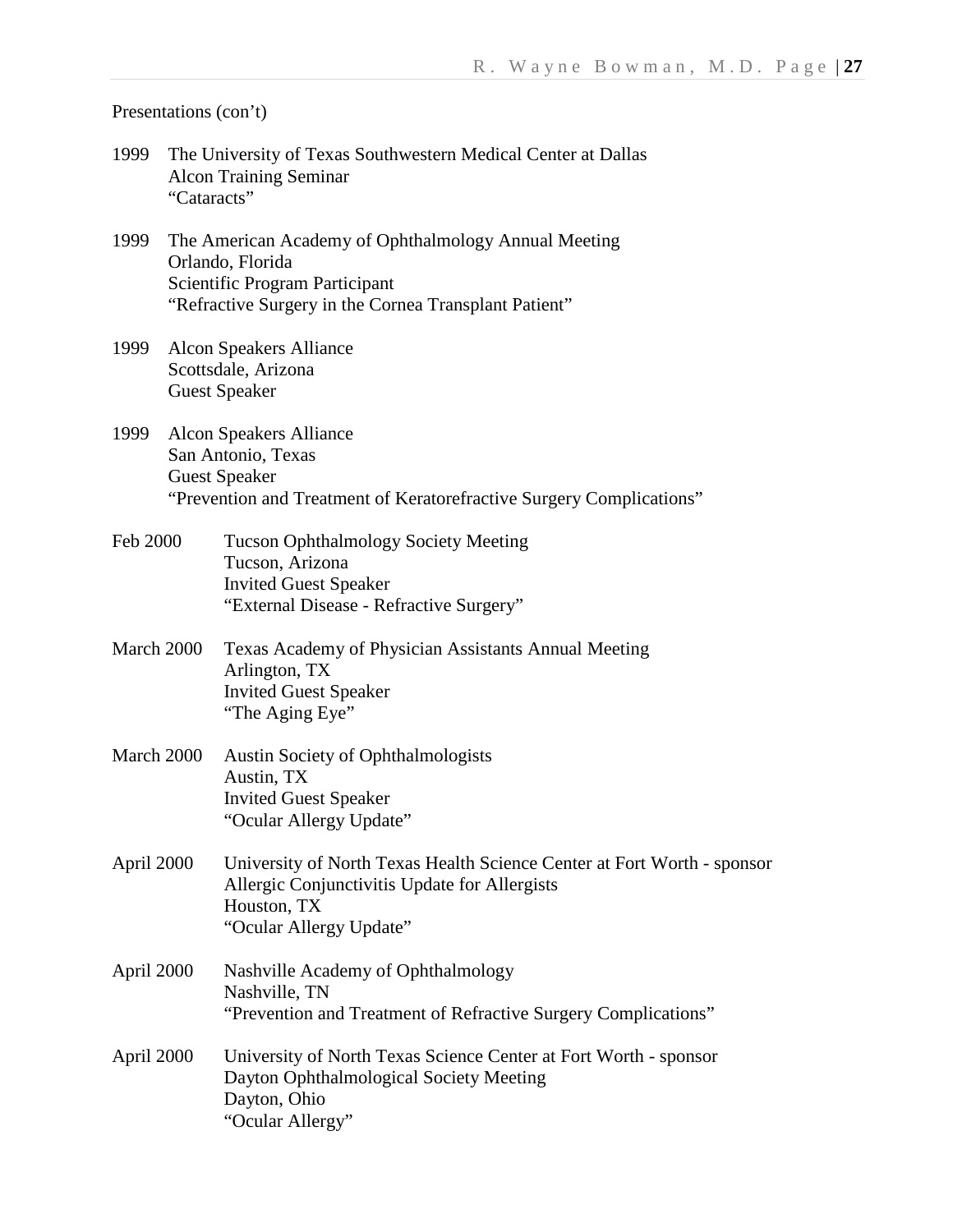| April 2000       | <b>Alcon Speakers Alliance</b><br>St. Louis Allergy Meeting<br>"Ocular Allergy Update"                                                                                              |
|------------------|-------------------------------------------------------------------------------------------------------------------------------------------------------------------------------------|
| April 2000       | <b>Ocular Allergy Update Meeting</b><br>Las Colinas, TX<br>"Red Eye and Allergy"                                                                                                    |
| <b>May 2000</b>  | <b>Galveston Optometric Review Course</b><br>Webster, TX<br>"Ocular Allergies"<br>"Cataracts"                                                                                       |
| <b>May 2000</b>  | University of North Texas Health Science Center at Fort Worth - sponsor<br>Greenville Academy of Ophthalmology<br>Greenville, SC<br>"Fluoroquinolone Treatment for Ocular Diseases" |
| <b>May 2000</b>  | <b>Association of Operating Room Nurses</b><br>Fort Worth, TX<br>"Keratorefractive Surgery"                                                                                         |
| <b>May 2000</b>  | Fort Worth Area Ophthalmologists Meeting<br>Fort Worth, Texas<br><b>Guest Speaker</b>                                                                                               |
| <b>June 2000</b> | Scripps Clinic - La Jolla, California<br>Pearls of Ocular Therapy<br>"The Prevention and Treatment of Refractive Surgery Complications"                                             |
| <b>June 2000</b> | <b>Alcon Laboratories</b><br><b>Ocular Allergy Speaker Alliance Meeting</b><br>Fort Worth, Texas                                                                                    |
| <b>June 2000</b> | The University of North Texas Health Science Center at Fort Worth - sponsor<br>Allergy Update - Tulsa, Oklahoma<br>"Ocular Allergy"                                                 |
| Aug. 2000        | LSU Resident Phacoemulsification Training<br><b>Alcon Pharmaceuticals</b><br>Fort Worth, Texas                                                                                      |
| Aug. 2000        | The University of North Texas Health Science Center at Fort Worth - sponsor<br>South Bend, Indiana<br>"The Prevention and Treatment of Refractive Surgery Complications"            |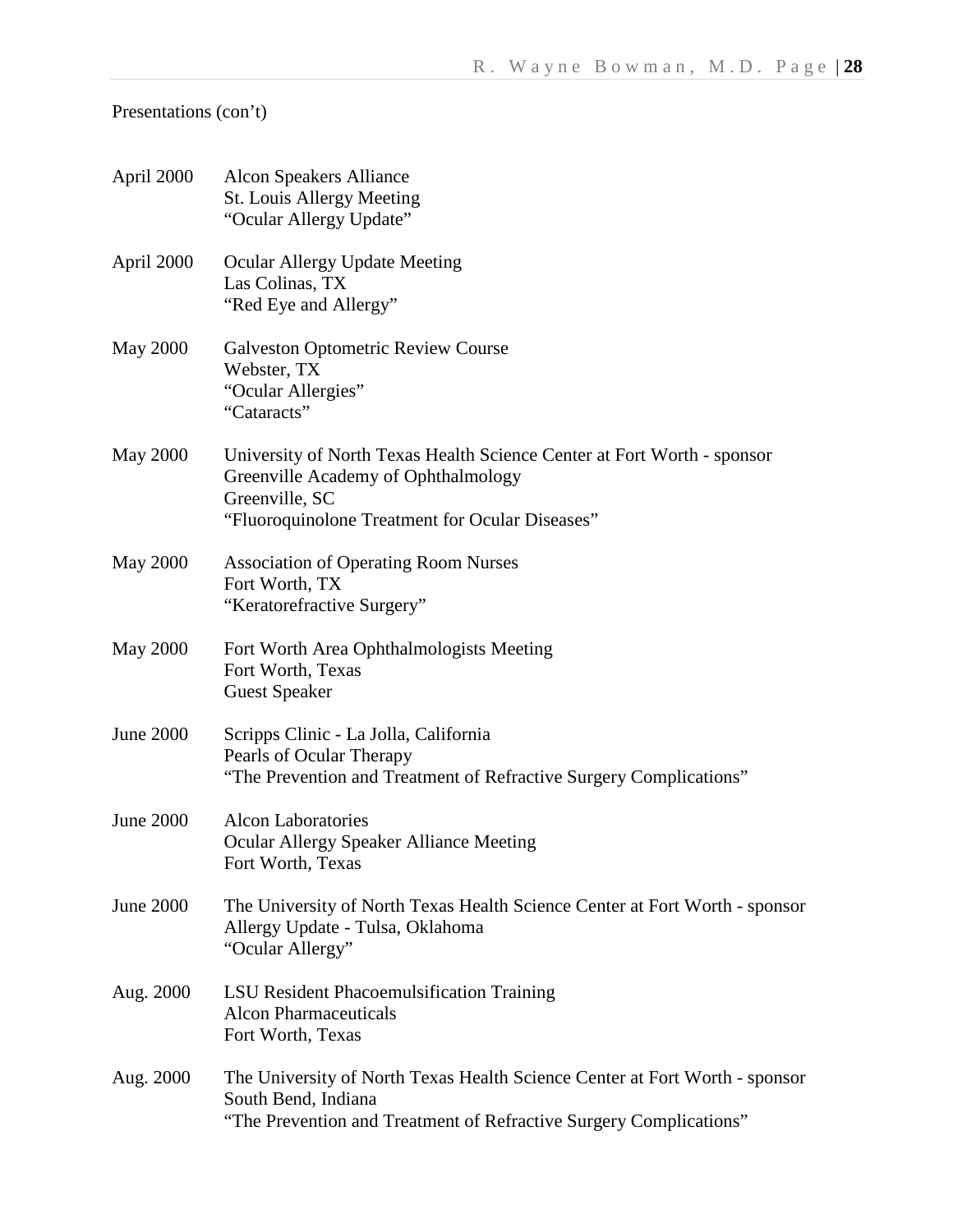| Sept. 2000 | The University of North Texas Health Science Center at Fort Worth - sponsor<br>Houston, Texas<br>"Treatment of Ocular Allergies and Dry Eyes" |
|------------|-----------------------------------------------------------------------------------------------------------------------------------------------|
| Oct. 2000  | Oklahoma Association of Optometric Physicians<br>Oklahoma City, Oklahoma<br>"Ocular Allergy Update"                                           |
| Nov. 2000  | Evansville Journal Club<br>Evansville, Indiana<br>"External Disease Update"                                                                   |
| Nov. 2000  | Pediatric Society of San Antonio<br>San Antonio, Texas<br>"Treatment of Ocular Allergies"                                                     |
| Jan. 2001  | Grossnickle Annual OD Seminar Meeting<br>Warsaw, Indiana<br>"Refractive Complications"                                                        |
| Jan. 2001  | Cook Children's Medical Center<br>Fort Worth, Texas<br>Grand Rounds, "Pediatric Eye Trauma"                                                   |
| March 2001 | NAP NAP (Association of Pediatric Nurses)<br>Arlington, Texas<br>"Red Eye"                                                                    |
| March 2001 | Visions for the Future - 2001<br>St. Louis Missouri<br>"Prevention and Treatment of Complications of Cataract Surgery"                        |
|            | March 2001 Effective Allergy Treatments Meeting<br>Rockwall, Texas<br>"Effective Allergy Treatment"                                           |
| Feb. 2001  | <b>Austin Ophthalmological Society</b><br>Austin, Texas<br>"External Disease and Refractive Surgery"                                          |
| May 2001   | Allergy Speaker's Event Meeting<br>Memphis, Tennessee<br>Alcon Speaker's Alliance<br>"Ocular Allergy"                                         |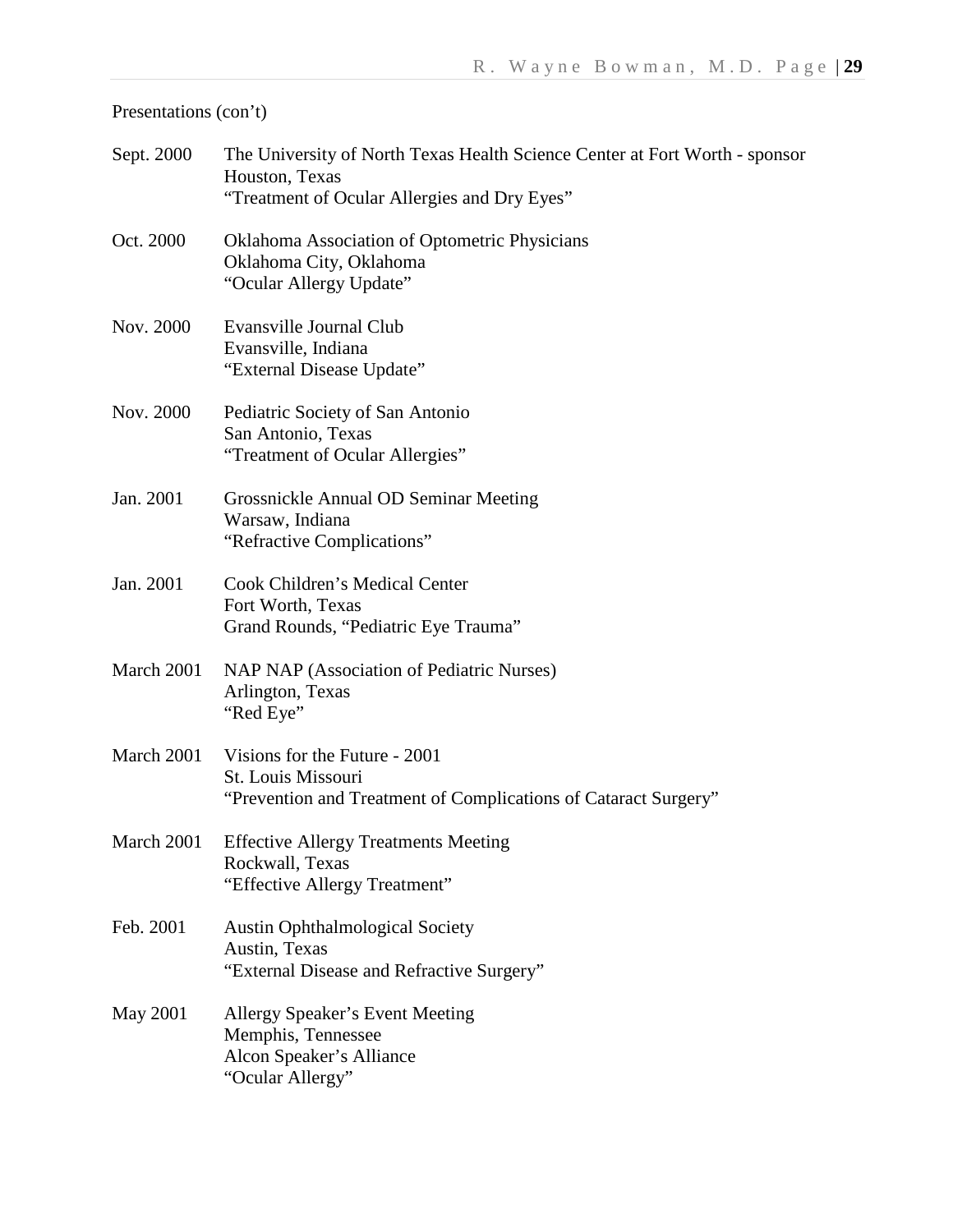| <b>June 2001</b> | 2001 Albany Ophthalmology Update<br>Scotia, NY<br>"Allergic Conjunctivitis"<br>"Postop Complications of LASIK I"<br>"Postop Complications of LASIK II"                                            |
|------------------|---------------------------------------------------------------------------------------------------------------------------------------------------------------------------------------------------|
| Aug. 2001        | 4 <sup>th</sup> Annual Ophthalmology Review for the Primary Care Physician<br><b>UT Southwestern</b><br>Dallas, Texas<br>"Modern Cataract Surgery"                                                |
| Aug. 2001        | American Society of Ophthalmic Registered Nurses<br>Ophthalmic Update: Refractive Surgery, Phacoemulsification, and Patient Care<br>Fort Worth, Texas<br>"Current Concepts in Refractive Surgery" |
| Aug. 2001        | LSU Resident Phacoemulsification Training<br><b>Alcon Pharmaceuticals</b><br>Fort Worth, Texas                                                                                                    |
| Sept. 2001       | $4TH$ Gostin Lecture and Ophthalmology $20th$ Anniversary Seminar<br><b>UT Southwestern</b><br>Dallas, Texas<br>Moderator of Event                                                                |
| Oct. 2001        | Anterior Segment Review for Optometrists<br><b>UT Southwestern</b><br>Dallas, Texas<br>"Keratorefractive Surgery"                                                                                 |
| Feb. 2002        | Tarrant County Pharmacists Assn.<br>Fort Worth, Texas<br>"Red Eye"                                                                                                                                |
| March 2002       | Current Concepts in Allergy and Infectious Disease<br>El Paso, Texas<br>"Allergy and External Diseases"                                                                                           |
| March 2002       | <b>Instrumentation Specialist Program</b><br>UT Southwestern - Alcon<br>Dallas, Texas<br><b>Didactic Cataract Presentation</b>                                                                    |
| April 2002       | Anti-Infective & Allergy Treatment Meeting<br>Amarillo Ophthalmological Society<br>Amarillo, Texas<br>"Anti-Infective & Allergy Treatment"                                                        |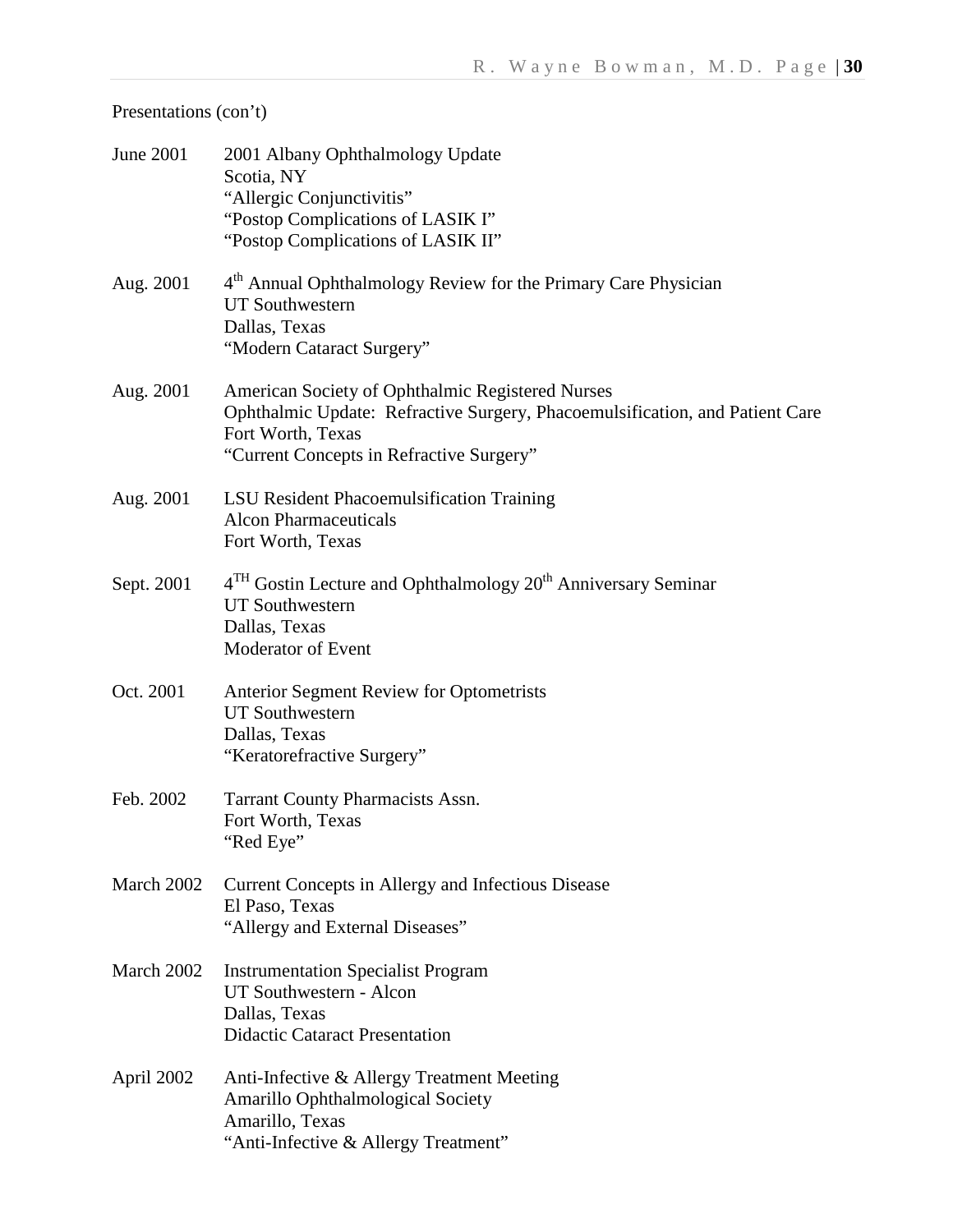| April, 2002 | Albuquerque Society of Ophthalmologists<br>Albuquerque, New Mexico<br>"Anti-Infective & Allergy Treatment"                                                                                                |
|-------------|-----------------------------------------------------------------------------------------------------------------------------------------------------------------------------------------------------------|
| May 2002    | Arizona Ophthalmic Society<br>Tucson, Arizona<br>"Current Concepts in Allergy and Infections"                                                                                                             |
| Aug. 2002   | LSU Resident Phacoemulsification Training<br><b>Alcon Pharmaceuticals</b><br>Fort Worth, Texas                                                                                                            |
| Sept. 2002  | 5 <sup>th</sup> Annual Ophthalmology Review for the Primary Care Physicians<br><b>UT Southwestern</b><br>Dallas, Texas<br>"Keratorefractive Surgery Update"                                               |
| Oct. 2002   | 5 <sup>th</sup> Annual Ophthalmology Review for Optometrists: Posterior Segment<br><b>UT Southwestern</b><br>Dallas, Texas<br>"Getting Light to the Retina: Keratorefractive Surgery Update"              |
| Dec. 2002   | 18 <sup>th</sup> Annual Symposium on Cornea, Contact Lenses and Contemporary Vision Care<br>Houston, Texas<br>"New Fluoroquinolone Antibiotics"                                                           |
| Feb 2003    | Clinical Update in Dermatology, Ophthalmology and Otolaryngology for Primary<br>Care Physicians. "Hear no evil, see no evil, scratch no evil"<br><b>UT Southwestern</b><br>"Viral Disease: Ophthalmology" |
| Feb 2003    | <b>Austin Ophthalmology Society</b><br>Austin, TX<br>"Fourth Generation Fluoroquinolones"                                                                                                                 |
| March 2003  | Alcon Speakers Alliance<br>San Diego, CA<br>"Postoperative treatments - fluoroquinolones"                                                                                                                 |
| March 2003  | Alcon International Instrumentation Seminar<br><b>UT Southwestern</b><br>"Cataracts: Type of cataracts, workups, indications for surgery, intraoperative<br>complications, advanced techniques."          |
| March 2003  | Society of Air Force Clinical Surgeons<br>San Antonio, Texas<br>"New Fluoroquinolones"                                                                                                                    |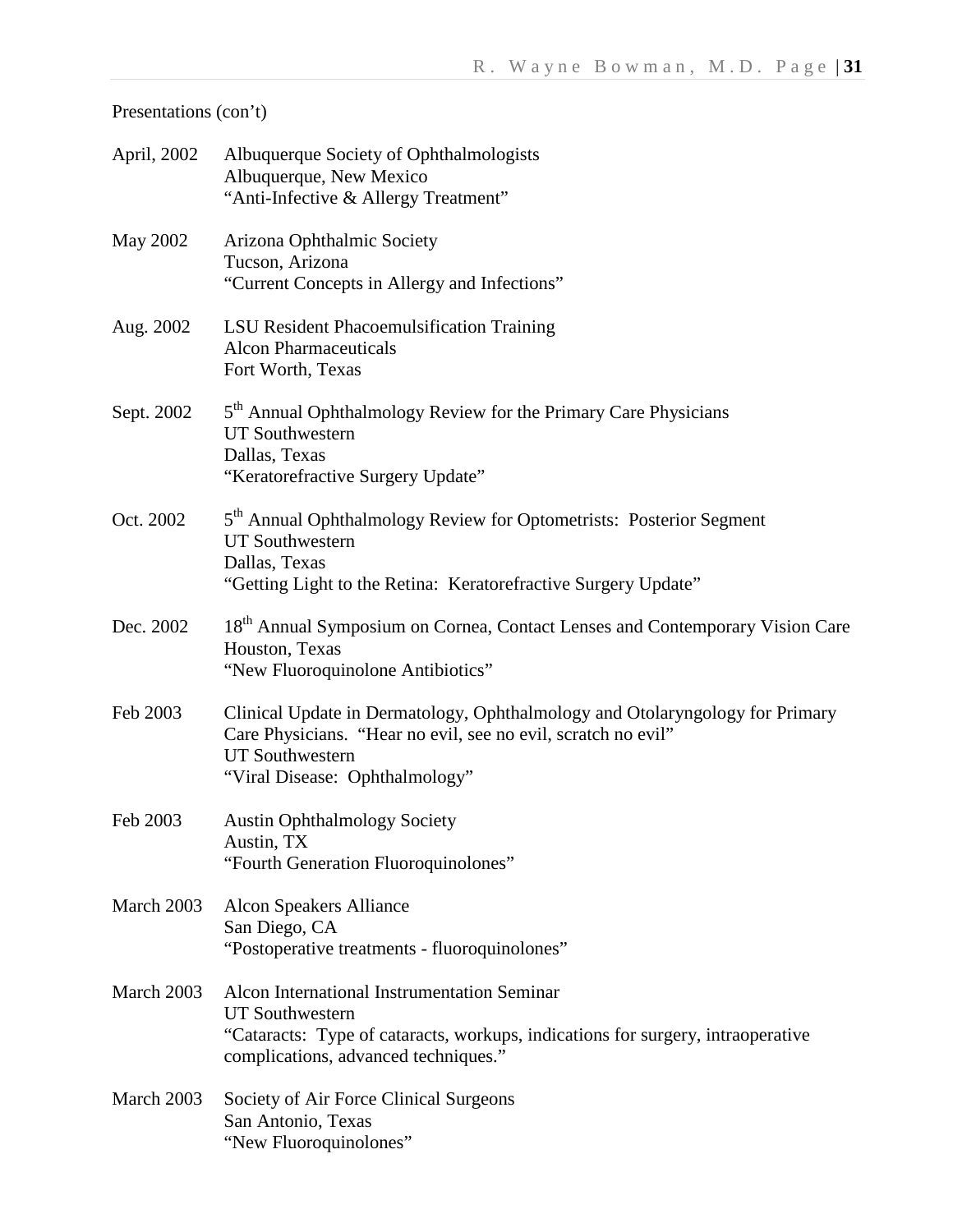| April 2003 | Alcon Speakers Alliance for Family Physicians of Tarrant County<br>Fort Worth, Texas<br>"A Red Eye Update"                                                                                                         |
|------------|--------------------------------------------------------------------------------------------------------------------------------------------------------------------------------------------------------------------|
| April 2003 | <b>Alcon Speakers Alliance</b><br>Tyler, Texas<br>"New fluoroquinolone antibiotics"                                                                                                                                |
| April 2003 | <b>Continuing Professional Education Cornea Program</b><br>Alcon Cornea Preceptorship<br>Fort Worth, Texas<br>"Anti-inflammatory NSAIDS, Steroids"                                                                 |
| Aug 2003   | LSU Resident Phacoemulsification Training<br><b>Alcon Pharmaceuticals</b><br>Fort Worth, Texas                                                                                                                     |
| Oct 2003   | Alcon International Instrumentation Seminar<br><b>Alcon Pharmaceuticals</b><br>"Cataracts: Types of Cataracts"                                                                                                     |
| Oct 2003   | Anterior Segment Review for Optometrists<br>UT Southwestern, Dallas, Texas<br>"Custom vs Conventional Keratorefractive Surgery & Outcomes"<br>"Custom Office Diagnostic Problems"                                  |
| Oct 2003   | <b>Surgical Refractive Education Course</b><br>Zale Lipshy Laser Center for Vision<br>Two-day didactic course for residents and fellows.                                                                           |
| Nov 2003   | 6 <sup>th</sup> Annual Ophthalmology Review for Primary Care Physicians<br>UT Southwestern, Dallas, Texas<br>"Keratorefractive Surgery Update"                                                                     |
| March 2004 | Hear No Evil, See No Evil, Scratch No Evil<br>Clinical Update in Dermatology, Ophthalmology and Otolaryngology for Primary<br>Care Physicians.<br>UT Southwestern, Dallas, Texas<br>"Viral Disease: Ophthalmology" |
| March 2004 | <b>Austin Ophthalmological Society</b><br>Austin, Texas<br>"Allergy and Dry Eye Updates"                                                                                                                           |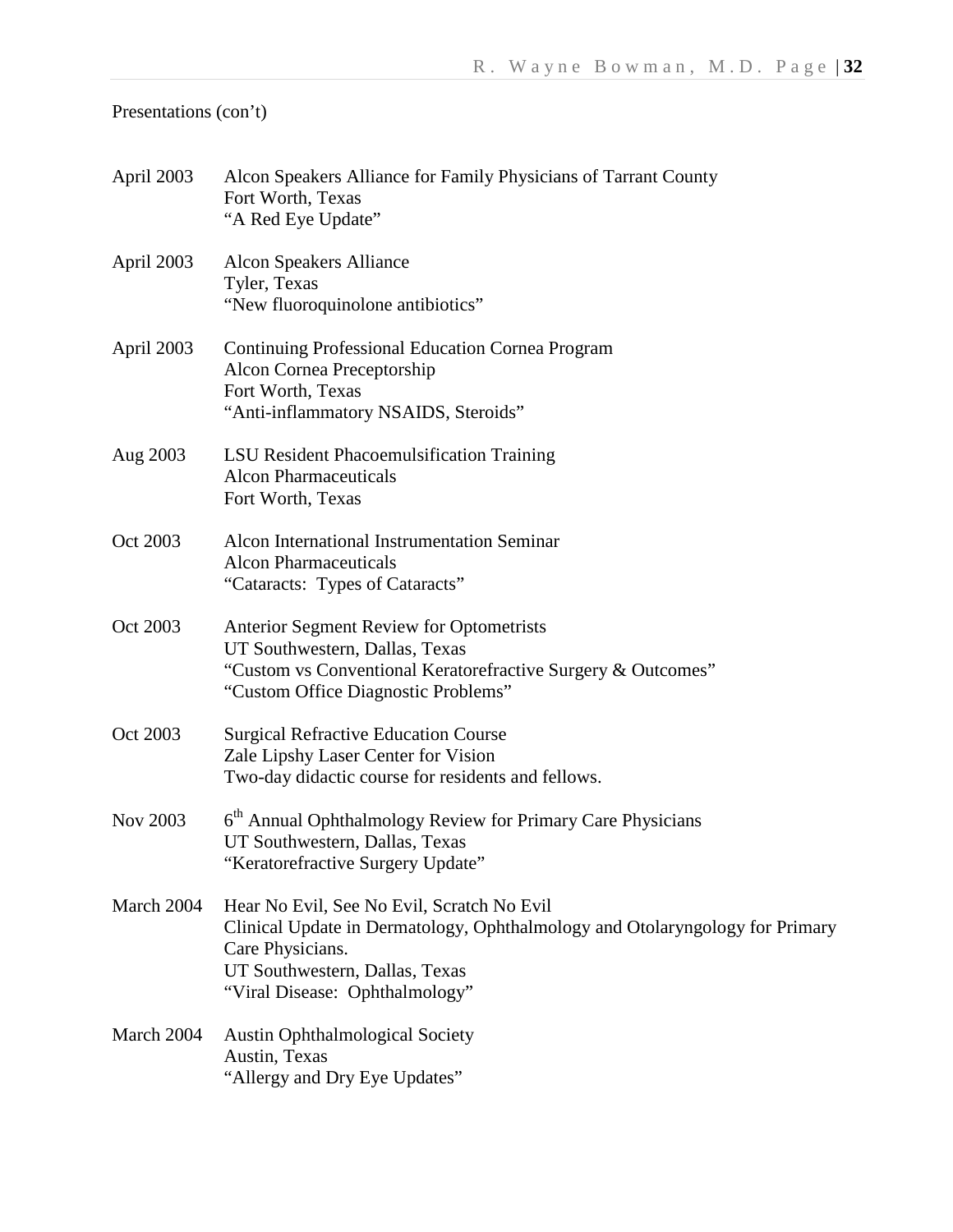| April 2004      | San Antonio Ophthalmological Society<br>San Antonio, Texas<br>"Allergy Updates"                                                                                          |
|-----------------|--------------------------------------------------------------------------------------------------------------------------------------------------------------------------|
| Aug 2004        | Alcon Speakers Alliance<br>Arlington Heights, Illinois<br>"Allergy Update"                                                                                               |
| Aug 2004        | <b>Alcon Speakers Alliance</b><br>Grapevine, Texas<br>"Red Eye and Eye Trauma"                                                                                           |
| Sept 2004       | <b>Alcon Speakers Alliance</b><br>Knoxville, Tennessee<br>"Allergy Update"                                                                                               |
| Sept 2004       | Ophthalmology Review for the Primary Care Physician<br>UT Southwestern - Dallas<br>"Red Eye"                                                                             |
| <b>Nov 2004</b> | Parkland Perspectives (Radio Show)<br><b>Interview with Mark Wells</b><br>"Laser Keratorefractive Procedures"                                                            |
| Feb 2005        | Hear No Evil, See No Evil, Scratch No Evil<br>UT Southwestern, Dallas, TX<br>Lunch with the Experts<br>"Refractive Surgery, LASIK, Refractive IOLs, and Presbyopic IOLs" |
| Mar 2005        | Chicago Ophthalmology Society<br>Chicago, IL<br>"Indications, patient selection, and converting to wavefront analysis in<br>refractive surgery"                          |
| Mar 2005        | <b>Alcon Speakers Alliance</b><br>Pasadena, CA<br>"Managing Ocular Allergies"                                                                                            |
| Apr 2005        | <b>Alcon Speakers Alliance</b><br>Tucson, AZ<br>"Managing Ocular Allergies"                                                                                              |
| Apr 2005        | <b>Alcon Speakers Alliance</b><br>Peoria, IL<br>"Managing Ocular Allergies"                                                                                              |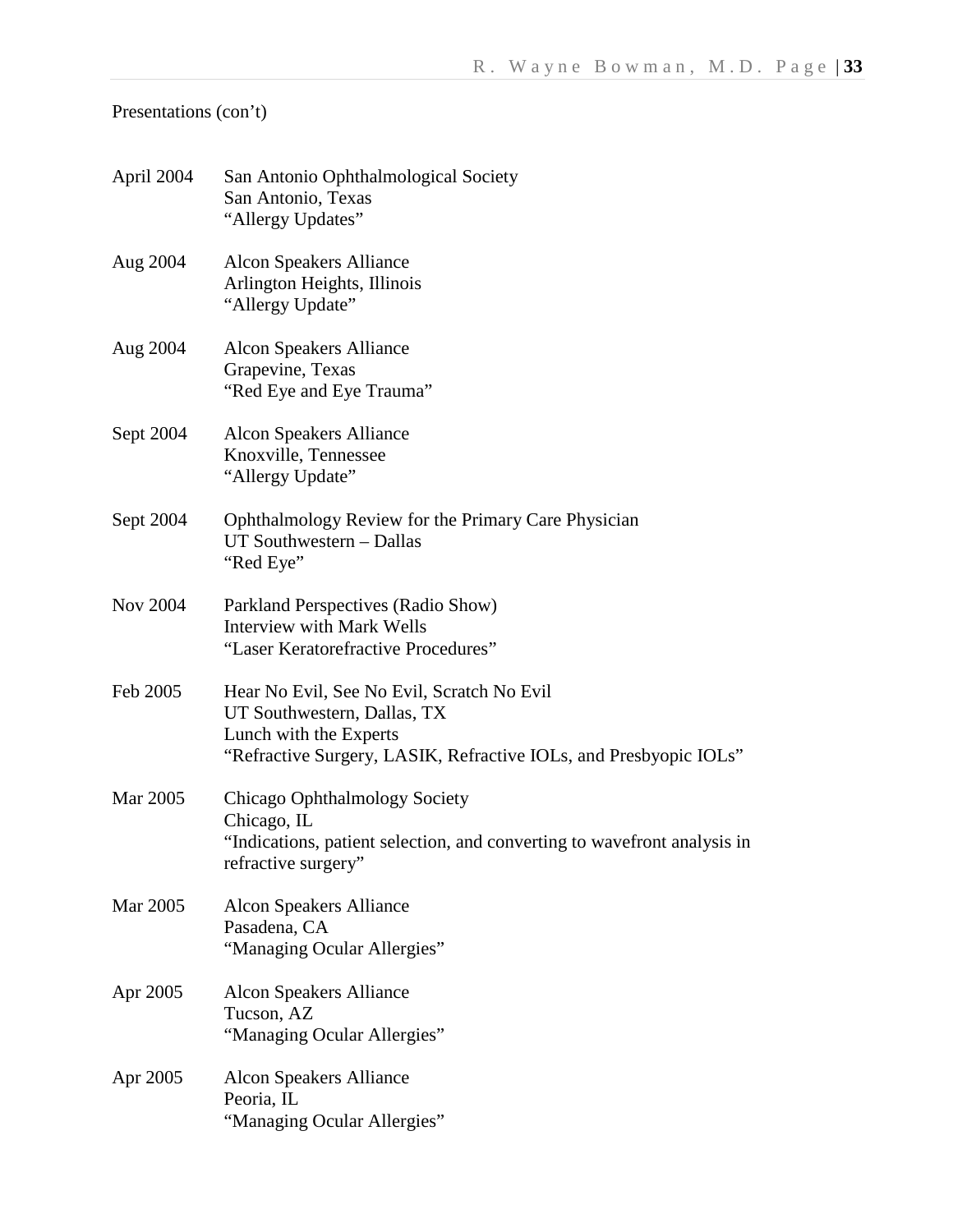| May 2005        | <b>Alcon Speakers Alliance</b><br>Omaha, NE<br>"Treating Allergic Conjunctivitis Effectively"             |
|-----------------|-----------------------------------------------------------------------------------------------------------|
| May 2005        | <b>Alcon Speakers Alliance</b><br>Des Moines, IA<br>"Treating Allergic Conjunctivitis Effectively"        |
| May 2005        | <b>Alcon Speakers Alliance</b><br>El Paso, TX<br>"New Perspectives on Ocular Allergy and Quality of Life" |
| June 2005       | <b>Alcon Speakers Alliance</b><br>Portland, OR<br>"Allergy Update"                                        |
| Aug 2005        | <b>Alcon Speakers Alliance</b><br>Tyler, TX<br>"Anti-Infective Update"                                    |
| Sept 2005       | <b>Alcon Speakers Alliance</b><br>Birmingham, AL<br>"Allergy Update"                                      |
| Sept 2005       | Alcon International Instrumentation Seminar<br>Dallas, TX<br>Didactic: Cataracts                          |
| <b>Nov 2005</b> | KVIL 103.7 Radio<br>Dallas, TX<br>Parkland Perspectives: LASIK Eye Surgery                                |
| Dec 2005        | <b>Alcon Speakers Alliance</b><br>Seattle, WA.<br>"NSAID Update"                                          |
| Feb 2006        | <b>Alcon Speakers Alliance</b><br>Syracuse, NY<br><b>Update on NSAIDs</b>                                 |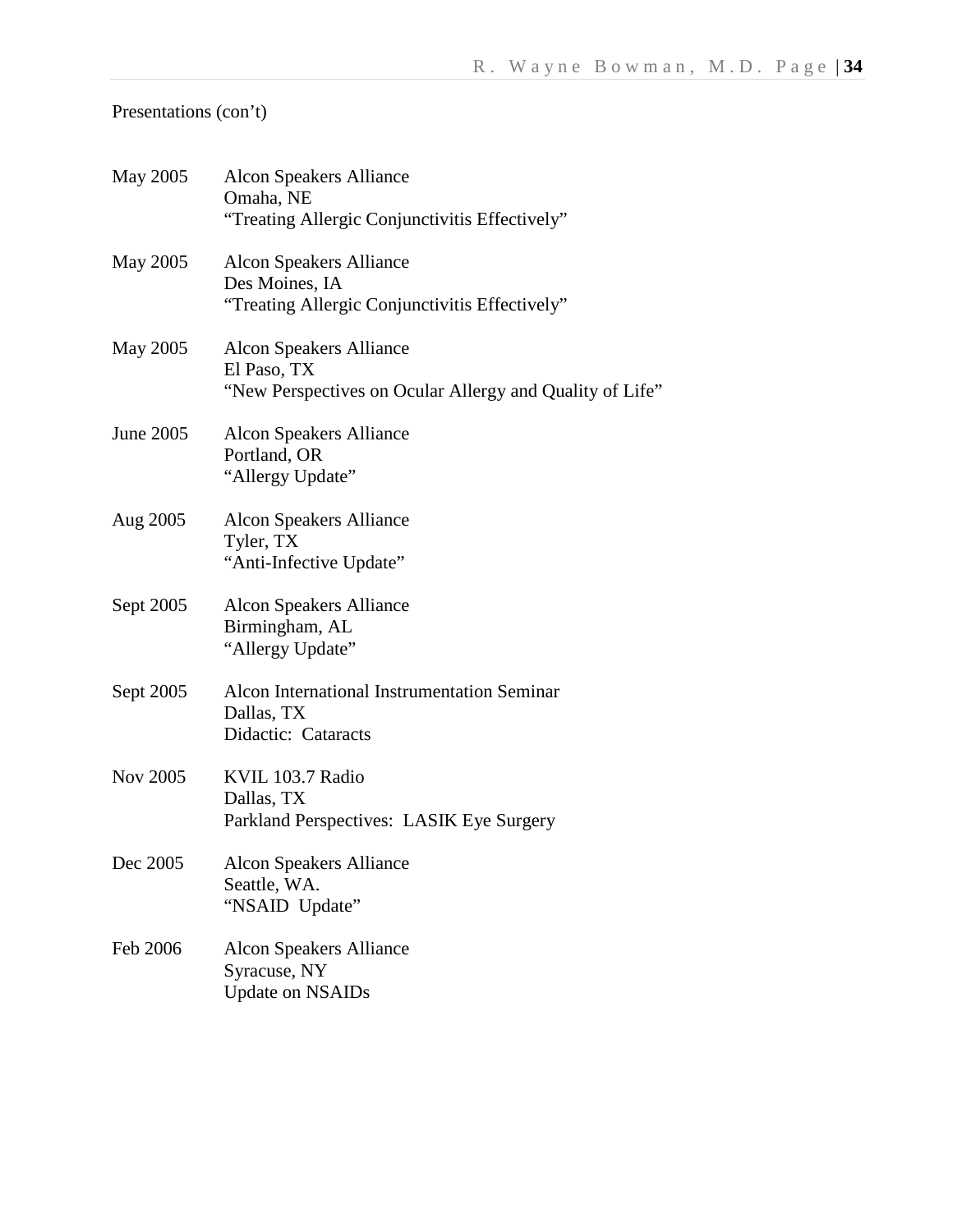| April 2006  | <b>Alcon Speakers Alliance</b><br>Montgomery, AL<br><b>Allergy Update</b>                                         |
|-------------|-------------------------------------------------------------------------------------------------------------------|
|             | <b>Alcon Speakers Alliance</b><br>Ontario, CA<br>Diagnosing and Treating Ocular Allergies                         |
| June 2006   | Virginia Society of Ophthalmology<br>Virginia Beach, VA<br>Cornea/Refractive                                      |
| August 2006 | Alcon Speakers Alliance<br>Dallas, Texas<br><b>Ocular Infections</b>                                              |
|             | <b>Alcon Speakers Alliance</b><br>St. Louis, MO<br><b>Allergy Update</b>                                          |
| Sept. 2006  | <b>Alcon Speakers Alliance</b><br>Fort Worth, Texas<br><b>LSU</b> Residents Training                              |
|             | <b>Alcorn Speakers Alliance</b><br>Boise, ID<br>Allergy/Dry Eye                                                   |
|             | Alcon Speakers Alliance – Armed Services Meeting<br>San Antonio, Texas<br><b>ReSTOR IOL</b>                       |
|             | Ophthalmology Review for the Primary Care Physician<br>UT Southwestern - Dallas<br>Modern Management of Cataracts |
| Jan. 2007   | Travatan Z (BAK Free) - Dallas<br>A New Advancement in the Treatment of Glaucoma                                  |
|             | <b>Alcon Speakers Alliance</b><br>Dallas, Texas<br><b>Allergy Update</b>                                          |
|             | <b>Alcon Speakers Alliance</b><br>Dallas, Texas<br>Anti-Allergy                                                   |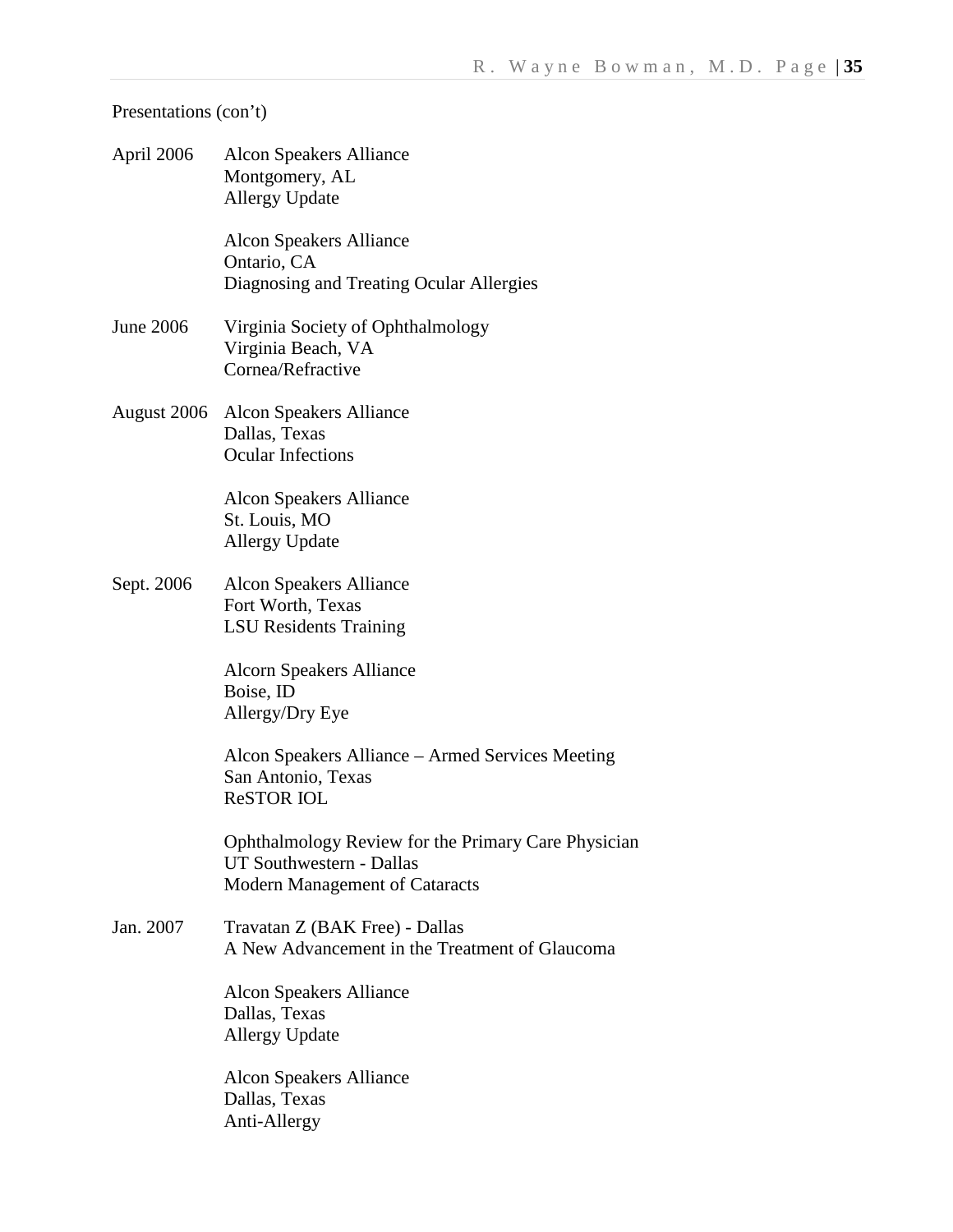| Feb. 2007        | Alcon Speakers Alliance<br>Dallas, Texas<br>Pataday                                                                                   |
|------------------|---------------------------------------------------------------------------------------------------------------------------------------|
| May 2007         | Alcon Speakers Alliance<br>Little Rock, AR<br>Ocular Infection / NSAID                                                                |
| May 2007         | Alcon Speakers Alliance<br>Shreveport, LA<br>Ocular Infection / NSAID Update                                                          |
|                  | <b>Alcon Speakers Alliance</b><br>Louisville, KY<br>Allergy                                                                           |
|                  | <b>Alcon Speakers Alliance</b><br>Seattle, WA<br>Ocular Infection                                                                     |
| June 2007        | Alcon Speakers Alliance<br>Denver, CO<br><b>Ocular Infections/NSAIDS</b>                                                              |
|                  | Alcon Speakers Alliance<br>Corpus Christi, Texas<br>Toric                                                                             |
| <b>July 2007</b> | Alcon Speakers Alliance<br>Knoxville, TN<br><b>Ocular Infection/NSAID</b>                                                             |
| Aug. 2007        | <b>Alcon Speakers Alliance</b><br>St. Louis, MO<br><b>ReStor and Toric</b>                                                            |
|                  | Alcon - Wet Lab<br>Fort Worth, Texas<br><b>LSU</b> Residents Lecture                                                                  |
| Sept. 2007       | Alcon Speakers Alliance – Dallas ER Physicians<br>Dallas, Texas<br>Diagnosing the Red Eye with an Emphasis on Allergic Conjunctivitis |
|                  | <b>Ophthalmology Review for Primary Care Physicians</b><br>UT Southwestern Medical Center at Dallas                                   |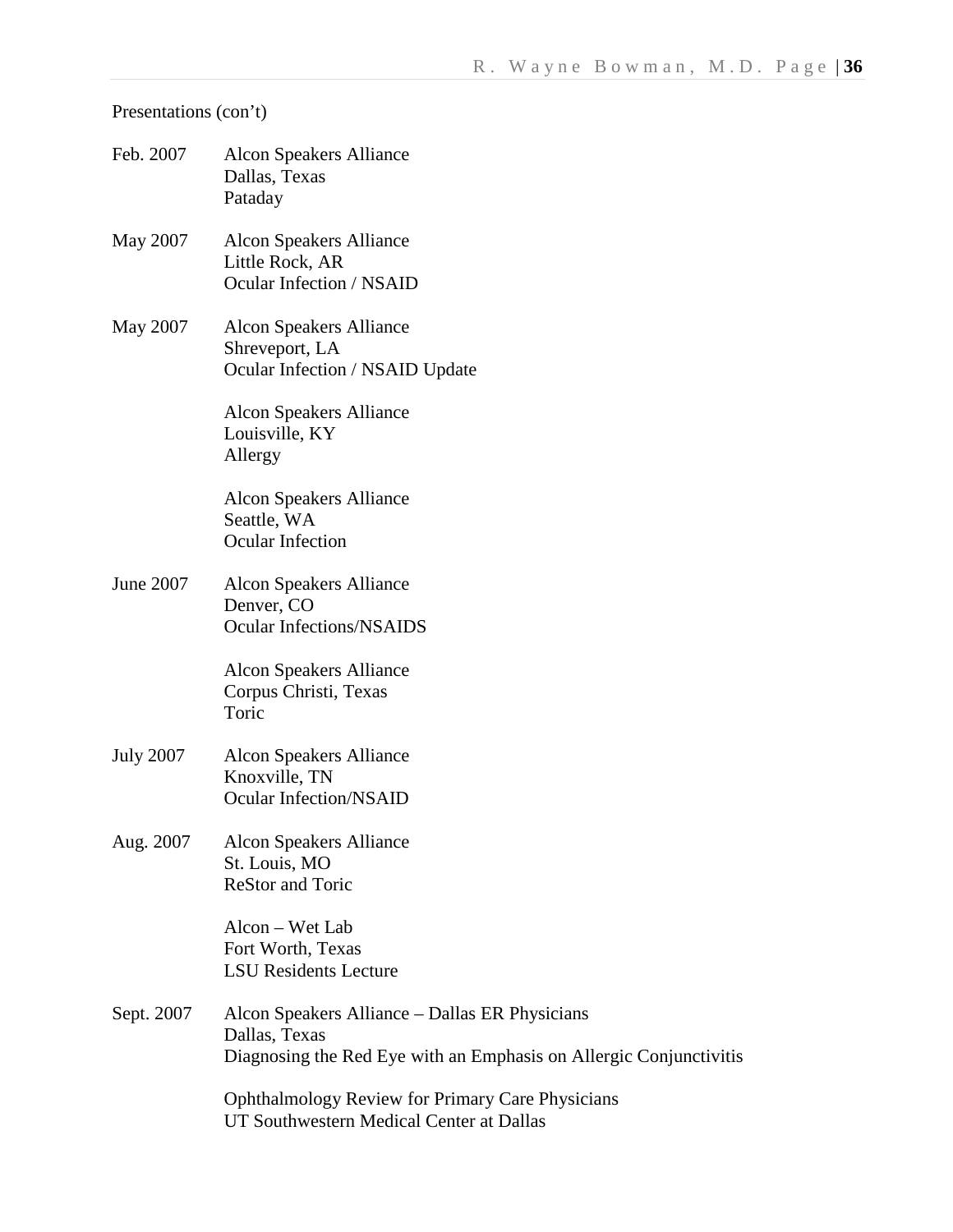| Oct. 2007        | <b>Alcon International Seminar</b><br>UT Southwestern Medical Center at Dallas<br>Didactic: Types of Cataracts, Work-ups, Indications for Surgery, Intra-operative<br>Complications, etc. |
|------------------|-------------------------------------------------------------------------------------------------------------------------------------------------------------------------------------------|
| Nov. 2007        | <b>Alcon Speakers Alliance</b><br>Fort Worth, Texas<br><b>CPE Program Lecture</b>                                                                                                         |
| Dec. 2007        | <b>Alcon Speakers Alliance</b><br>Odessa, Texas<br><b>ReStor and Toric</b>                                                                                                                |
| March 2008       | Alcon – MedEDirect Speaking Event<br>Fayetteville, AR<br>Ocular Infection/Inflammation                                                                                                    |
| March 2008       | <b>Alcon Labs Speaking Event</b><br>Houston, TX<br>Allergy                                                                                                                                |
| April 2008       | Alcon – MedEDirect<br>Dallas, TX<br>Red Eye: Ocular Allergy and Beyond                                                                                                                    |
| April 2008       | Alcon – Speakers Alliance<br>Denver, CO<br>Allergy                                                                                                                                        |
| April 2008       | Alcon – Speakers Alliance<br>Monroe, LA<br>Postoperative Infections/Inflammation                                                                                                          |
| <b>May 2008</b>  | Alcon - Speaker's Alliance<br>West Lake (5/14) & Encino, CA (5/15)<br>Ocular Infection                                                                                                    |
| <b>June 2008</b> | Alcon – MedEDirect Speaking Event<br>Shreveport, LA<br>Post Operative Infection/Inflammation                                                                                              |
| <b>June 2008</b> | Annual Resident & Alumni Day<br>UT Southwestern Medical Center at Dallas<br>Dallas, TX                                                                                                    |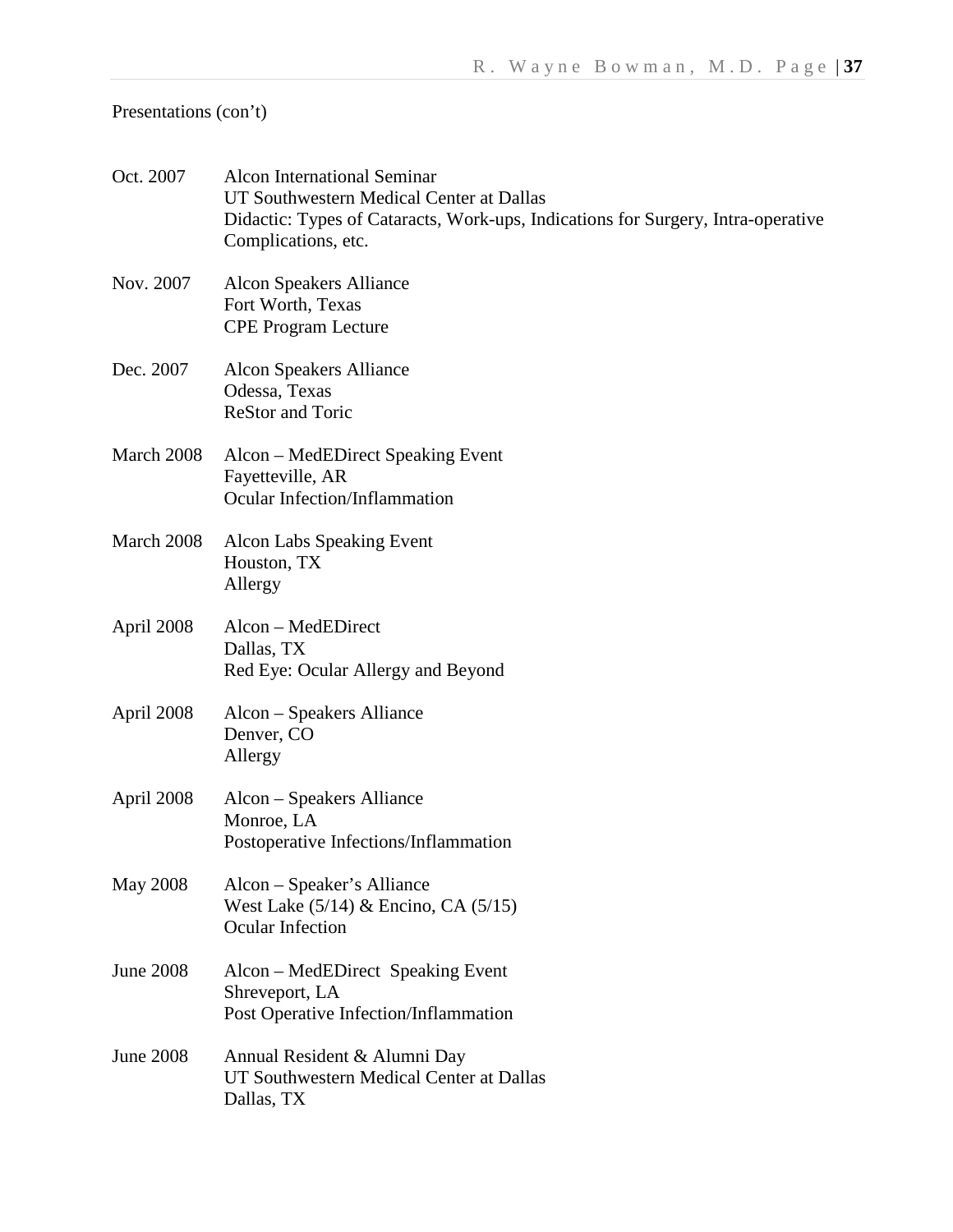| <b>July 2008</b> | Alcon Laboratories- MedEDirect Speaking Event<br>Los Angeles/Pasadena, CA<br><b>Ocular Infection/NSAID</b>                   |
|------------------|------------------------------------------------------------------------------------------------------------------------------|
| Aug 2008         | Alcon/MedEDirect Speaking Event<br>Little Rock, AR<br><b>Ocular Infection/NSAID</b>                                          |
| Sept 2008        | <b>Ophthalmology Grand Rounds Lecture Series</b><br>Hersey, PA<br><b>Current Status of Refractive Surgery</b>                |
| Dec. 2008        | Ophthalmology at the Crossroads: Still Exiting Times 2008<br>UT Southwestern Medical Center at Dallas<br>Dallas, TX          |
| Mar 2009         | Nashville Academy of Ophthalmology Annual Meeting<br>Vanderbilt University - Nashville, TN<br><b>Ocular Infection Update</b> |
| April 2009       | <b>MedEDirect Speaking Event</b><br>Buffalo, NY<br>Emerging Trends in Preventing & Treating Ocular Infections                |
| Sept 2009        | <b>MedEDirect Speaking Event</b><br>San Antonio, TX<br>Emerging Trends in Preventing and Treating Ocular Infections          |
|                  | <b>MedEDirect Speaking Event</b><br>Wichita, KS<br>Emerging Trends in Preventing and Treating Ocular Infections              |
| Oct 2009         | <b>MedEDirect Speaking Event</b><br>Houston, TX<br><b>Ensuring Optimal Surgical Outcomes</b>                                 |
| Nov 2009         | <b>MedEDirect Speaking Event</b><br>Milwaukee, WI<br>Emerging Trends in Preventing and Treating Ocular Infections            |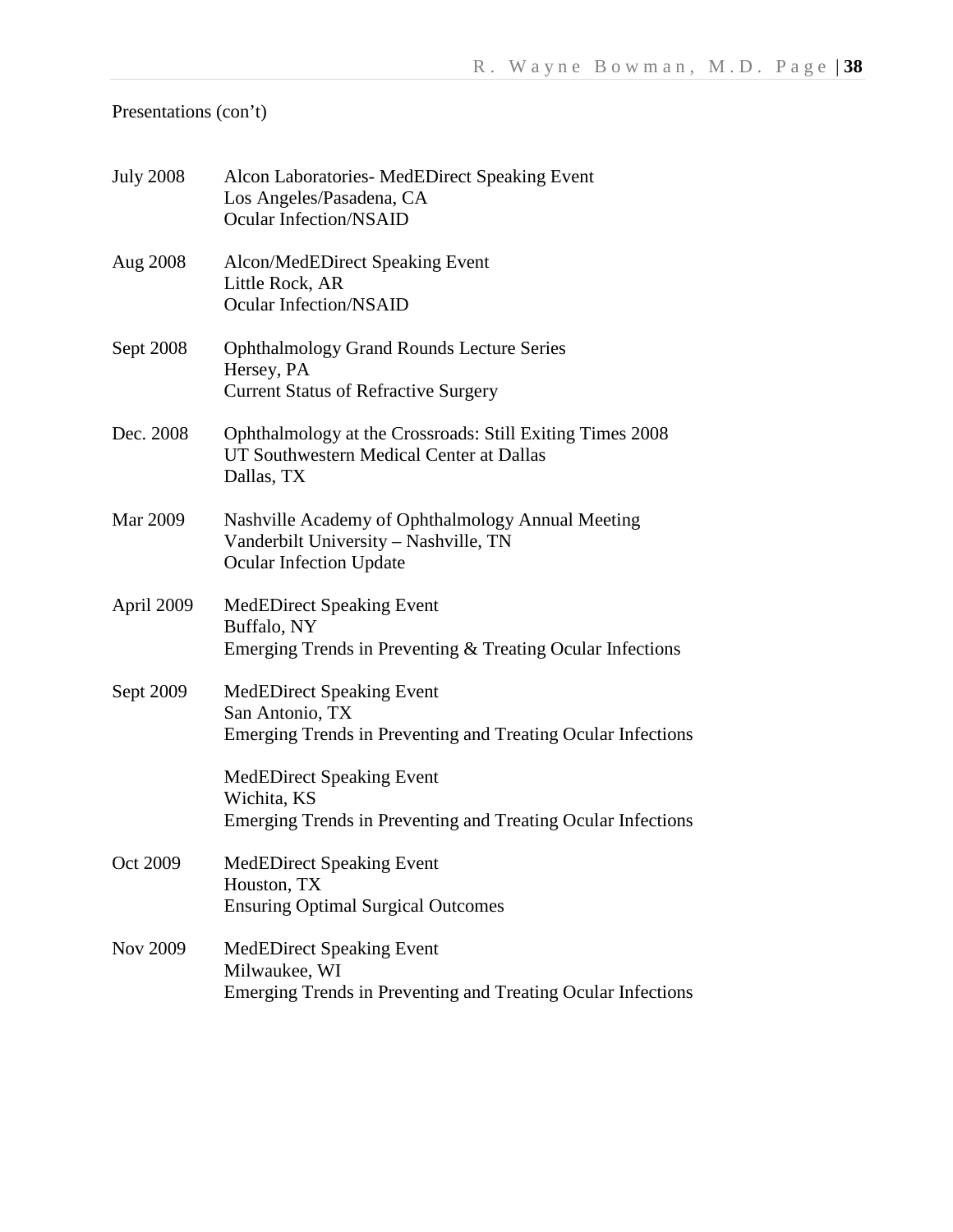| Dec 2009        | <b>Alcon Speaking Event</b><br>Shreveport, LA<br>Pataday                                                                                        |
|-----------------|-------------------------------------------------------------------------------------------------------------------------------------------------|
|                 | <b>MedEDirect Speaking Event</b><br>Chattanooga, TN<br>Use of NSAID Therapy to Maximize Ophthalmic Surgery Outcomes                             |
| Dec 2009        | <b>Alcon Speaking Event</b><br>Dallas, TX<br>Pataday                                                                                            |
|                 | UT Southwestern Medical Center<br>Ophthalmology at the Crossroads/T. Boone Pickens Biomedical Building<br>Dallas, Texas                         |
| April 2010      | <b>Texas Ophthalmological Association</b><br>Fort Worth, TX<br>Keratorefractive Surgery                                                         |
|                 | <b>MedEDirect Speaking Event</b><br><b>NSAIDs</b> in Ophthal0mic Surgery<br>Charlotte, NC                                                       |
| <b>May 2010</b> | <b>Alcon Speaking Event</b><br>Dallas, TX<br>Pataday                                                                                            |
|                 | Association of Surgical Technologists (AST) National Conference<br>Grapevine, TX<br>Evolution of Cataract Surgery and Intraocular Lens Implants |
| June 2010       | Alcon Speaking Event<br>Lafayette, LA<br>Pataday                                                                                                |
|                 | <b>Alcon Speaking Event</b><br>Littlerock, AR<br>Pataday - Ocular Allergy Update                                                                |
|                 | <b>MedEDirect Speaking Event</b><br>Omaha, NE<br><b>NSAID Therapy to Maximize Ophthalmic Surgery Outcomes</b>                                   |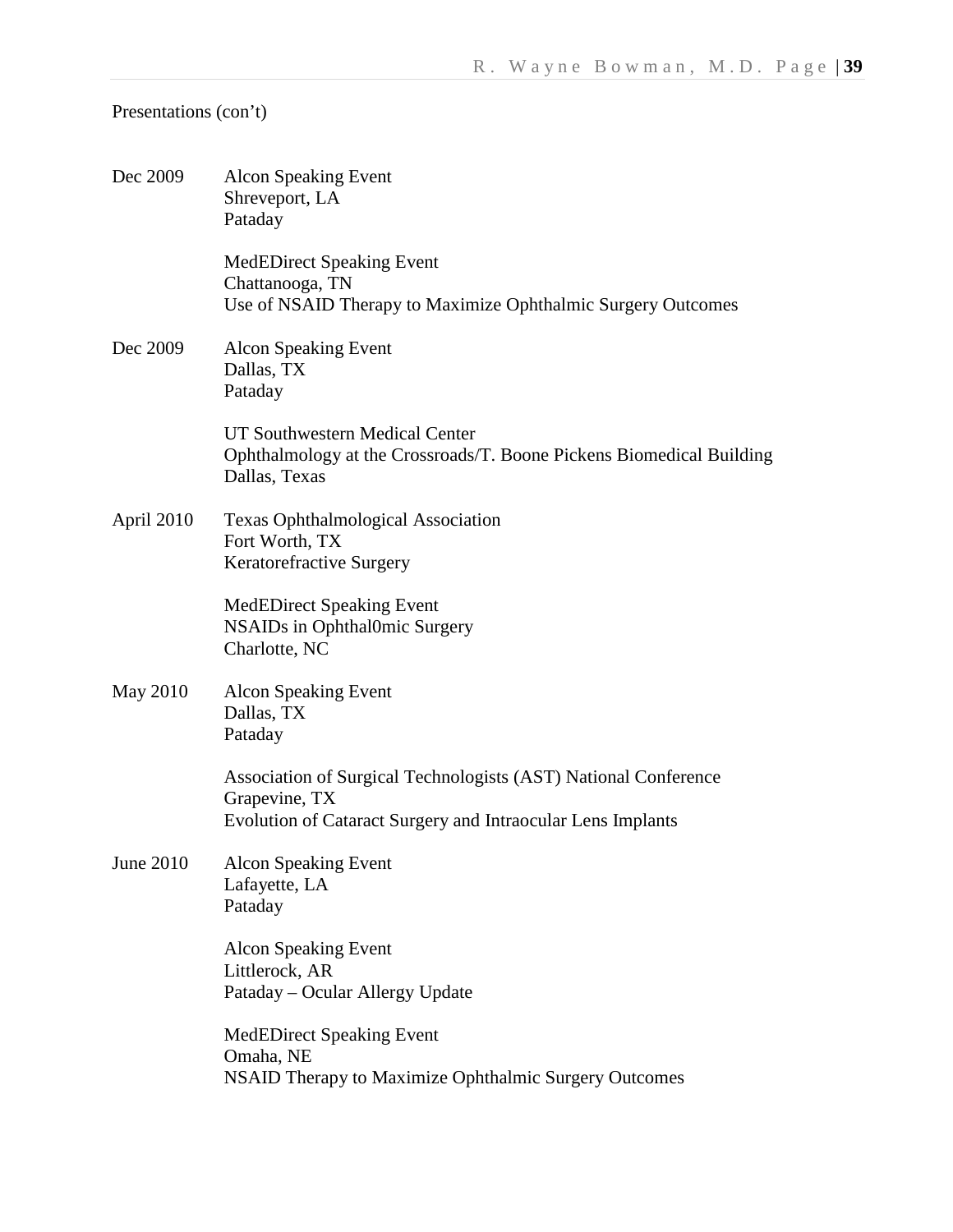| <b>July 2010</b> | <b>Alcon Speaking Event</b><br>Lubbock, TX<br>Durezol                                                                                  |
|------------------|----------------------------------------------------------------------------------------------------------------------------------------|
|                  | <b>Alcon Speaking Event</b><br>El Paso, TX<br>Pataday                                                                                  |
| <b>July 2010</b> | American Society of Ophthalmic Registered Nurses (ASORN)<br>Fort Worth<br>Ophthalmic Update                                            |
| Aug 2010         | <b>Alcon Speaking Event</b><br>San Antonio, TX<br>Durezol & the Use With Post Op Cataract                                              |
|                  | <b>MedEDirect Speaking Event</b><br>Panama City Beach, FL<br>NSAID Therapy to Maximize Ophthalmic Surgery Outcomes                     |
| Sept 2010        | Alcon Speaking Alliance<br>LSU Resident Day Lecture/Wet Lab                                                                            |
|                  | <b>MedEDirect Speaking Event</b><br>Midlothian, VA<br>Anti-Inflammatory/NSAIDS                                                         |
| <b>Nov 2010</b>  | Review of Ophthalmology CPE Course<br>Fort Worth, Texas<br>Flap Complications Lasik and Prevention and Management of PRK Complications |
| Dec 2010         | <b>Alcon Speaking Event</b><br>Shreveport, LA<br>Tobradex ST                                                                           |
|                  | UT Southwestern Medical Center<br>Ophthalmology at the Crossroads/T. Boone Pickens Biomedical Building<br>Dallas, Texas                |
| Feb 2011         | <b>Alcon Speaking Event</b><br>Dallas, TX<br>Ocular Pain & Inflammation - Durezol                                                      |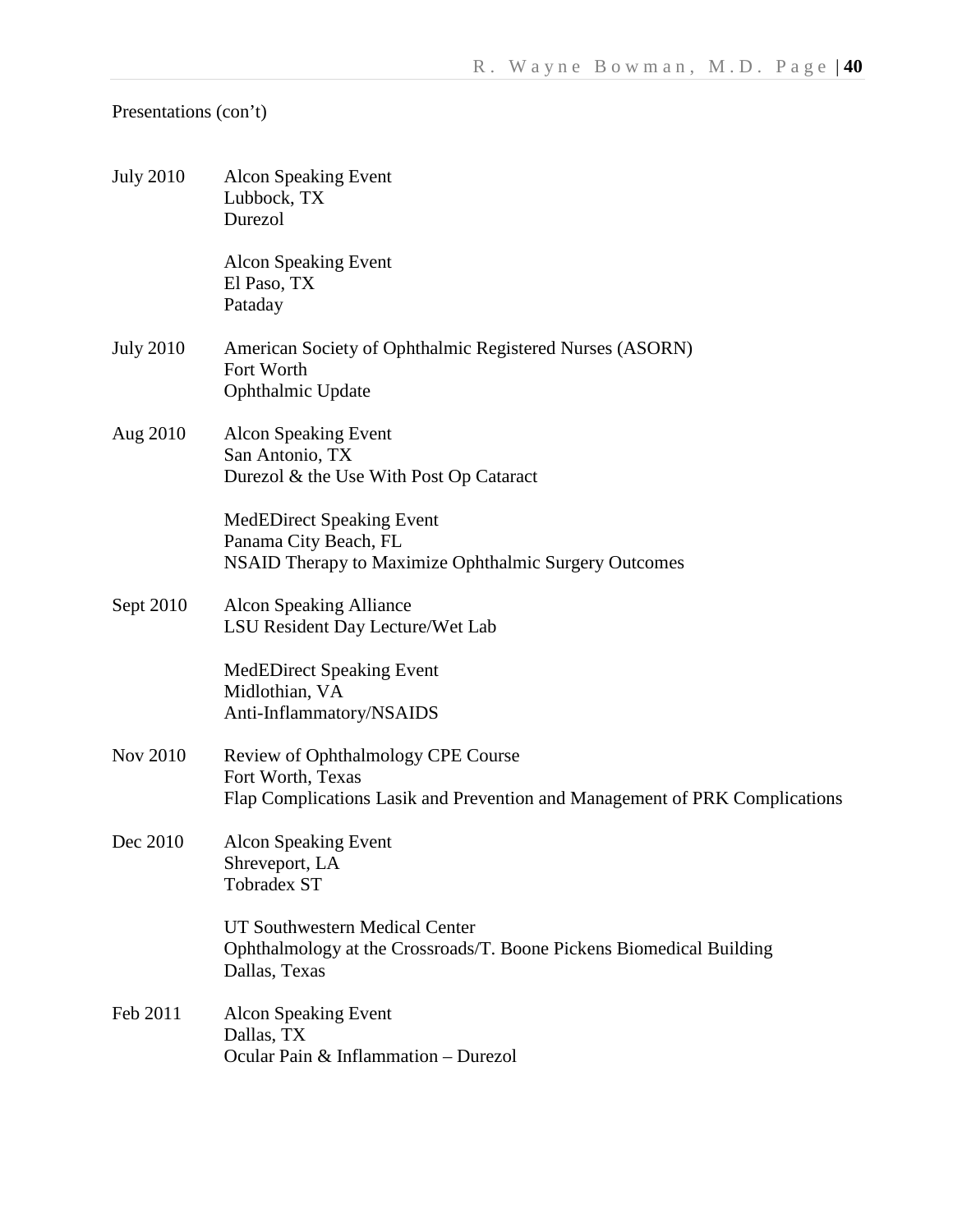| Mar 2011         | <b>Alcon Speaking Event</b><br>Dallas, TX<br>Pataday                                                                                                                                                       |
|------------------|------------------------------------------------------------------------------------------------------------------------------------------------------------------------------------------------------------|
|                  | <b>Alcon Speaking Event</b><br>Austin, TX<br><b>Allergy Update</b>                                                                                                                                         |
| Apr 2011         | <b>Alcon Speaking Event</b><br>Southlake, TX<br><b>Ocular Allergies</b>                                                                                                                                    |
|                  | <b>Alcon Speaking Event</b><br>Littlerock, AR<br><b>Ocular Allergies</b>                                                                                                                                   |
| May 2011         | <b>Texas Ophthalmological Association</b><br>Houston, Texas<br>Cornea/External Disease Update                                                                                                              |
| June 2011        | <b>Alcon Speaking Event</b><br>Littlerock, AR<br>Pataday                                                                                                                                                   |
|                  | <b>Alcon Speaking Event</b><br>Dallas, Texas<br><b>Ocular Allergies</b>                                                                                                                                    |
| <b>July 2011</b> | <b>Alcon Speaking Event</b><br>Southlake, TX<br><b>Durezol Speaker Training</b>                                                                                                                            |
| Nov 2011         | Review of Ophthalmology CPE Course<br>Fort Worth, Texas<br>Flap Complications Lasik and Prevention and Management of PRK Complications                                                                     |
| Sept 2012        | <b>Alcon Speaking Event</b><br>San Antonio, TX<br><b>Advanced Technology IOL</b>                                                                                                                           |
| Oct. 2012        | Review of Ophthalmology Cornea Fellows CPE Course<br>Fort Worth, Texas<br>Astigmatism Management, Topography and Toric IOLs<br>Flap Complications Lasik and Prevention and Management of PRK Complications |